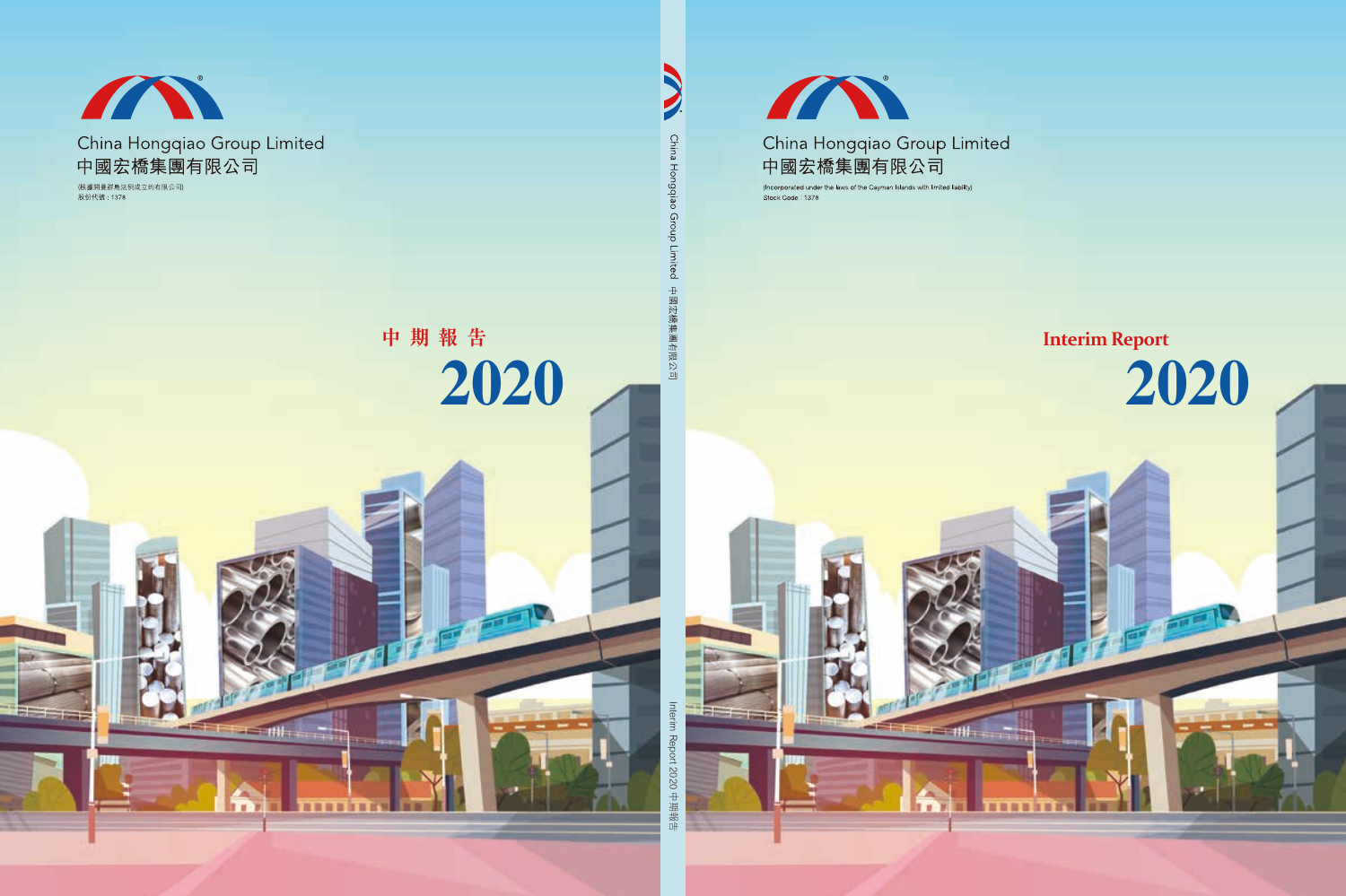# **Contents**

| Corporate Information                                                                                 | $\overline{2}$ |
|-------------------------------------------------------------------------------------------------------|----------------|
| <b>Financial Highlights</b>                                                                           | $\overline{4}$ |
| Chairman's Statement                                                                                  | 5              |
| Management Discussion and Analysis                                                                    | 7              |
| Supplementary Information                                                                             | 16             |
| Report on Review of Interim Condensed Consolidated Financial Information                              | 21             |
| Interim Condensed Consolidated Statement of Profit or Loss and Other Comprehensive Income (Unaudited) | 22             |
| Interim Condensed Consolidated Statement of Financial Position (Unaudited)                            | 23             |
| Interim Condensed Consolidated Statement of Changes in Equity (Unaudited)                             | 25             |
| Interim Condensed Consolidated Statement of Cash Flows (Unaudited)                                    | 26             |
| Notes to the Interim Condensed Consolidated Financial Information (Unaudited)                         | 28             |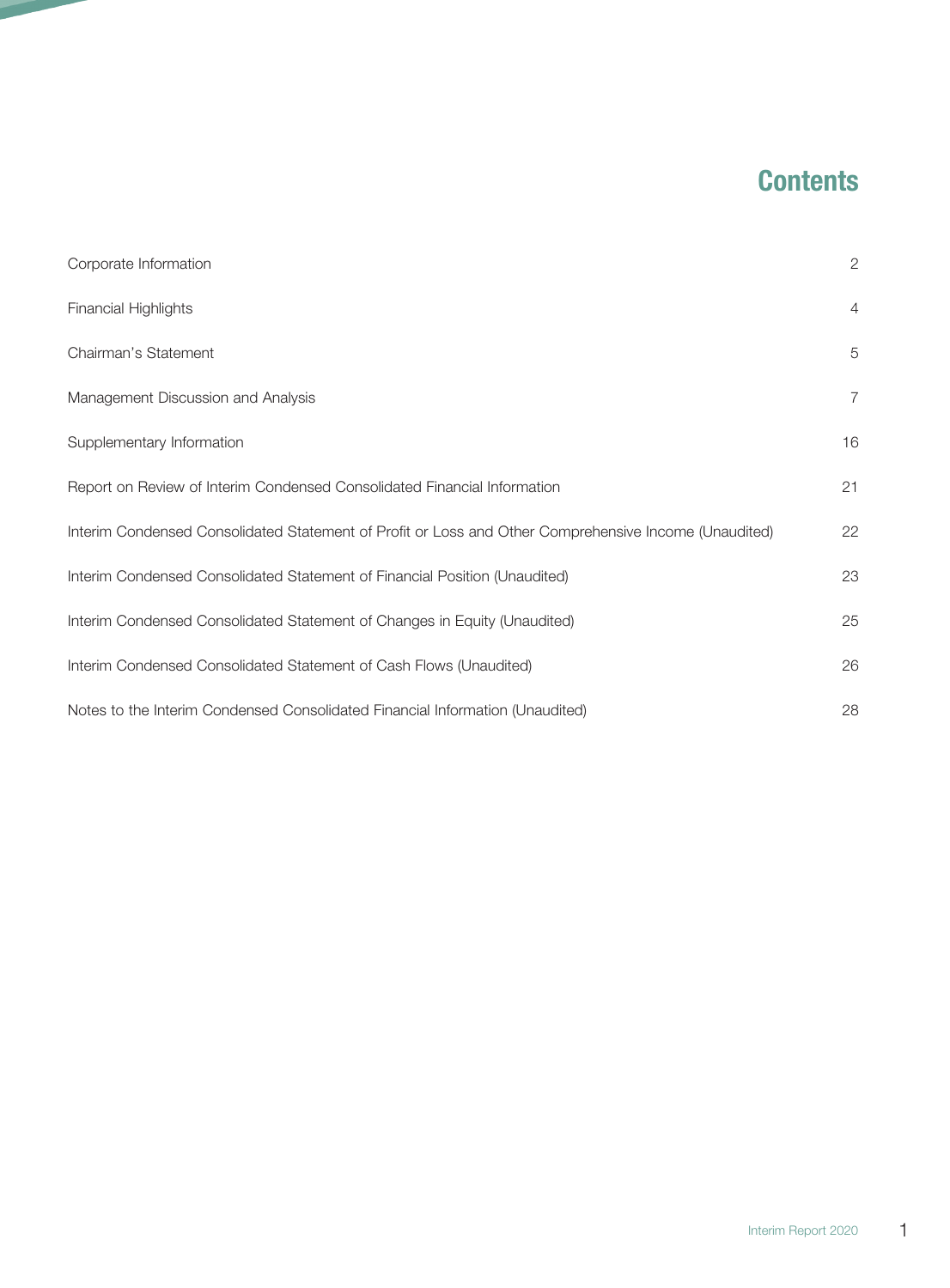# Corporate Information

## EXECUTIVE DIRECTORS

Mr. Zhang Bo (Chairman, Chief Executive Officer) Ms. Zheng Shuliang (Vice Chairman) Ms. Zhang Ruilian (Vice President, Chief Financial Officer)

## NON-EXECUTIVE DIRECTORS

Mr. Yang Congsen Mr. Zhang Jinglei Mr. Chen Yisong (Mr. Zhang Hao as his alternate)

#### INDEPENDENT NON-EXECUTIVE DIRECTORS

Mr. Xing Jian Mr. Han Benwen Mr. Dong Xinyi

#### CHIEF FINANCIAL OFFICER

Ms. Zhang Ruilian

#### COMPANY SECRETARY

Ms. Zhang Yuexia

#### AUDIT COMMITTEE

Mr. Han Benwen (Committee Chairman) Mr. Xing Jian Mr. Dong Xinyi

#### NOMINATION COMMITTEE

Mr. Xing Jian (Committee Chairman) Mr. Zhang Bo Mr. Han Benwen

#### REMUNERATION COMMITTEE

Mr. Han Benwen (Committee Chairman) Mr. Zhang Bo Mr. Xing Jian

#### AUTHORISED REPRESENTATIVES

Mr. Zhang Bo Ms. Zhang Yuexia

#### PLACE OF BUSINESS IN HONG KONG

Suite 5108, The Center 99th Queen's Road Central **Central** Hong Kong

#### HEAD OFFICE IN THE PRC

Huixian One Road Zouping Economic Development District Zouping City Shandong Province The PRC

#### CAYMAN ISLANDS REGISTERED OFFICE

P.O. Box 31119 Grand Pavilion Hibiscus Way 802 West Bay Road Grand Cayman, KY1-1205 Cayman Islands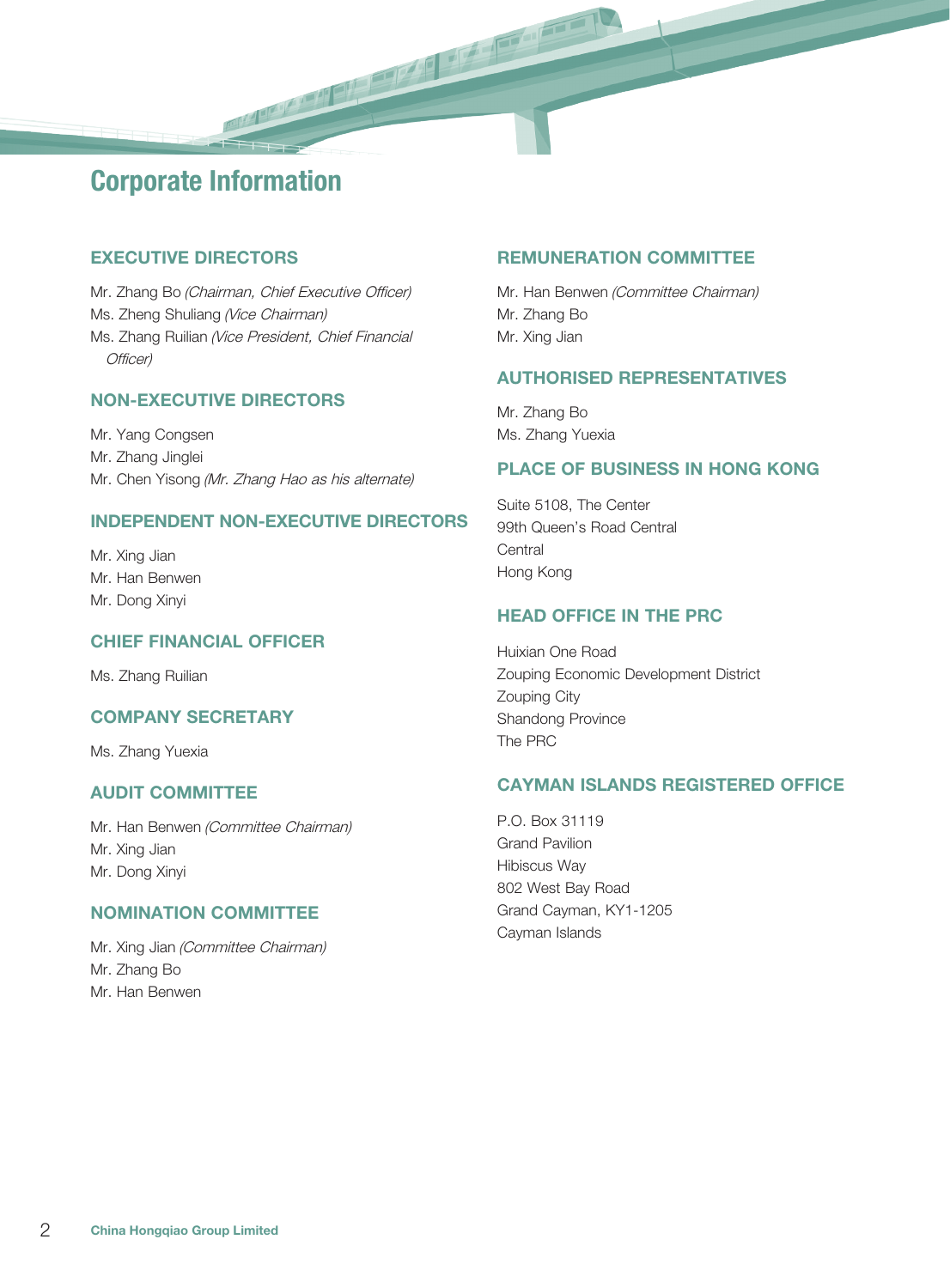# Corporate Information

#### INTERNATIONAL AUDITOR

SHINEWING (HK) CPA Limited

#### HONG KONG SHARE REGISTRAR

Computershare Hong Kong Investor Services Limited Shops 1712-1716, 17th Floor Hopewell Centre 183 Queen's Road East Wan Chai Hong Kong

## CAYMAN ISLANDS PRINCIPAL SHARE REGISTRAR AND TRANSFER OFFICE

SMP Partners (Cayman) Limited Royal Bank House – 3rd Floor 24 Shedden Road, P.O. Box 1586 Grand Cayman KY1-1110 Cayman Islands

## INVESTOR RELATIONS DEPARTMENT OF 31 December THE COMPANY

Ms. Wong Yuting Tel: (852) 2815 1080 Fax: (852) 2815 0089 Email: christine@hongqiaochina.com

#### STOCK CODE

1378.HK

#### LISTING PLACE

Main Board of The Stock Exchange of Hong Kong Limited

#### LISTING DATE

24 March 2011

## NUMBER OF ISSUED SHARES AS AT 30 JUNE 2020

8,570,852,349

# INVESTOR RELATIONS AND MEDIA RELATIONS CONSULTANT

|        | China Times Corporate Advisory Limited                   |
|--------|----------------------------------------------------------|
| Tel:   | (852) 2960 9696                                          |
| Fax:   | (852) 3428 3012                                          |
| Email: | pr@ctimes.hk                                             |
|        | Address: 16/F., Zoroastrian Building, 101 Leighton Road, |
|        | Causeway Bay, Hong Kong                                  |

#### FINANCIAL YEAR END

## FINANCIAL CALENDAR

Interim Results Announcement Date 21 August 2020

#### COMPANY WEBSITE

www.hongqiaochina.com

## EXPECTED DATE OF INTERIM DIVIDEND PAYMENT

27 November 2020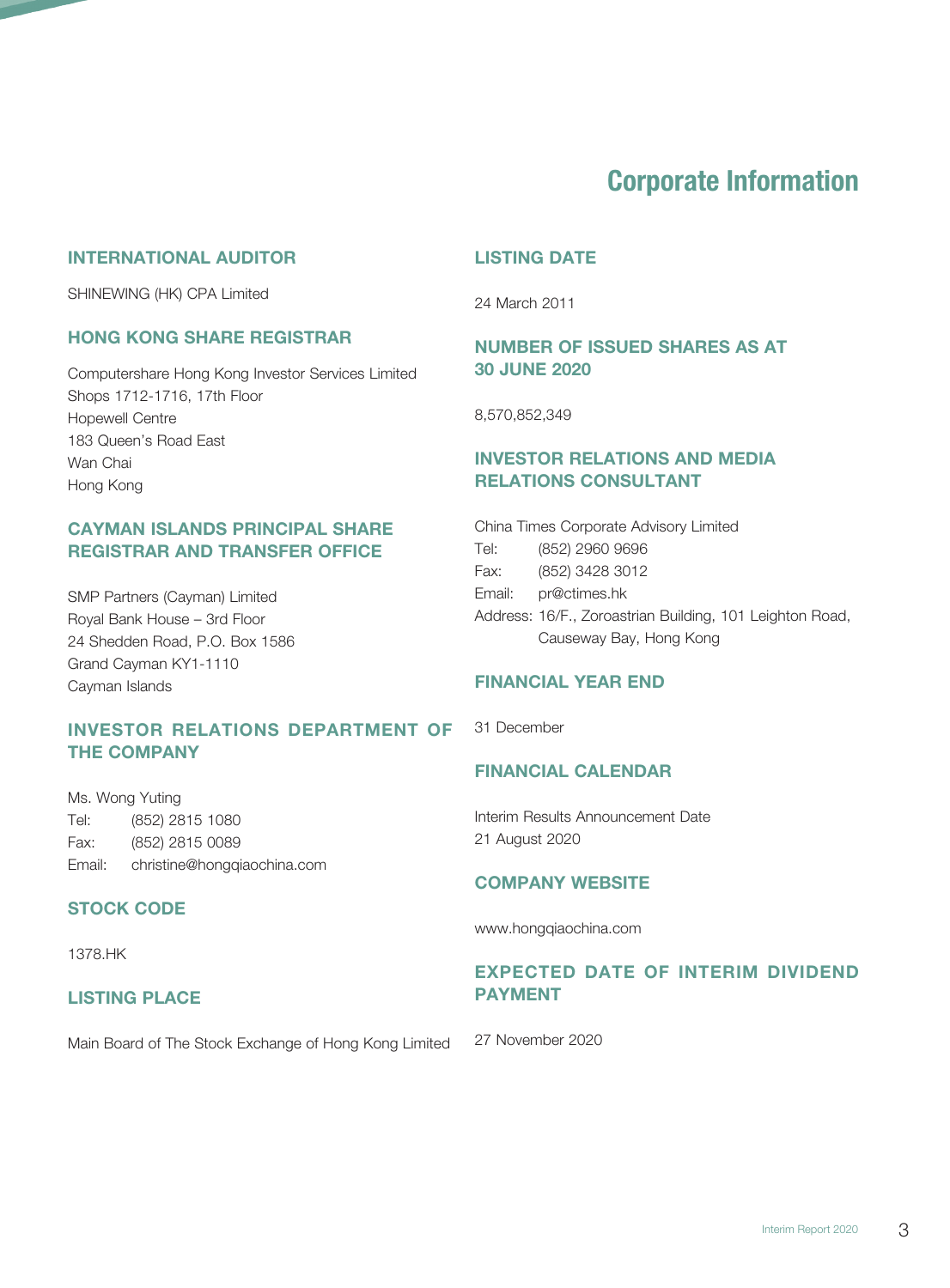Financial Highlights

(Unaudited financial data prepared in accordance with the IAS)

|                                                  | For the six months ended 30 June |            |            |  |  |  |
|--------------------------------------------------|----------------------------------|------------|------------|--|--|--|
|                                                  | (RMB'000)                        |            |            |  |  |  |
|                                                  | 2020                             | 2019       | Change     |  |  |  |
| Revenue                                          | 39,938,675                       | 41,430,060 | $-3.6\%$   |  |  |  |
| Gross profit                                     | 6,468,399                        | 7.642.526  | $-15.4\%$  |  |  |  |
| Gross profit margin (%)                          | 16.2                             | 18.4       | $-2.2$ p.p |  |  |  |
| Net profit margin (%)                            | 7.0                              | 6.7        | $+0.3 p.p$ |  |  |  |
| Net profit attributable to owners of the Company | 2,831,849                        | 2,477,037  | $+14.3%$   |  |  |  |
| Basic earnings per share (RMB)                   | 0.330                            | 0.287      | $+15.0\%$  |  |  |  |

|                                           |             | As at 30 June<br>(RMB'000) |              |  |  |
|-------------------------------------------|-------------|----------------------------|--------------|--|--|
|                                           | 2020        | 2019                       | Change       |  |  |
| Cash and cash equivalents                 | 41,079,476  | 25,725,201                 | +59.7%       |  |  |
| Total capital (total equity + total debt) | 147,367,171 | 141,351,002                | $+4.3%$      |  |  |
| EBITDA/Interest coverage ratio            | 4.2         | 3.7                        | $+0.5$ times |  |  |
| Debt/EBITDA (times)                       | 4.4         | 3.6                        | $+0.8$ times |  |  |
| Debt/Total capital (%)                    | 54.9        | 55.5                       | $-0.6 p.p$   |  |  |
| Accounts receivable turnover (days)       | 45          | 37                         | +8 days      |  |  |
| Accounts payable turnover (days)          | 73          | 70                         | +3 days      |  |  |
| Inventory turnover (days)                 | 116         | 111                        | +5 days      |  |  |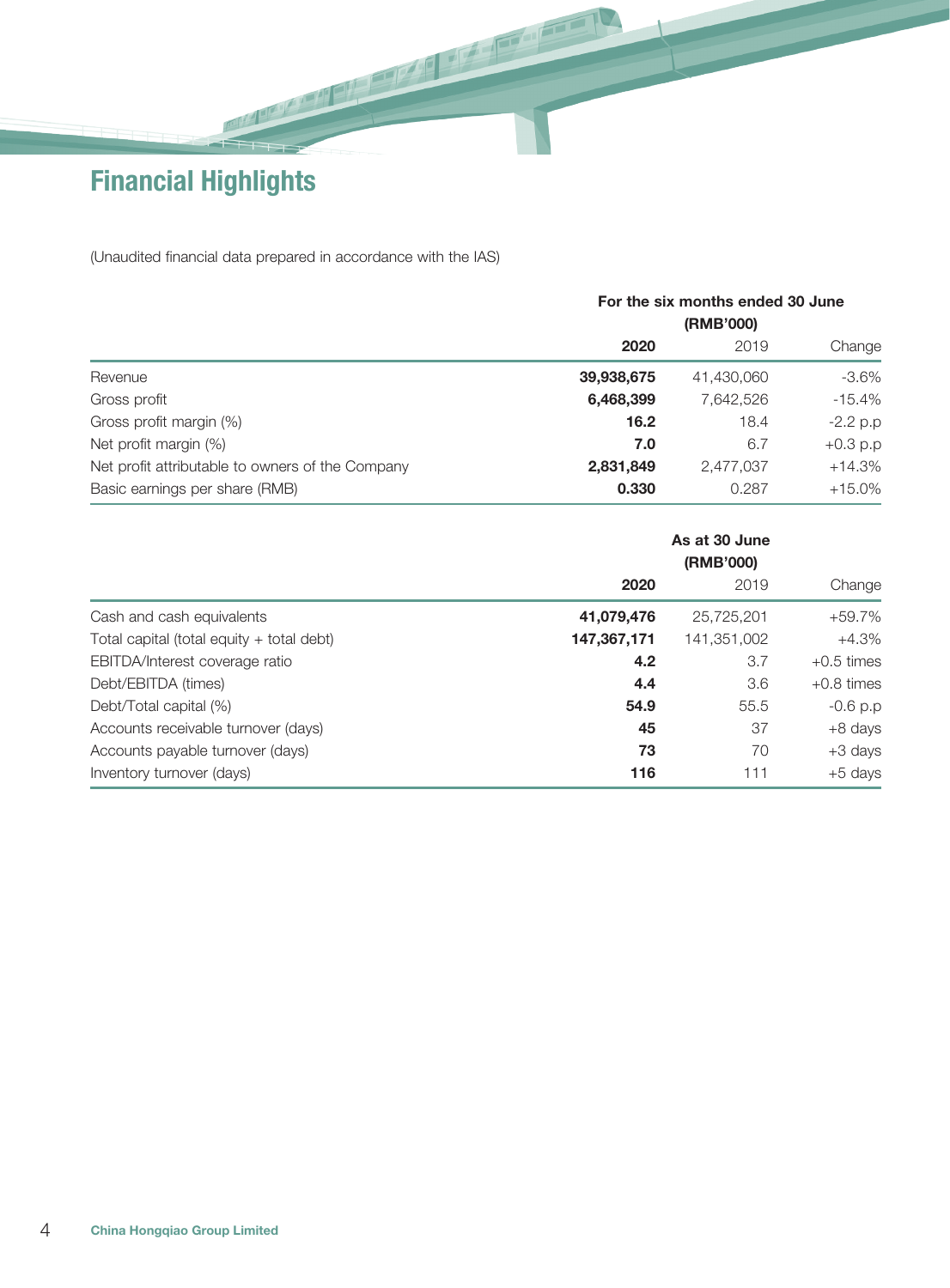# Chairman's Statement

To all shareholders,

On behalf of the board (the "Board") of directors (the "Directors") of China Hongqiao Group Limited (the "Company" or "China Hongqiao"), I am pleased to present the unaudited consolidated interim results of the Company and its subsidiaries (collectively, the "Group") for the six months ended 30 June 2020 (the "Period" or "Period Under Review").

In the first half of 2020, the adverse impact of COVID-19 pandemic (the "Pandemic") led to a weak growth momentum to the world economy. China's economy recorded a growth despite of an earlier decline, the growth for the second quarter has returned to positive territory and the economic data has recovered gradually. At the same time, however, due to factors including the emerging trade frictions, resource and environmental policies, and adjustment on industrial structure, the Group's business and operations still face some uncertainties.

Nevertheless, China Hongqiao faced these challenges by leveraging on the advantages of its core competitiveness, its business model and proactive business development strategies, enabling it to sustain its productions and operations while further strengthening its leadership in aluminum market. In terms of domestic business, the Group accelerated the construction of Yunnan green aluminum innovation industrial park project. The implementation of this project will further optimize the Group's energy structure and reduce production costs. In addition, the Group focused on the material strategy of "Three New (new infrastructure, new material and new applications) and One High (high value-added)", and accelerated the construction of aluminium lightweight material bases. In terms of overseas business, the Group steadily promoted the phase 2 of 1-million-ton alumina project in Indonesia and diligently operated the bauxite business in Guinea, Africa, which has laid a solid foundation for the long-term and steady development of the Group.

During the Period Under Review, the Group's revenue was approximately RMB39,938,675,000, representing a yearon-year decrease of approximately 3.6%. Gross profit was approximately RMB6,468,399,000, representing a yearon-year decrease of approximately 15.4%, while net profit attributable to owners of the Company was approximately RMB2,831,849,000, representing a year-on-year increase of approximately 14.3%. Basic earnings per share was approximately RMB0.330 (for the corresponding period of 2019: approximately RMB0.287). On 21 August 2020, the Board resolved to declare an interim dividend of HK15.0 cents per share for the six months ended 30 June 2020 to the shareholders whose names appear on the register of members of the Company on 13 November 2020 (for the corresponding period of 2019: nil).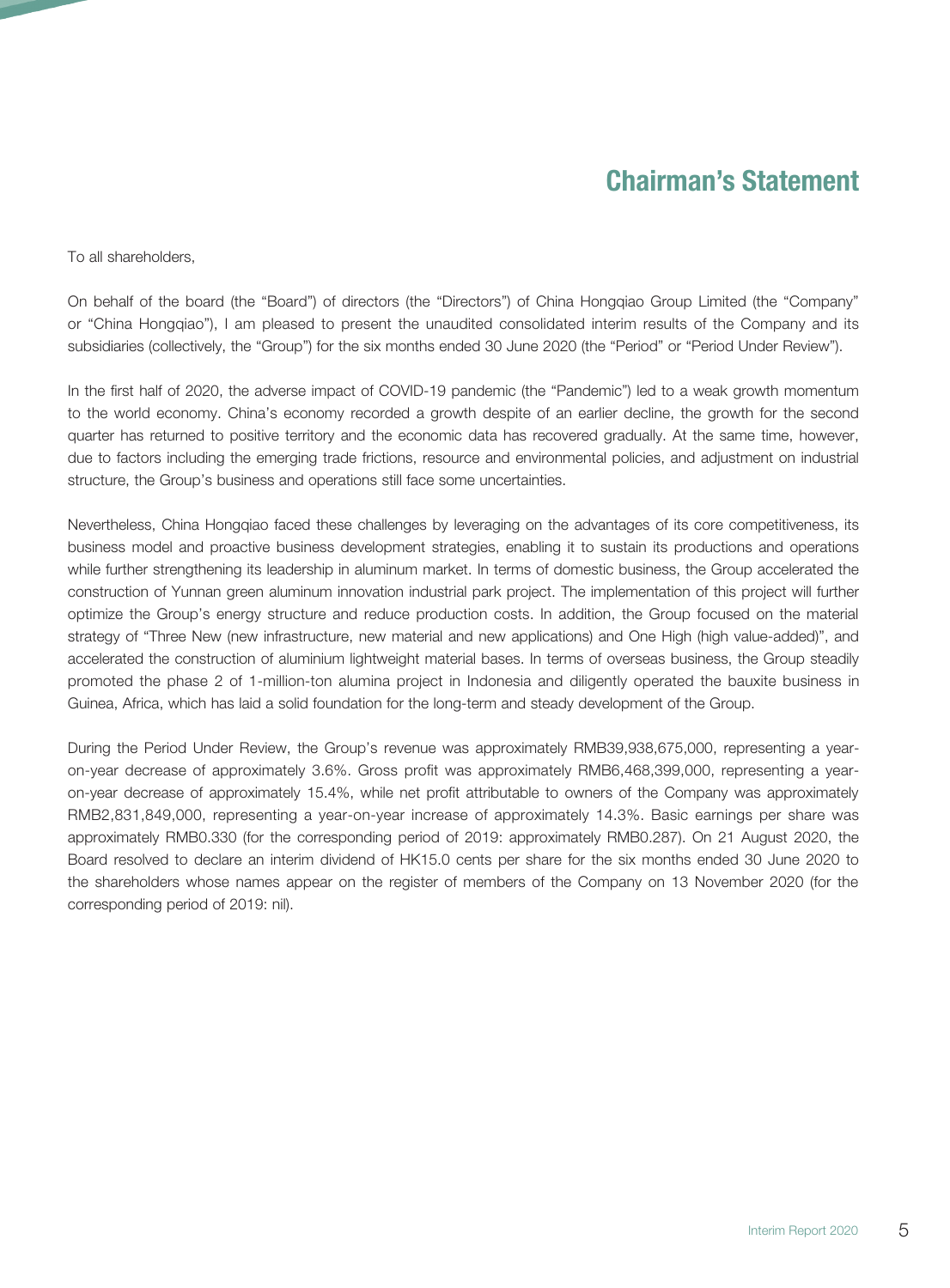# Chairman's Statement

After years of devoted efforts, the Group has integrated an upstream and downstream fullchain operation pattern with bauxite mining, productions and sales of alumina, electrolytic aluminum and deeply processed aluminum products, achieving economics of scale. While continuously managing its existing assets properly, the Group will actively extend to downstream of the aluminum industry chain and focus on the development of lightweight materials and circular economy of secondary aluminum. In addition, the Group will further increase investment in scientific research, actively cooperate with national scientific research institutions, and strive to achieve new breakthroughs in aluminum industry technologies and aluminum products application in order to promote the high-quality development of the aluminum processing industry.

For the remainder of 2020, there are challenges and opportunities ahead for the aluminum industry. The Group firmly believes that the foundation of healthy development of aluminum industry in China is solid and the domestic demand is strong, therefore, the Group stays confident in the future development of China's aluminum industry. The Group will continue to pursue its original goals, fulfil its roles as a leader and incubator, optimise its industrial model, fully utilise its industrial advantages, and support the development of upstream and downstream enterprises in order to facilitate the high-quality, efficient and sustainable development of the aluminum industry. At the same time, the Group will expedite the pace of innovation-driven development and smart manufacturing, and continue to optimise its financial structure in order to bring greater return to its shareholders under premise of ensuring sustainable development. The Group will continue to increase investment in energy conservation and environmental protection, increasingly utilise clean energy sources such as hydropower and photovoltaic power to fulfil its social responsibility.

On behalf of the Board, I would like to extend my sincere gratitude to the Group's management team and employees for their efforts and dedication during the first half of 2020, and to our shareholders, investors and business partners for their support and trust.

Mr. Zhang Bo Chairman of the Board

21 August 2020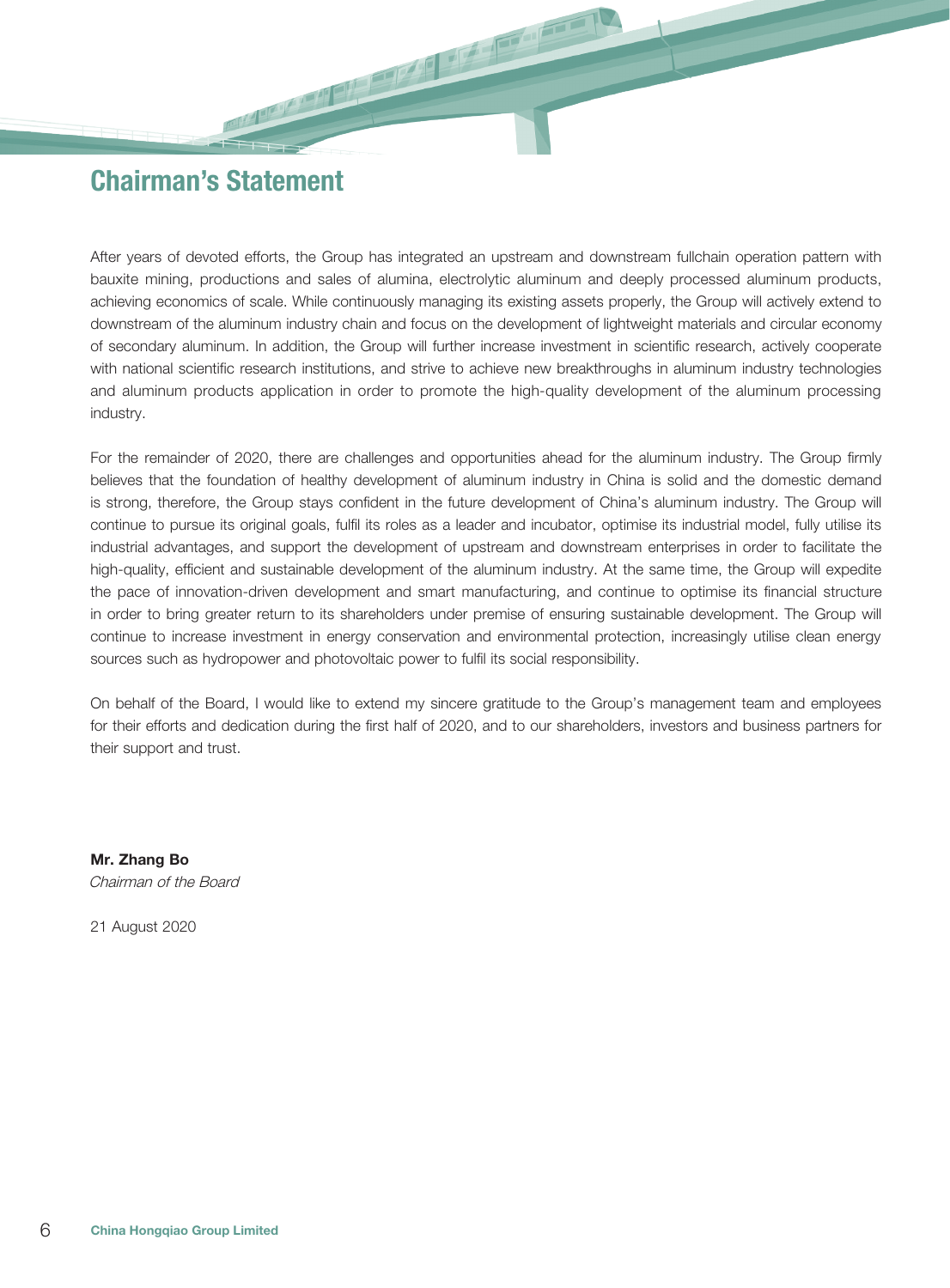#### INDUSTRY REVIEW

The first half of 2020 was a time full of both challenges and opportunities for aluminum manufacturers in China. The adverse impacts of the Pandemic led to a weak growth momentum to the global economy and the overall aluminium prices showed a downward trend as compared with the same period in 2019. In the first half of 2020, the average price of three-month aluminum futures at the London Metal Exchange was approximately US\$1,622/ton, representing a yearon-year decrease of approximately 12.3%. In the same period, the average price of three-month aluminum futures at the Shanghai Futures Exchange was approximately RMB12,980/ton (VAT inclusive), representing a year-on-year decrease of approximately 5.8% (Data source: Beijing Antaike Information Co., Ltd. ("Antaike")).

From the perspective of the domestic market environment, although the multiple impacts of both domestic and overseas markets created a challenging operation environment in the first half of 2020, benefited from the successful measures of the Pandemic prevention and control in China and also the increase in counter-cyclical adjustment efforts implemented by the PRC government, the economy sustained a recovery and the demand for aluminum among traditional terminal industries gradually rebounded. At the same time, "New Infrastructure" was included in the government work report, signaling a continued support of the PRC government in investing in infrastructure construction, the industrialisation and urbanization in China are rapidly advancing and the usage of aluminum materials is continuously expanding. These factors have become a strong driver for the increase in the domestic consumption to support the continuous demand of aluminum products.

According to statistics from Antaike, the global production volume of primary aluminum in the first half of 2020 was approximately 32.05 million tons, representing a year-on-year increase of approximately 0.8%. Global consumption of primary aluminum in the first half of 2020 was approximately 29.67 million tons, representing a year-on-year decrease of approximately 10.1%. For the domestic market, the production volume of primary aluminum in China during the first half of 2020 was approximately 18.15 million tons, representing a year-on-year increase of approximately 1.5% and accounting for approximately 56.6% of global production volume. Consumption of primary aluminum in China during the first half of 2020 was approximately 17.67 million tons, representing a year-on-year decrease of approximately 2.7% and accounting for approximately 59.6% of global primary aluminum consumption.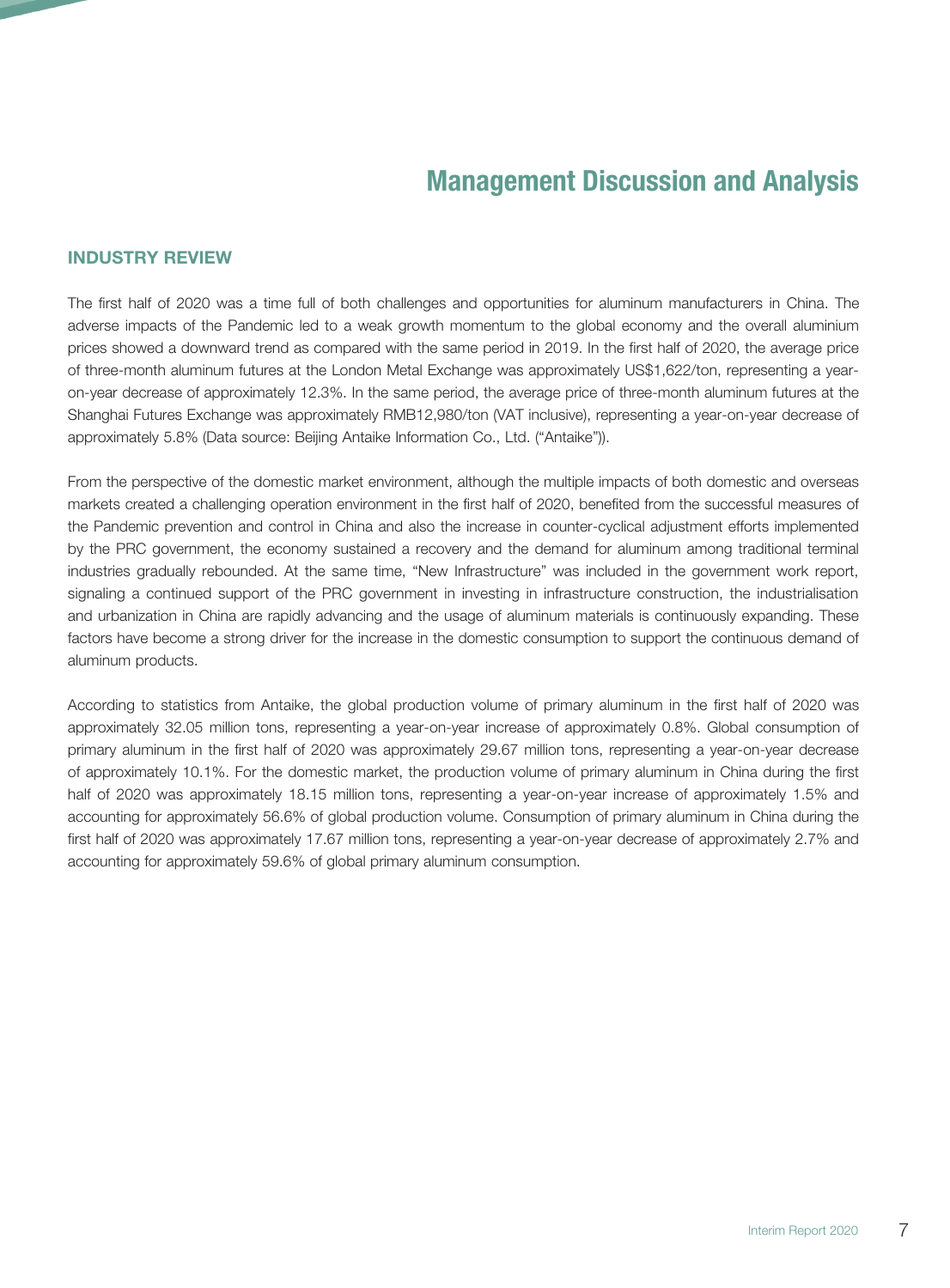#### BUSINESS REVIEW

During the Period, the Group's total output of aluminum alloy products amounted to approximately 2.741 million tons, representing a year-on-year decrease of approximately 4.1%, mainly because the Group relocated some production equipment to the Yunnan green aluminum innovation industrial park according to the capacity re-location program (the "Capacity Re-location Program"), resulting in a decrease in capacity utilization. The production volume of aluminum fabrication products reached approximately 301,000 tons, which was fairly stable as compared with the corresponding period of last year.

The Group's unaudited revenue and net profit attributable to owners of the Company for the six months ended 30 June 2020 and for the same period of 2019 together with comparison figures are as follows:



The Group's revenue for the six months ended 30 June 2020 decreased by approximately 3.6% to approximately RMB39,938,675,000 as compared with the corresponding period of last year, mainly due to the decrease in the selling price of aluminum alloy products during the Period as compared with the same period of last year, and the Group's implementation of the Capacity Re-location Program, resulting in a slight decrease in the output and sales volume of aluminum alloy products as compared with the same period of last year.

For the six months ended 30 June 2020, net profit attributable to owners of the Company amounted to approximately RMB2,831,849,000, representing a year-on-year increase of approximately 14.3%, mainly due to the decrease in impairment losses and the reduction in financial expenses of the Group during the Period, resulting in an increase in the net profit.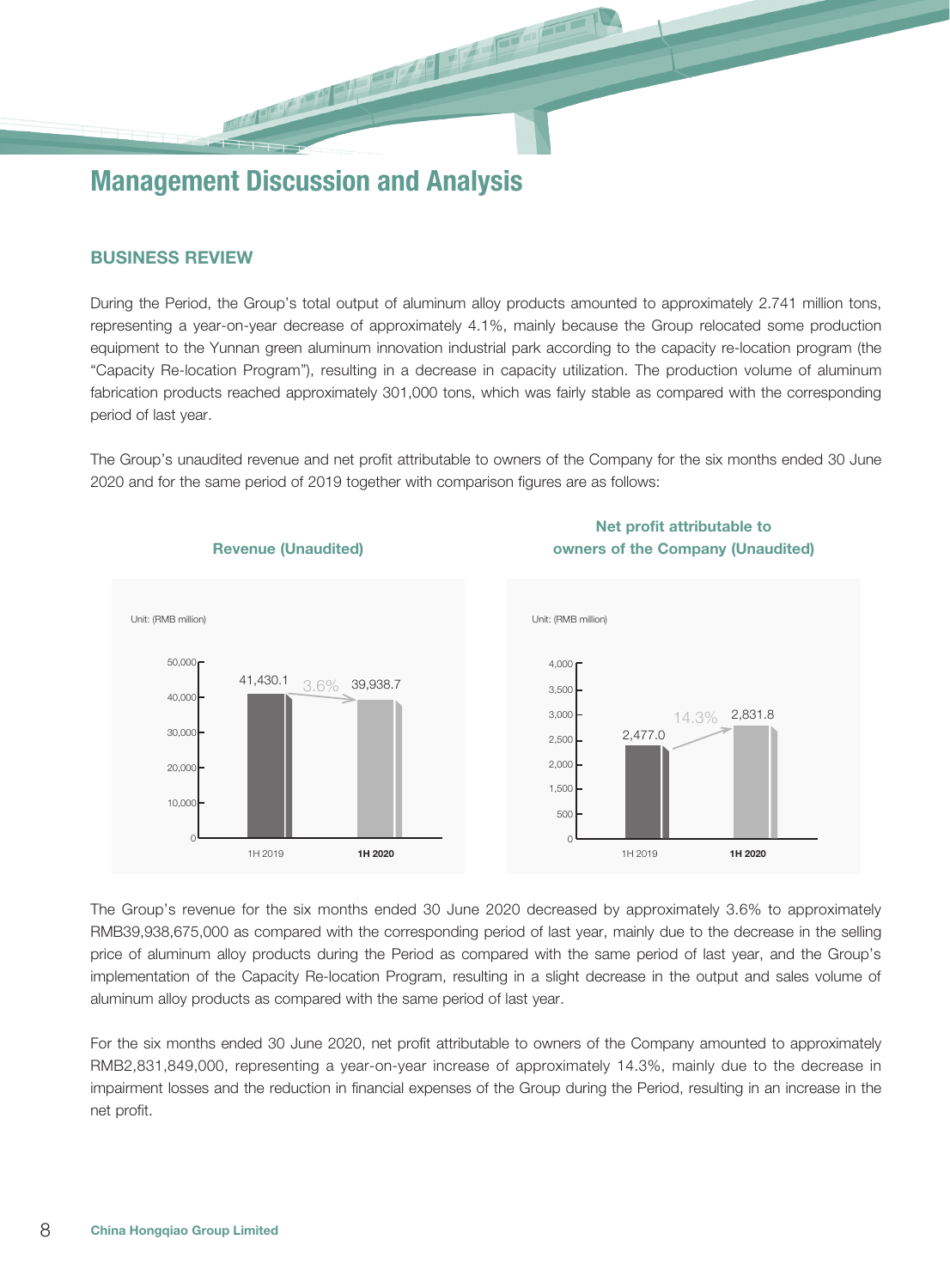#### FINANCIAL REVIEW

The following table shows the breakdown of revenue by products for the six months ended 30 June 2020 and for the same period of 2019:

|                               | For the six months ended 30 June |                   |                |               |  |  |  |
|-------------------------------|----------------------------------|-------------------|----------------|---------------|--|--|--|
|                               |                                  | 2020              | 2019           |               |  |  |  |
|                               |                                  | <b>Proportion</b> |                | Proportion    |  |  |  |
|                               |                                  | of sales          |                | of sales      |  |  |  |
|                               |                                  | revenue to        | revenue to     |               |  |  |  |
|                               | <b>Revenue</b>                   | total revenue     | Revenue        | total revenue |  |  |  |
| <b>Products</b>               | <b>RMB'000</b>                   | $\frac{0}{0}$     | <b>RMB'000</b> | $\%$          |  |  |  |
| Aluminum alloy products       | 29,042,311                       | 72.7              | 30,428,125     | 73.4          |  |  |  |
| Alumina                       | 6,391,488                        | 16.0              | 6,157,040      | 14.9          |  |  |  |
| Aluminum fabrication products | 4,134,386                        | 10.4              | 4,466,496      | 10.8          |  |  |  |
| <b>Steam</b>                  | 370,490                          | 0.9               | 378,399        | 0.9           |  |  |  |
| <b>Total</b>                  | 39,938,675                       | 100.0             | 41,430,060     | 100.0         |  |  |  |

The Group's revenue derived from aluminum alloy products for the six months ended 30 June 2020 was approximately RMB29,042,311,000, accounting for approximately 72.7% of the total revenue and representing a decrease of approximately 4.6% from approximately RMB30,428,125,000 for the same period of last year, mainly due to the price of the Group's aluminum alloy products of approximately RMB11,538/ton (VAT exclusive) during the Period, representing a decrease of approximately 4.0% from approximately RMB12,016/ton (VAT exclusive) for the same period of last year; the revenue of alumina products reached approximately RMB6,391,488,000, accounting for approximately 16.0% of the total revenue and representing an increase of approximately 3.8% as compared with approximately RMB6,157,040,000 for the same period of last year. The increase in the revenue of alumina products was mainly because the Group seized the opportunities to develop the domestic product market under the premise of satisfying self-consumption alumina, resulting in an increase in the revenue of alumina products. The revenue derived from aluminum fabrication products amounted to approximately RMB4,134,386,000, accounting for approximately 10.4% of the total revenue and which was fairly flat as compared with the same period last year.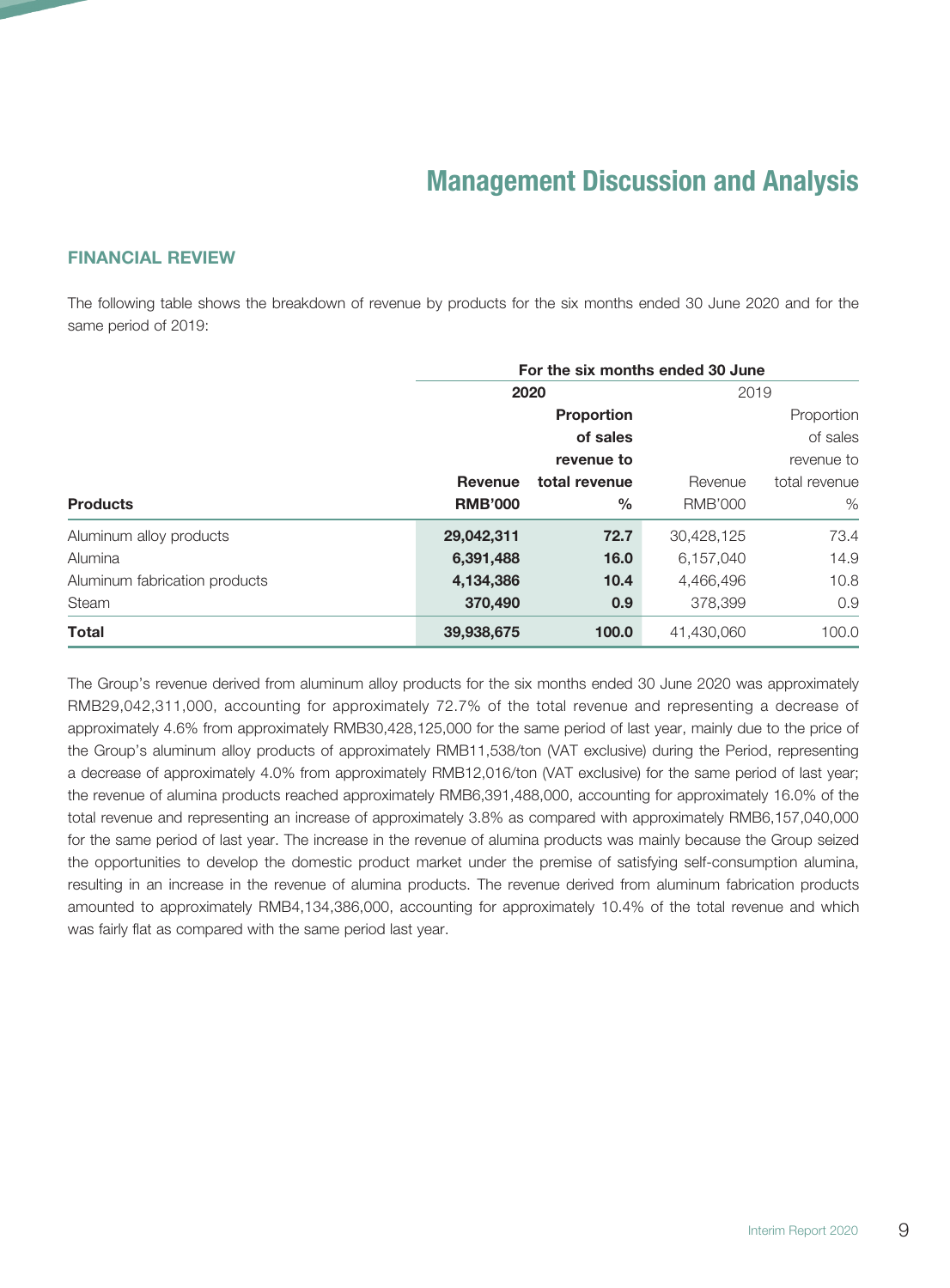#### Distribution and selling expenses

For the six months ended 30 June 2020, the Group's distribution and selling expenses were approximately RMB152,559,000, representing a decrease of approximately 47.7% as compared with approximately RMB291,648,000 for the corresponding period of last year, which was mainly due to the increase in the proportion of self-pickup alumina products in the sales contracts of alumina products signed by the Group, resulting in a corresponding decrease in the transportation costs.

#### Administrative expenses

For the six months ended 30 June 2020, the administrative expenses of the Group amounted to approximately RMB1,858,407,000, representing an increase of approximately 19.4% as compared to approximately RMB1,556,076,000 for the corresponding period of last year, which was mainly due to the increase in the maintenance expenses of some production lines and the increase in the exchange losses during the Period.

#### Finance costs

For the six months ended 30 June 2020, the finance costs of the Group were approximately RMB2,210,955,000, representing a decrease of approximately 24.4% as compared with approximately RMB2,923,576,000 for the corresponding period of last year, which was mainly due to the repayment of part of the medium-term notes and bonds by the Group in 2019, resulting in a decrease in the interest expenses paid during the Period.

#### Liquidity and financial resources

As at 30 June 2020, the cash and cash equivalents of the Group were approximately RMB41,079,476,000, representing a decrease of approximately 1.9% as compared with approximately RMB41,857,116,000 as at 31 December 2019. The decrease in cash and cash equivalents was mainly due to the net cash outflows for investment activities and financing activities of the Group.

For the six months ended 30 June 2020, the Group had a net cash inflow from operating activities of approximately RMB4,335,396,000, a net cash outflow for investing activities of approximately RMB2,175,666,000 and a net cash outflow for financing activities of approximately RMB2,947,654,000. The net cash outflow for investing activities was mainly the cash outflow for acquiring property, plant and equipment. The net cash outflow for financing activities was mainly the cash outflow for the payment of dividends and debt interest by the Group during the Period.

For the six months ended 30 June 2020, the capital expenditure of the Group amounted to approximately RMB2,658,084,000, mainly for the payment for the quality guarantee deposits of the pre-construction projects in accordance with relevant contracts and the construction expenditure of the Yunnan green aluminum innovation industrial park project, lightweight material base construction and the Indonesia alumina project.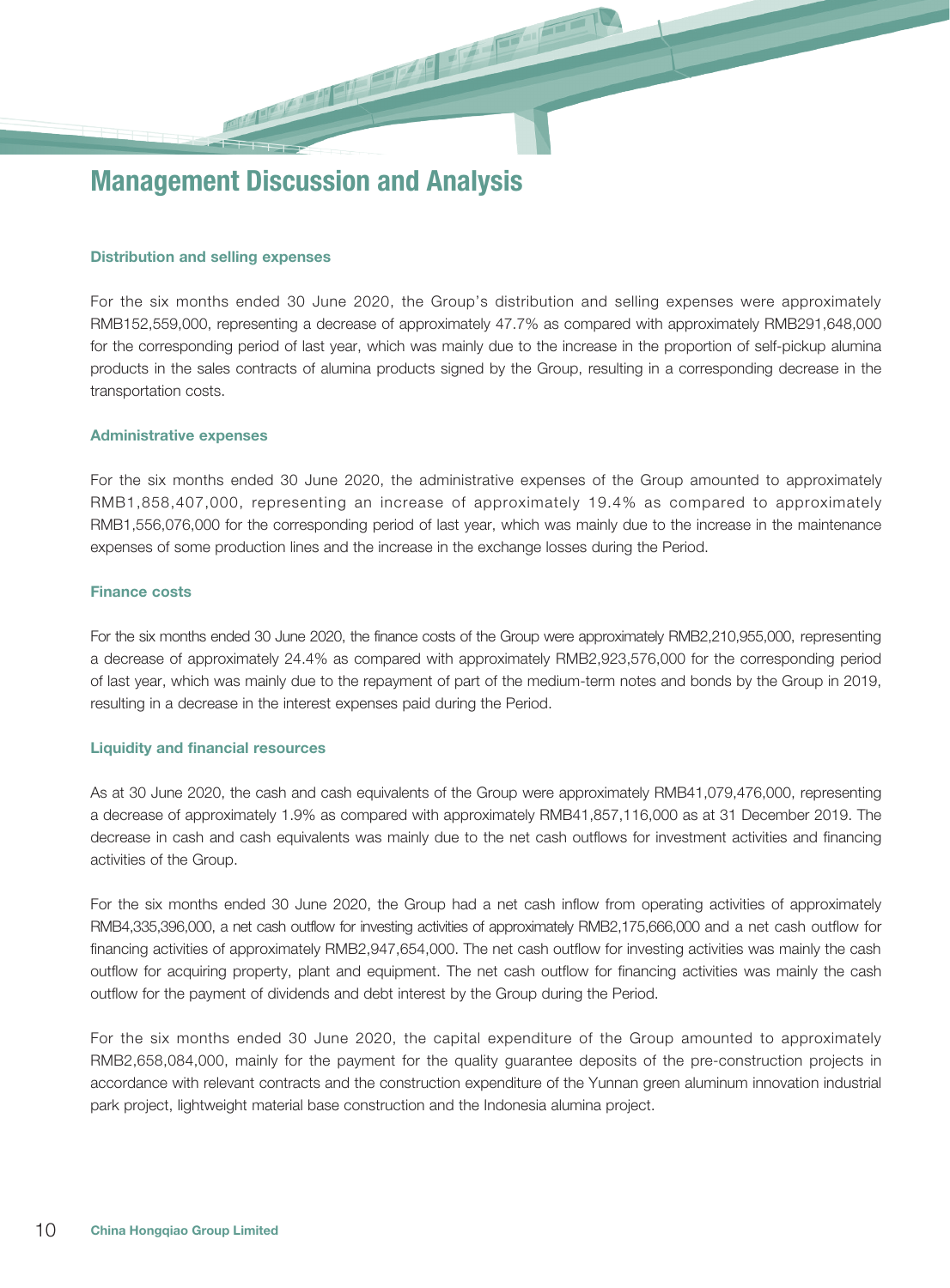As at 30 June 2020, the Group had capital commitment of approximately RMB2,413,124,000, representing capital expenditure for acquiring properties, plants and equipment in the future, primarily for the construction expenditure of the Yunnan green aluminum innovation industrial park project, lightweight material base construction and the Indonesia alumina project.

As at 30 June 2020, the Group's trade receivables amounted to approximately RMB9,491,923,000, representing a decrease of approximately 7.9% from approximately RMB10,311,326,000 as of 31 December 2019, mainly due to the Group's enhancement of the contract management of trade receivables and the decrease in the trade receivables for aluminum fabrication products.

As at 30 June 2020, the Group's inventory was approximately RMB21,335,966,000, which was little changed from the inventory of approximately RMB21,846,922,000 as at 31 December 2019.

#### Income tax

The Group's income tax for the first half of 2020 amounted to approximately RMB595,591,000, representing a decrease of approximately 45.8% as compared with approximately RMB1,099,670,000 for the corresponding period of last year, mainly attributable to the compensation for the previously compensable losses of certain subsidiaries and the provision for deferred income tax assets during the Period.

#### Net profit attributable to owners of the Company and earnings per share

For the six months ended 30 June 2020, the net profit attributable to owners of the Company was approximately RMB2,831,849,000, representing an increase of approximately 14.3% as compared with approximately RMB2,477,037,000 for the corresponding period of last year.

During the Period, the basic earnings per share of the Company were approximately RMB0.330 (corresponding period of 2019: approximately RMB0.287).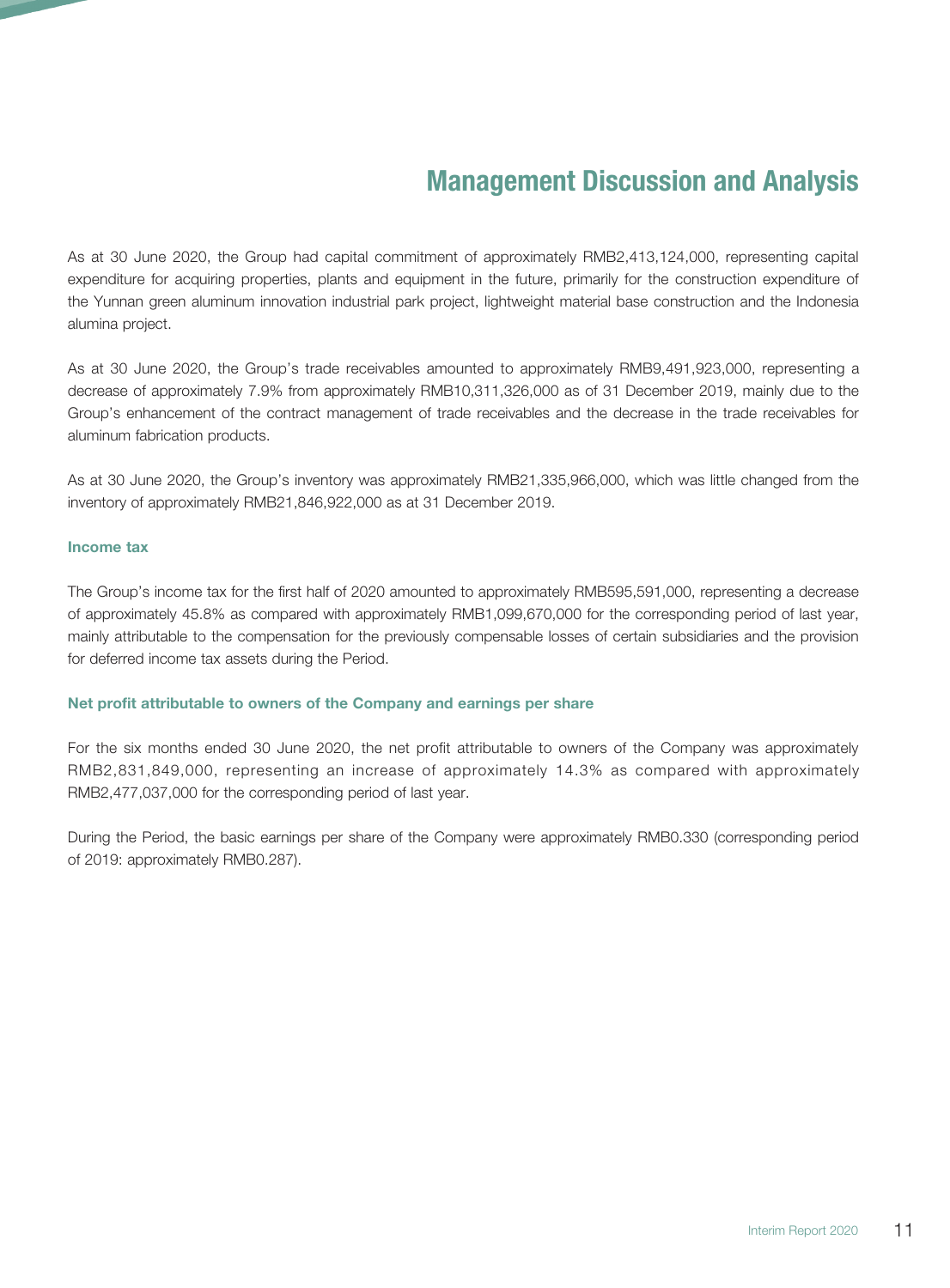#### Interim dividend and closure of register of members

On 21 August 2020, the Board resolved to declare an interim dividend of HK15.0 cents per share for the six months ended 30 June 2020, payable to the shareholders whose names appear on the register of members of the Company on 13 November 2020. For the purpose of determining the identity of the shareholders who are entitled to the interim dividend, the register of members of the Company will be closed from 9 November 2020 to 13 November 2020 (both days inclusive) during which period no transfer of shares will be effected. The interim dividend is expected to be paid on 27 November 2020.

In order to determine the identity of the shareholders who are entitled to the interim dividend, all share transfer forms accompanied by the relevant share certificates must be lodged with the Company's registrar in Hong Kong, Computershare Hong Kong Investor Services Limited, at Shops 1712-1716, 17th Floor, Hopewell Centre, 183 Queen's Road East, Wanchai, Hong Kong, not later than 4:30 p.m. on 6 November 2020.

#### Capital structure

The Group has established an appropriate liquidity risk management framework to secure its short, medium and longterm funding supply and to satisfy its liquidity requirements. As at 30 June 2020, the cash and cash equivalents of the Group amounted to approximately RMB41,079,476,000 (31 December 2019: approximately RMB41,857,116,000), which were mainly saved in commercial banks. Such level of cash and cash equivalents would facilitate in ensuring stable operation and flexibility of the Group's business. The Group will continue to take effective measures to ensure sufficient liquidity and financial resources to satisfy the business need and maintain a good and stable financial position.

As at 30 June 2020, the total liabilities of the Group amounted to approximately RMB107,474,333,000 (31 December 2019: approximately RMB113,588,469,000). Gearing ratio of the Group (total liabilities to total assets) was approximately 61.8% (31 December 2019: approximately 63.2%).

The Group used certain of its restricted bank deposits, inventories, trade receivables, equipment and right-of-use asset as collateral for bank borrowings to provide a portion of funding for its daily business operation and project construction. As at 30 June 2020, the Group had secured bank borrowings of approximately RMB8,533,852,000 (31 December 2019: approximately RMB8,748,738,000).

As at 30 June 2020, the Group's total bank borrowings were approximately RMB34,579,770,000. The Group maintained a balanced portfolio of debts at fixed interest rates and variable interest rates to manage its interest expenses. As at 30 June 2020, approximately 36.0% of the Group's bank borrowings were subject to fixed interest rates while the remaining approximately 64.0% were subject to floating interest rates.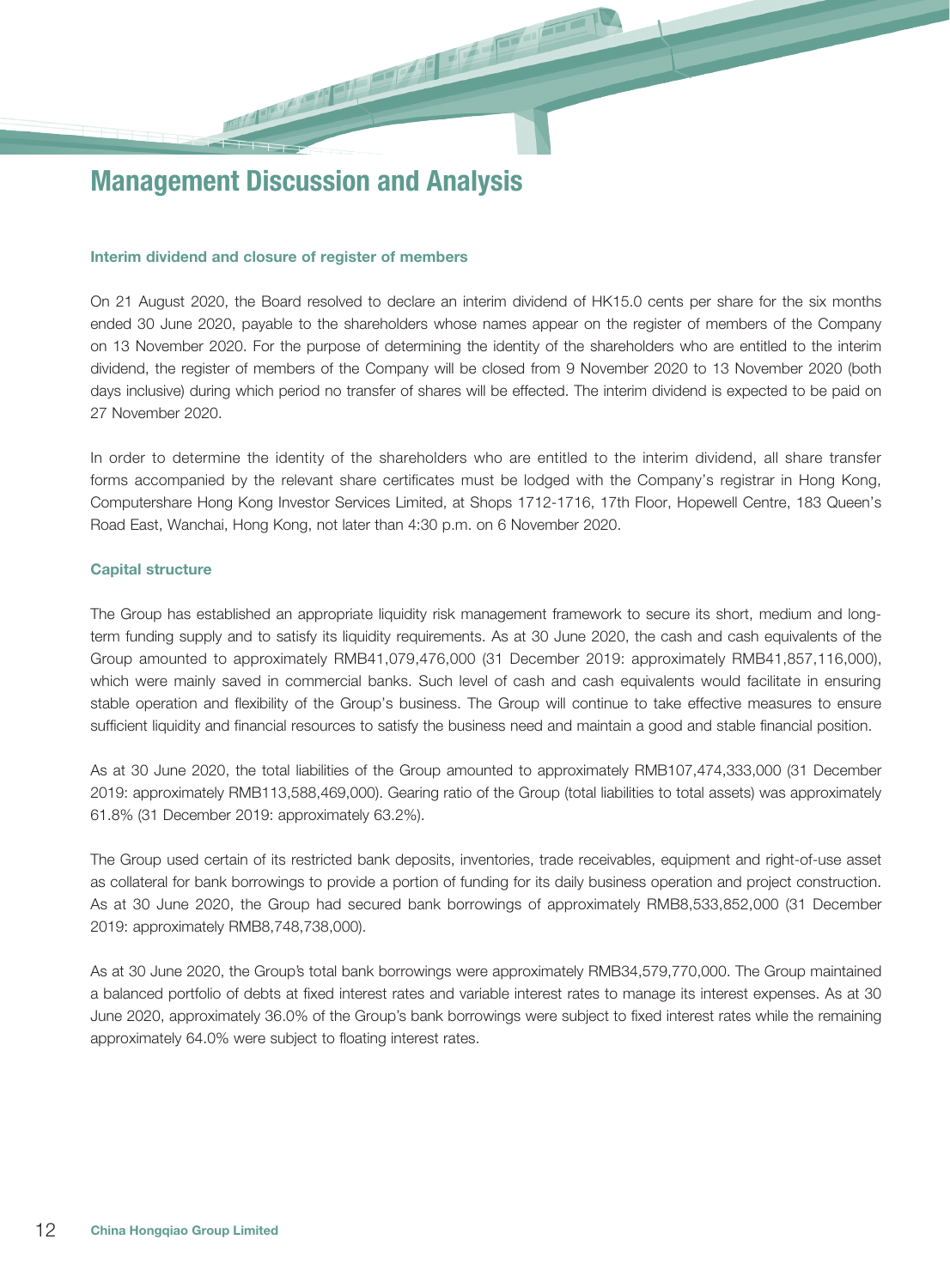The Group aims to maintain a balance between the continuity and flexibility of funding through various debt financing instruments. As at 30 June 2020, debts except bank borrowings of the Group included approximately RMB1,413,244,000 of other borrowings, approximately RMB39,953,025,000 of medium-term notes and bonds, approximately RMB3,514,105,000 of guaranteed notes as well as approximately RMB1,430,935,000 of convertible bonds with interest rates ranging from 3.84% to 8.69%. Such other borrowings and the issuance of such notes and bonds helped to optimise the Group's debt structure and reduce its financial costs.

As at 30 June 2020, the Group had net current assets of approximately RMB13,983,818,000. The Group will continue to develop other financing channels to optimise the structure of debts. In addition, the Group will sustain its existing production capacity advantage, control its production costs, enhance its profitability and improve its cash flow position in order to maintain the adequate liquidity of the Group.

As at 30 June 2020, the Group's liabilities were mainly denominated in RMB and US\$, among which, RMB liabilities accounted for approximately 85.9% of the total liabilities, and US\$ liabilities accounted for approximately 14.1% of the total liabilities; cash and cash equivalents were mainly held in RMB and US\$, of which approximately 97.9% was held in RMB and approximately 1.9% was held in US\$.

#### Pledged assets

Details of pledged assets of the Group are set out in Note 36 to the unaudited interim condensed consolidated financial information.

#### Employee and remuneration policy

As at 30 June 2020, the Group had a total number of 43,899 employees. During the Period, the total staff costs of the Group amounted to approximately RMB1,584,886,000, representing approximately 4.0% of its total revenue. The remuneration packages of the employees include salaries and various types of benefits. In addition, the Group established a performance-based remuneration system under which the employees may be awarded by additional bonuses. The Group provided training programs for employees to equip them with the requisite skills and knowledge.

#### Exposure to foreign exchange risk

The Group collected most of the revenue in RMB and funded most of the expenditure in RMB. Due to the importation of bauxite and production equipment, and as certain bank balances, bank borrowings, convertible bonds and senior notes are denominated in foreign currencies, the Group is exposed to certain currency risks. As at 30 June 2020, the Group's bank balances denominated in foreign currencies were approximately RMB879,729,000 and its liabilities denominated in foreign currencies were approximately RMB11,388,346,000. For the six months ended 30 June 2020, the Group recognised foreign exchange loss of approximately RMB198,467,000.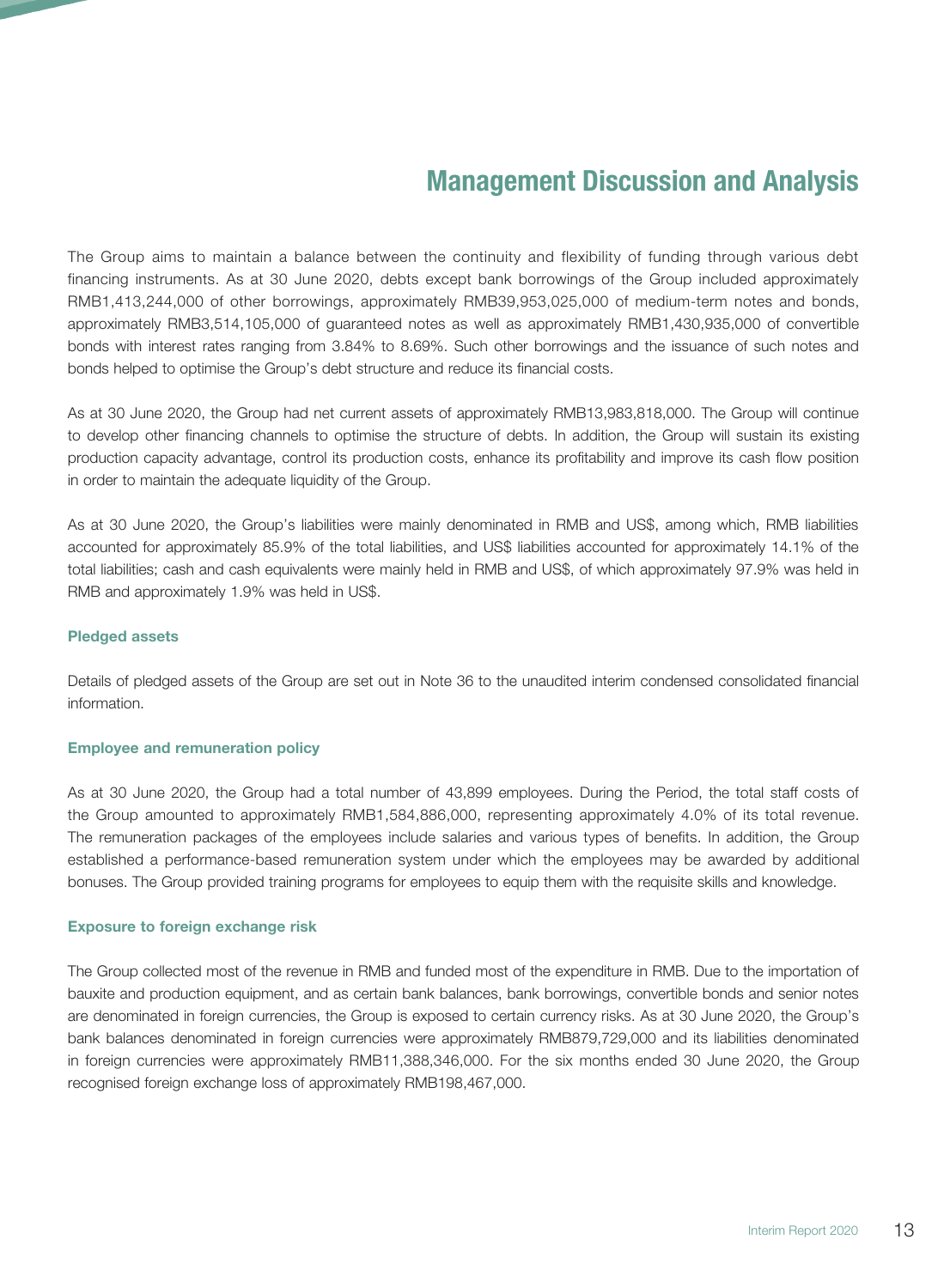#### Contingent liabilities

As at 30 June 2020, the Group had no significant contingent liabilities.

#### Material acquisitions and disposals of subsidiaries, associates and joint ventures

On 18 March 2020, Zouping County Hongxu Thermal Power Co., Ltd. ( 鄒平縣宏旭熱電有限公司 ), an indirect whollyowned subsidiary of the Company, entered into an assets transfer agreement with Shandong Guoxu New Energy Co., Ltd. ( 山東國旭新能源有限公司 ), pursuant to which Zouping County Hongxu Thermal Power Co., Ltd. ( 鄒平縣宏旭 熱電有限公司 ) conditionally agreed to sell and Shandong Guoxu New Energy Co., Ltd. ( 山東國旭新能源有限公司 ) conditionally agreed to purchase the power units with an aggregate installed capacity of 1,320 MW and other relevant ancillary assets, together with all the rights and obligations attached or in relation thereto, at a total consideration of RMB3,000,000,000. Relevant details are set out in the announcement of the Company dated 18 March 2020.

Save as disclosed above, during the six months ended 30 June 2020, the Company did not have other material acquisitions or disposals of subsidiaries, associates or joint ventures.

#### Significant investments held

During the six months ended 30 June 2020, the Group did not hold any significant investment which had significant impact on the Group's overall operation.

#### Future plans for material investments or capital assets

During the six months ended 30 June 2020 and as of the date of this interim report, there was no future plan approved by the Group for any material investments or capital assets.

#### EVENTS AFTER THE REPORTING PERIOD

Up to the date of this interim report, there were no important events affecting the Group that have occurred since 30 June 2020.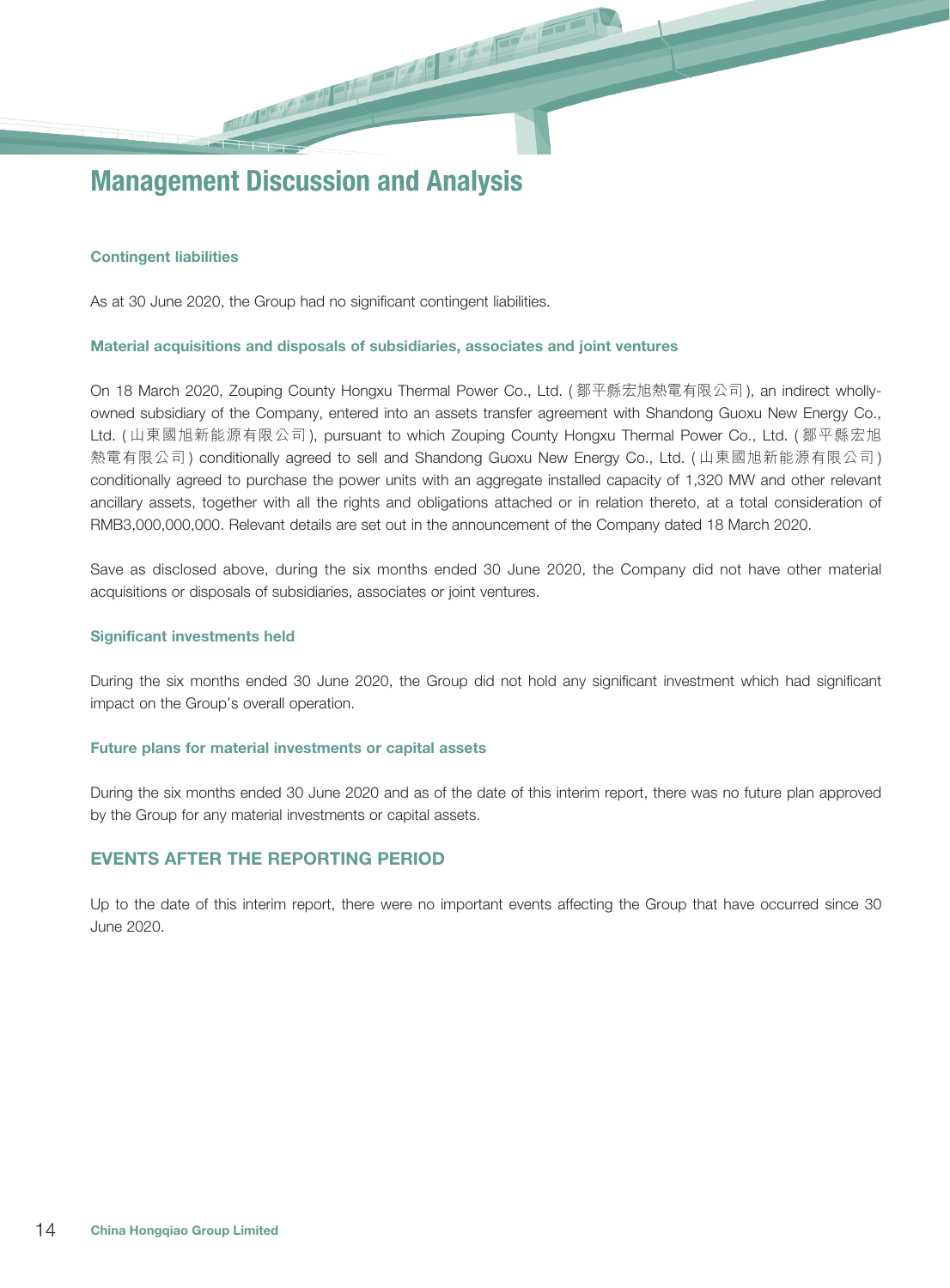## FUTURE PROSPECT

Looking ahead to the second half of 2020, it is expected that the global economic growth will remain sluggish. The Pandemic has brought significant impact on global industrial production, investment and consumption, and at the same time, it will also give a transformative impact on the global supply chain system. It is expected that the aluminum industry will face greater challenges and opportunities.

Relying on the existing layout of the entire industrial chain, the Group extends to the downstream of the industrial chain and develops high value-added new material products in order to achieve high-quality development of the Group. For debt structure, the Group will continue to optimize its financial structure and maintain a steady cash flow to further reduce the impact of market fluctuations on the Group. For clean energy utilization, on the one hand, the Group will actively respond to the national "Lucid Waters and Lush Mountains" environmental protection strategy, and orderly promote the construction of the Yunnan green aluminum innovation industrial park; on the other hand, the Group will continue to increase investment in energy conservation and environmental protection, use a variety of clean energy sources, and gradually increase the proportion of clean energy consumption. For circular economy, the Group is committed to establishing a secondary aluminum recycling industry to realize the recovery, regeneration and reuse of scrap aluminum with ultra-low energy consumption, ultra-low emissions and lower costs. Finally, the Group will continue to promote innovative development and accelerate smart manufacturing in order to achieve green and intelligent production and management of the Group.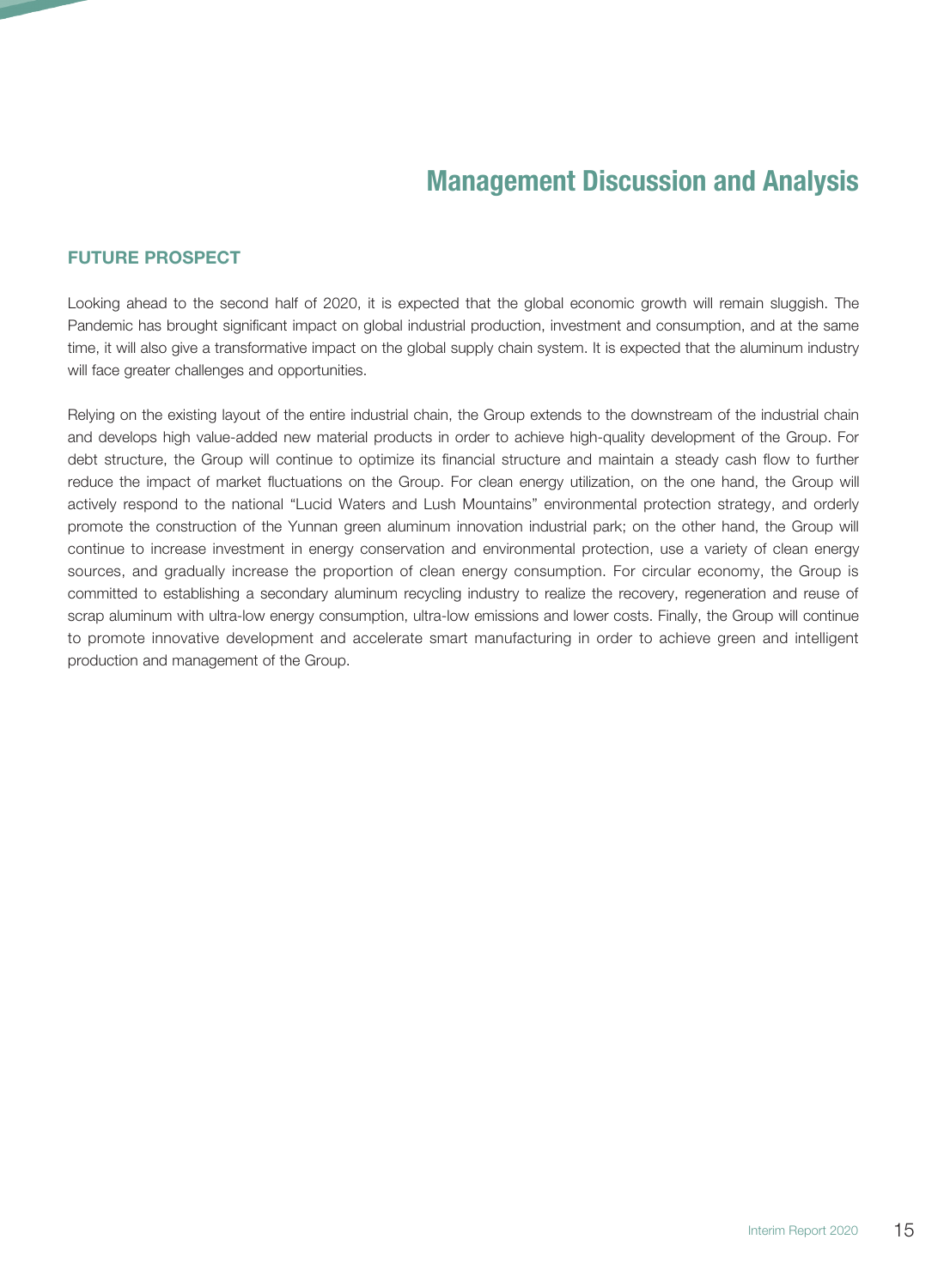## SUBSTANTIAL SHAREHOLDERS AND OTHER PERSONS' INTERESTS AND SHORT POSITIONS IN THE SHARES AND UNDERLYING SHARES

 $\frac{1}{\sqrt{2}}$  ,  $\frac{1}{\sqrt{2}}$  ,  $\frac{1}{\sqrt{2}}$  ,  $\frac{1}{\sqrt{2}}$  ,  $\frac{1}{\sqrt{2}}$  ,  $\frac{1}{\sqrt{2}}$ 

As at 30 June 2020, so far as it is known to the Directors and the chief executive of the Company, the following persons (other than the Directors or the chief executive of the Company) had interests or short positions in the shares and underlying shares of the Company which would fall to be disclosed to the Company and The Stock Exchange of Hong Kong Limited (the "Stock Exchange") pursuant to provisions of Divisions 2 and 3 of Part XV of the Securities and Futures Ordinance (Chapter 571 of the Laws of Hong Kong) (the "SFO"), or recorded in the register required to be kept by the Company under section 336 of the SFO:

|                                                                   |                                      |                     | Approximate<br>percentage of the<br>total issued share |
|-------------------------------------------------------------------|--------------------------------------|---------------------|--------------------------------------------------------|
|                                                                   |                                      | <b>Total number</b> | capital as at                                          |
| Name of shareholder                                               | Capacity/type of interest            | of shares held      | 30 June 2020 (%)                                       |
| <b>Shiping Prosperity Private</b><br>Trust Company <sup>(1)</sup> | Trustee                              | 6,076,513,573 (L)   | 70.90                                                  |
| China Hongqiao Holdings Limited (1)<br>("Hongqiao Holdings")      | Beneficial owner                     | 6,076,513,573 (L)   | 70.90                                                  |
| CTI Capital Management Limited <sup>(2)</sup>                     | Beneficial owner                     | 806,640,670 (L)     | 9.41                                                   |
| CNCB (Hong Kong) Investment<br>Limited <sup>(2)</sup>             | Beneficial owner                     | 70,544,156 (L)      | 0.82                                                   |
| CITIC Limited <sup>(2)</sup>                                      | Interest of a controlled corporation | 877,184,826 (L)     | 10.23                                                  |
| CITIC Group Corporation <sup>(2)</sup>                            | Interest of a controlled corporation | 877,184,826 (L)     | 10.23                                                  |

(L) denotes long position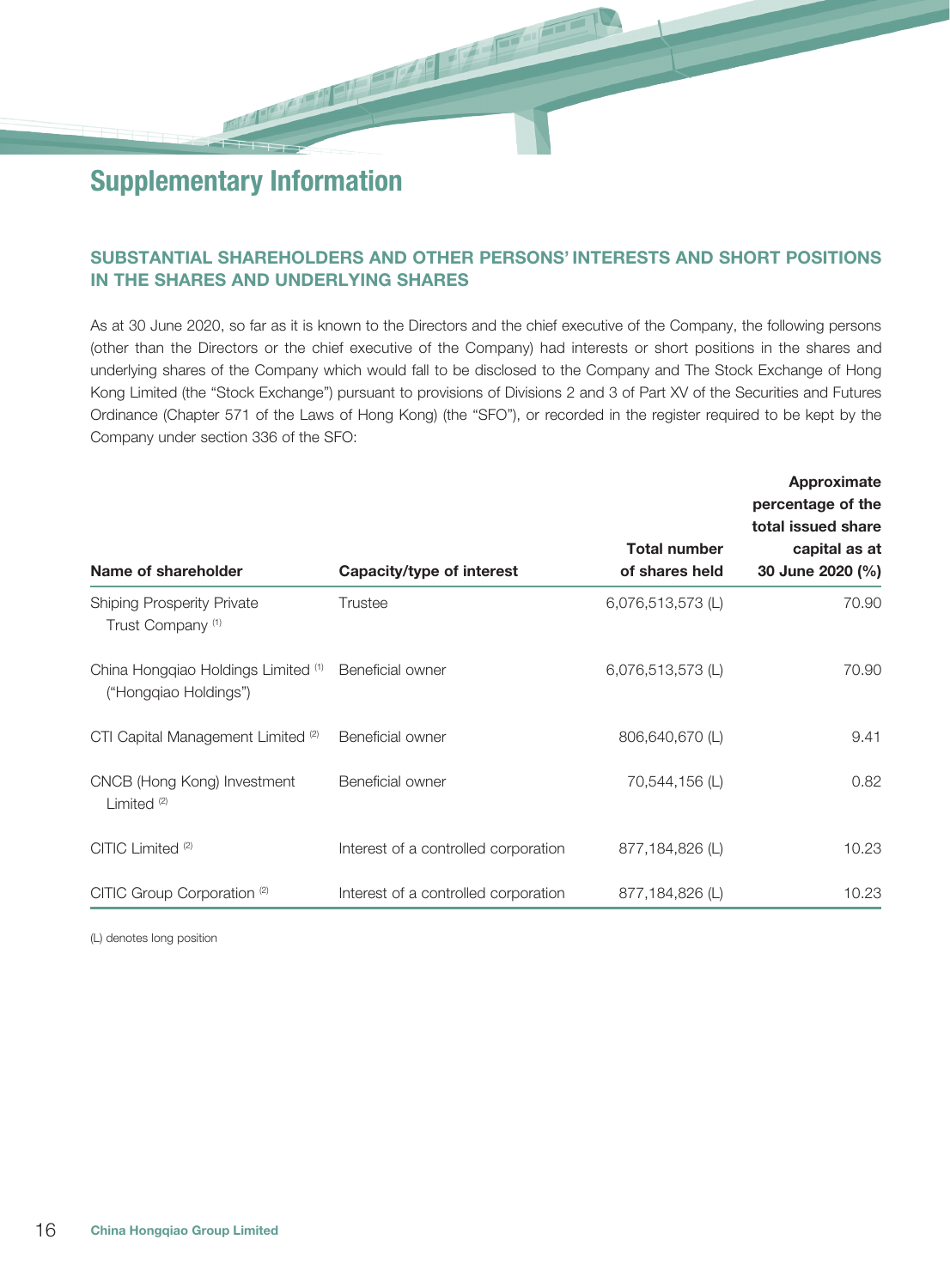**Notes:** 

- (1) Shiping Prosperity Private Trust Company held 100% interest in Hongqiao Holdings as trustee.
- (2) CITIC Group Corporation held 100% interest in CITIC Polaris Limited, which held 32.53% interest in CITIC Limited, and CITIC Group Corporation also held 100% interest in CITIC Glory Limited, which held 25.60% interest in CITIC Limited, thus CITIC Group Corporation indirectly held 58.13% interest in CITIC Limited. CITIC Limited held 100% interest in CITIC Corporation Limited. CITIC Corporation Limited held 82.26% interest in CITIC Trust Co., Ltd. and 100% interest in CITIC Industrial Investment Group Corp., Ltd, which held 17.74% interest in CITIC Trust Co., Ltd. Thus CITIC Corporation Limited directly and indirectly held 100% interest in CITIC Trust Co., Ltd. CITIC Trust Co., Ltd held 100% interest in CTI Capital Management Limited, and thus CITIC Group Corporation and CITIC Limited are deemed to be interested in the shares of the Company held by CTI Capital Management Limited under the SFO.

CITIC Limited held 65.97% interest in China CITIC Bank Corporation Limited, which held 99.05% interest in CNCB (Hong Kong) Investment Limited and 100% interest in CITIC International Financial Holdings Limited, which held 75% interest in China CITIC Bank International Limited, which in turn held 0.95% in CNCB (Hong Kong) Investment Limited, thus China CITIC Bank Corporation Limited directly and indirectly held 99.7625% interest in CNCB (Hong Kong) Investment Limited. Thus, CITIC Group Corporation and CITIC Limited are deemed to be interested in the shares of the Company held by CNCB (Hong Kong) Investment Limited under the SFO.

Save as disclosed above, as at 30 June 2020, so far as it is known to the Directors and the chief executive of the Company, there was no any other person (other than the Directors or the chief executive of the Company) who had any interests or short positions in the shares or underlying shares of the Company which would fall to be disclosed to the Company and the Stock Exchange pursuant to Divisions 2 and 3 of Part XV of the SFO, or recorded in the register required to be kept by the Company under section 336 of the SFO.

## DIRECTORS' AND CHIEF EXECUTIVE'S INTERESTS AND SHORT POSITIONS IN SHARES, UNDERLYING SHARES AND DEBENTURES

As at 30 June 2020, the interests and short positions of the Directors and chief executive of the Company in the shares, underlying shares and debentures of the Company or any of its associated corporations (within the meaning of Part XV of the SFO) which were required to be notified to the Company and the Stock Exchange pursuant to the provisions of Divisions 7 and 8 of Part XV of the SFO (including interests and short positions which they were taken or deemed to have under such provisions of the SFO); or to be recorded in the register required to be kept by the Company under section 352 of the SFO; or to be notified to the Company and the Stock Exchange pursuant to the Model Code for Securities Transactions by Directors of Listed Issuers (the "Model Code") as set out in Appendix 10 to the Rules Governing the Listing of Securities on the Stock Exchange (the "Listing Rules"), were as follows:

#### Long positions in the shares of the Company

|                  |                           |                                       | Approximate<br>percentage in the<br>total issued share |
|------------------|---------------------------|---------------------------------------|--------------------------------------------------------|
| Name of director | Capacity/type of interest | <b>Total number</b><br>of shares held | capital as at<br>30 June 2020 (%)                      |
| Mr. ZHANG Bo     | Beneficial owner          | 8,870,000 (L)                         | 0.10                                                   |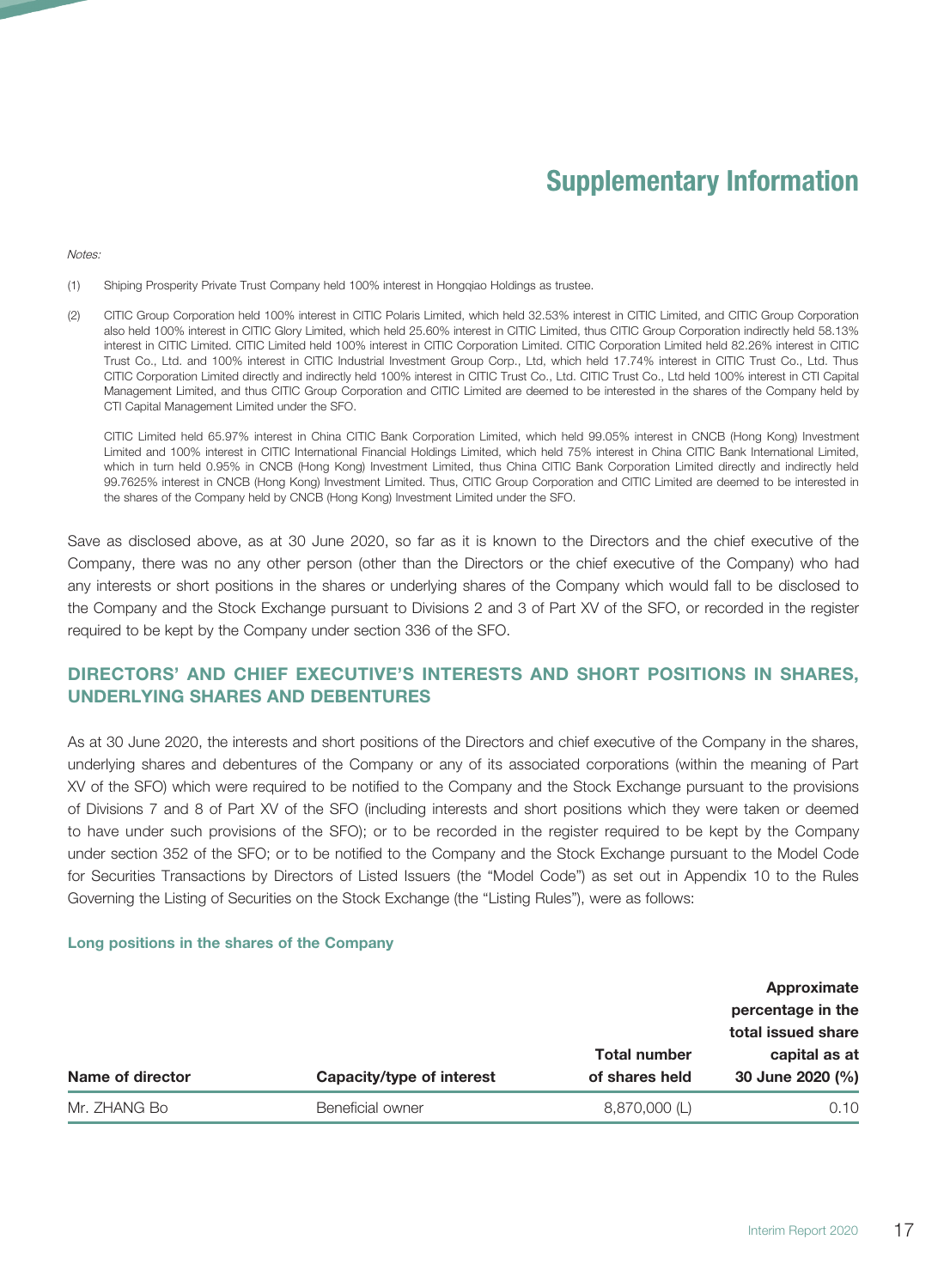Save as disclosed above, as at 30 June 2020, there was no any other Directors or chief executive of the Company or any of their spouse or children under the age of 18 who had any interests or short positions in the shares, underlying shares or debentures of the Company or any of its associated corporations (within the meaning of Part XV of the SFO) which were required to be notified to the Company and the Stock Exchange pursuant to the provisions of Divisions 7 and 8 of Part XV of the SFO (including interests or short positions which they were taken or deemed to have under such provisions of the SFO); or to be recorded in the register required to be kept by the Company under section 352 of the SFO; or to be notified to the Company and the Stock Exchange pursuant to the Model Code.

## DIRECTORS' RIGHTS TO ACQUIRE SHARES OR DEBENTURES

At no time during the six months ended 30 June 2020 and up to the date of this interim report, was the Company or any of its subsidiaries a party to any arrangement that would enable the Directors to acquire benefits by means of the acquisition of shares in, or debentures of, the Company or any other body corporate, and none of the Directors or any of their spouses or children under the age of 18 was granted any right to subscribe for the shares in, or debentures of, the Company or any other body corporate or had exercised any such right.

#### AUDIT COMMITTEE

The Company has established an audit committee (the "Audit Committee") in compliance with the Corporate Governance Code (the "CG Code") contained in Appendix 14 to the Listing Rules for the purposes of reviewing and providing supervision over the Group's financial reporting process and internal controls. The Audit Committee is composed of three independent non-executive Directors. An Audit Committee meeting was held on 21 August 2020 to review the interim results and unaudited condensed consolidated interim financial statements of the Group for the six months ended 30 June 2020. The Audit Committee considers that the interim financial results of the Group for the six months ended 30 June 2020 are in compliance with the relevant accounting standards, rules and regulations and appropriate disclosures have been duly made.

#### PURCHASE, SALE OR REDEMPTION OF LISTED SECURITIES OF THE COMPANY

Neither the Company nor any of its subsidiaries has purchased, sold or redeemed any of the Company's listed securities during the six months ended 30 June 2020 and up to the date of this interim report.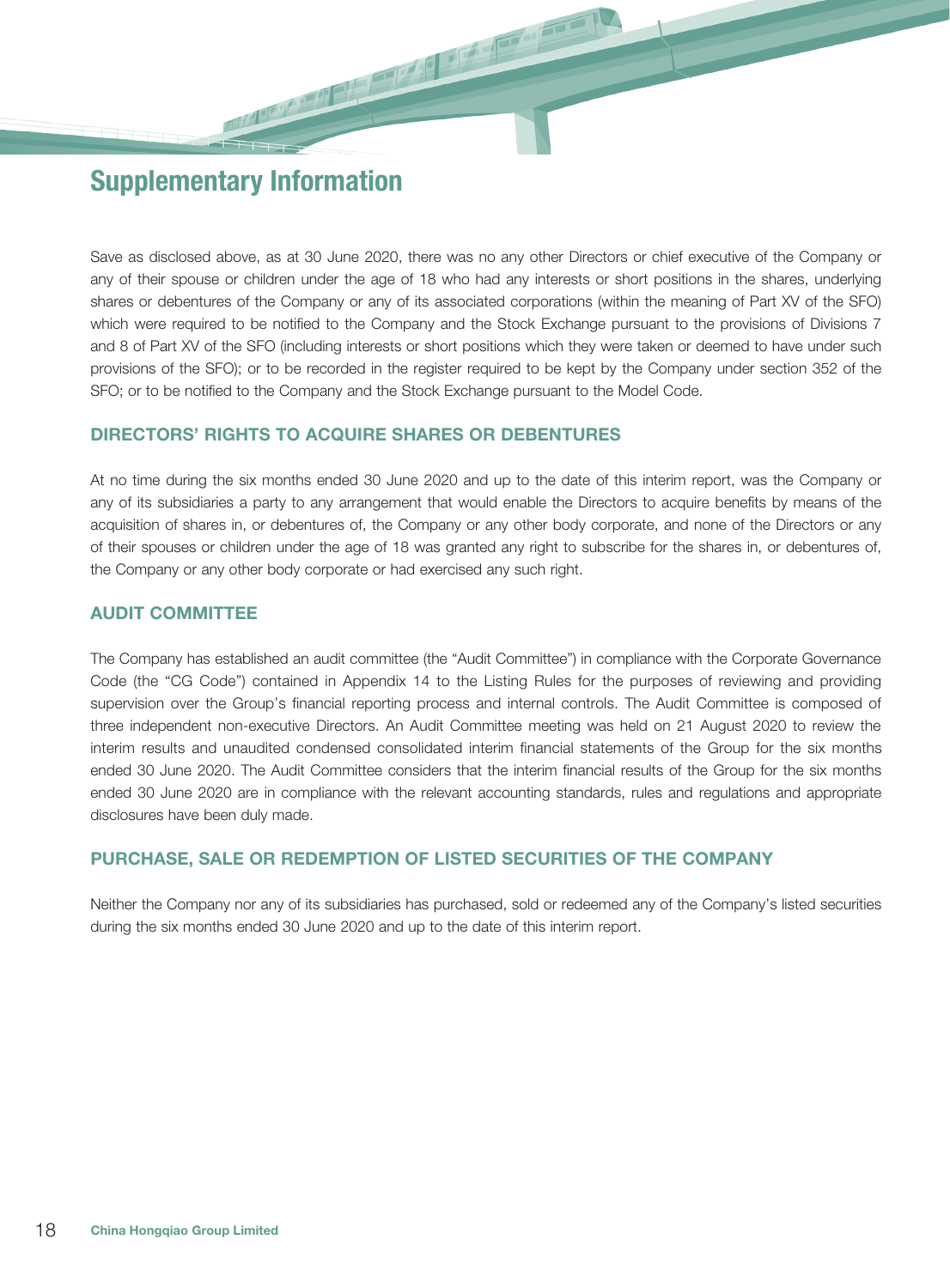## ADJUSTMENT OF PRINCIPAL AMOUNT AND CONVERSION PRICE OF 5.0% CONVERTIBLE BONDS DUE 2022

On 28 November 2017, the Company successfully issued the convertible bonds of the Company with an initial principal amount of US\$320,000,000 to CNCB (Hong Kong) Investment Limited under the convertible bonds specific mandate with an initial conversion price (subject to adjustment) of HK\$8.16. The net proceeds of the convertible bonds placing were approximately US\$316,800,000 which the Company has fully ultilised for the uses as described in the announcement of the Company dated 15 August 2017. Please refer to the announcement of the Company dated 15 August 2017, the circular dated 2 November 2017, the poll results announcement dated 20 November 2017 and the announcement dated 28 November 2017, respectively, for details.

On 25 January 2018, CNCB (Hong Kong) Investment Limited converted the convertible bonds for 23% of the initial principal amount held by it into 70,544,156 shares of the Company at the initial conversion price of HK\$8.16 per share. Please refer to the announcement of the Company dated 15 August 2017 and the next day disclosure return dated 25 January 2018, respectively, for details.

Pursuant to the terms and conditions of the convertible bonds, as the Company declared the payment of the final dividend for the year of 2016 and a special dividend, the conversion price per share was adjusted from HK\$8.16 to HK\$7.71 effective from 7 February 2018. Please refer to the announcement of the Company dated 7 February 2018 for details.

Pursuant to the terms and conditions of the convertible bonds, as the Company declared the payment of the final dividend for the year of 2017, the conversion price per share was adjusted from HK\$7.71 to HK\$7.53 effective from 12 June 2018. Please refer to the announcement of the Company dated 13 July 2018 for details.

Pursuant to the terms and conditions of the convertible bonds, as the Company declared the payment of the final dividend for the year of 2018, the conversion price per share was adjusted from HK\$ 7.53 to HK\$ 7.21 effective from 17 June 2019. Please refer to the announcement of the Company dated 17 June 2019 for details.

Pursuant to the terms and conditions of the convertible bonds, as the Company declared the payment of the final dividend for the year of 2019, the conversion price per share was adjusted from HK\$7.21 to HK\$6.51 effective from 15 June 2020. Please refer to the announcement of the Company dated 15 June 2020 for details.

#### CHANGES IN INFORMATION OF DIRECTORS AND CHIEF EXECUTIVE

Mr. Zhang Bo, an executive Director and the chief executive officer of the Company, was appointed as the chairman of Binzhou Entrepreneurs Association on 15 January 2020. He has ceased to serve as the vice chairman of the International Aluminum Institute since August 2020, has ceased to serve as the chairman of Binzhou Aluminum Industry Association since 20 August 2020, and was appointed as the honorary chairman of Binzhou Aluminum Industry Association on 20 August 2020.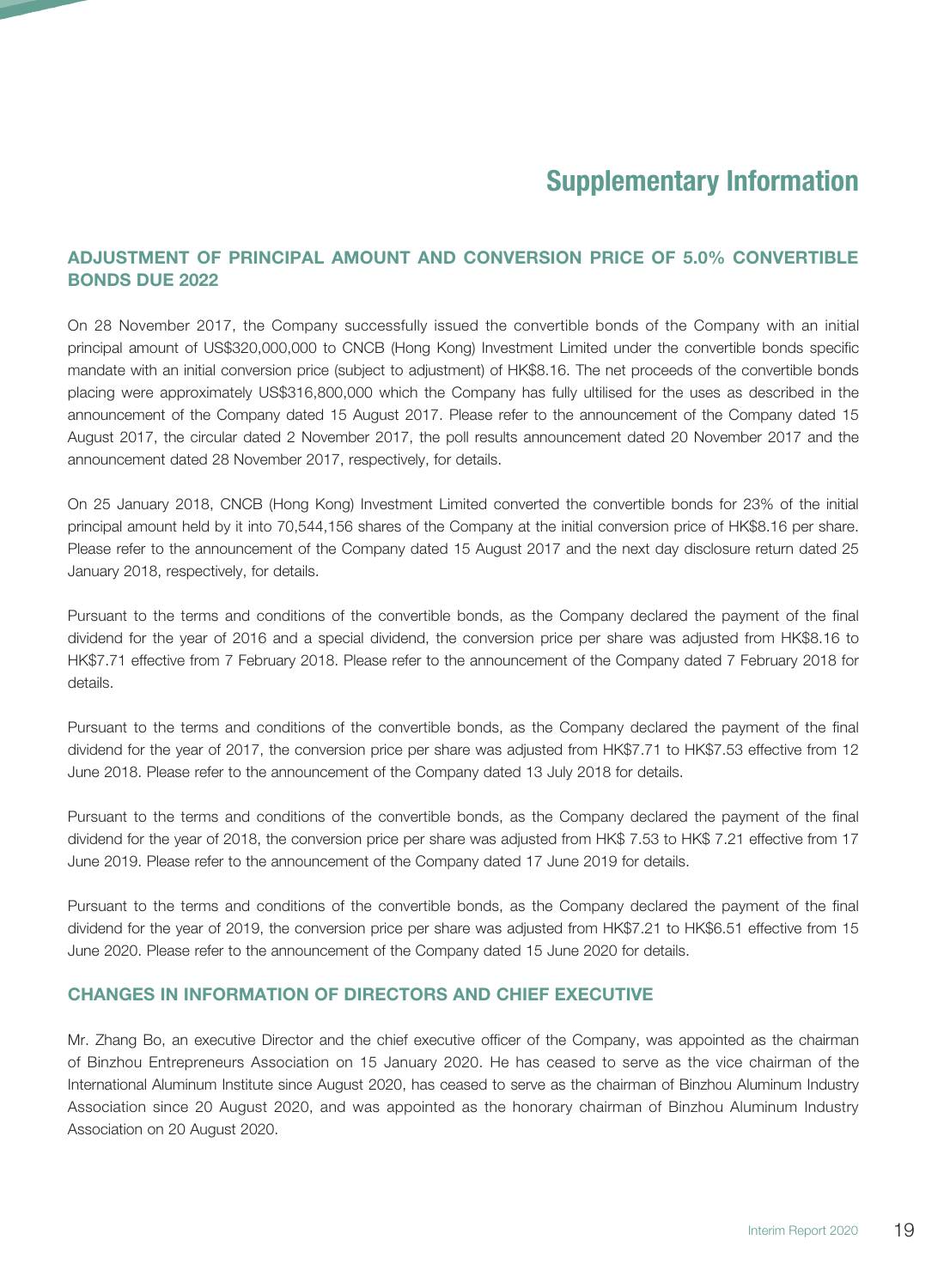Mr. Dong Xinyi, an independent non-executive Director, has ceased to be a supervisor of Woori Bank (China) Limited (友 利銀行(中國)有限公司) since January 2020 and has served as an independent director of Woori Bank (China) Limited (友 利銀行(中國)有限公司) since January 2020.

Save as disclosed above, during the six months ended 30 June 2020 and up to the date of this interiml report, there was no any change in the Directors or chief executive of the Company, and the Company is not aware of any other change in the information of the Directors or chief executive of the Company which is required to be disclosed pursuant to Rule 13.51B(1) of the Listing Rules.

#### DIRECTORS' SECURITIES TRANSACTIONS

The Company has adopted a code of conduct regarding directors' securities transactions on terms no less exacting than the required standards as set out in the Model Code. Having made specific enquiry of all the Directors, the Company confirmed that each of the Directors has complied with the required standards set out in the Model Code and the code of conduct of the Company regarding directors' securities transactions throughout the six months ended 30 June 2020 and up to the date of this interim report.

#### COMPLIANCE WITH THE CG CODE

The Company has applied the principals as set out in the CG Code. For the six months period ended 30 June 2020, the Company has complied with the code provisions as set out in the CG Code, except for the following deviation:

Mr. Zhang Bo, the chief executive officer of the Company, also serves as the chairman of the Board. Code Provision A.2.1 stipulates that the roles of chairman and chief executive should be separate and not be performed by the same individual. However, taking into consideration the abundant management experience and industry knowledge of Mr. Zhang Bo and the fact that he is very familiar with the business of the Group, the Board believes that it is beneficial to the continuous and stable development of the Group for Mr. Zhang Bo to serve as both the chairman of the Board and the chief executive officer of the Company. Furthermore, the members of the Board also include qualified professionals and experienced individuals. The Board considers the current composition of the Board can ensure a balance of power and authority with the support of the Board committees and the vice chairman of the Board.

Save as disclosed above, there was no non-compliance of other code provisions as set out in the CG Code by the Company during the six months ended 30 June 2020.

## DISCLOSURE OF INFORMATION ON WEBSITES OF THE STOCK EXCHANGE AND THE **COMPANY**

The electronic version of this interim report will be available on the website of the Stock Exchange at www.hkexnews.hk and the Company's website at www.hongqiaochina.com. The printed version of this interim report will be dispatched to the shareholders on or before 25 September 2020.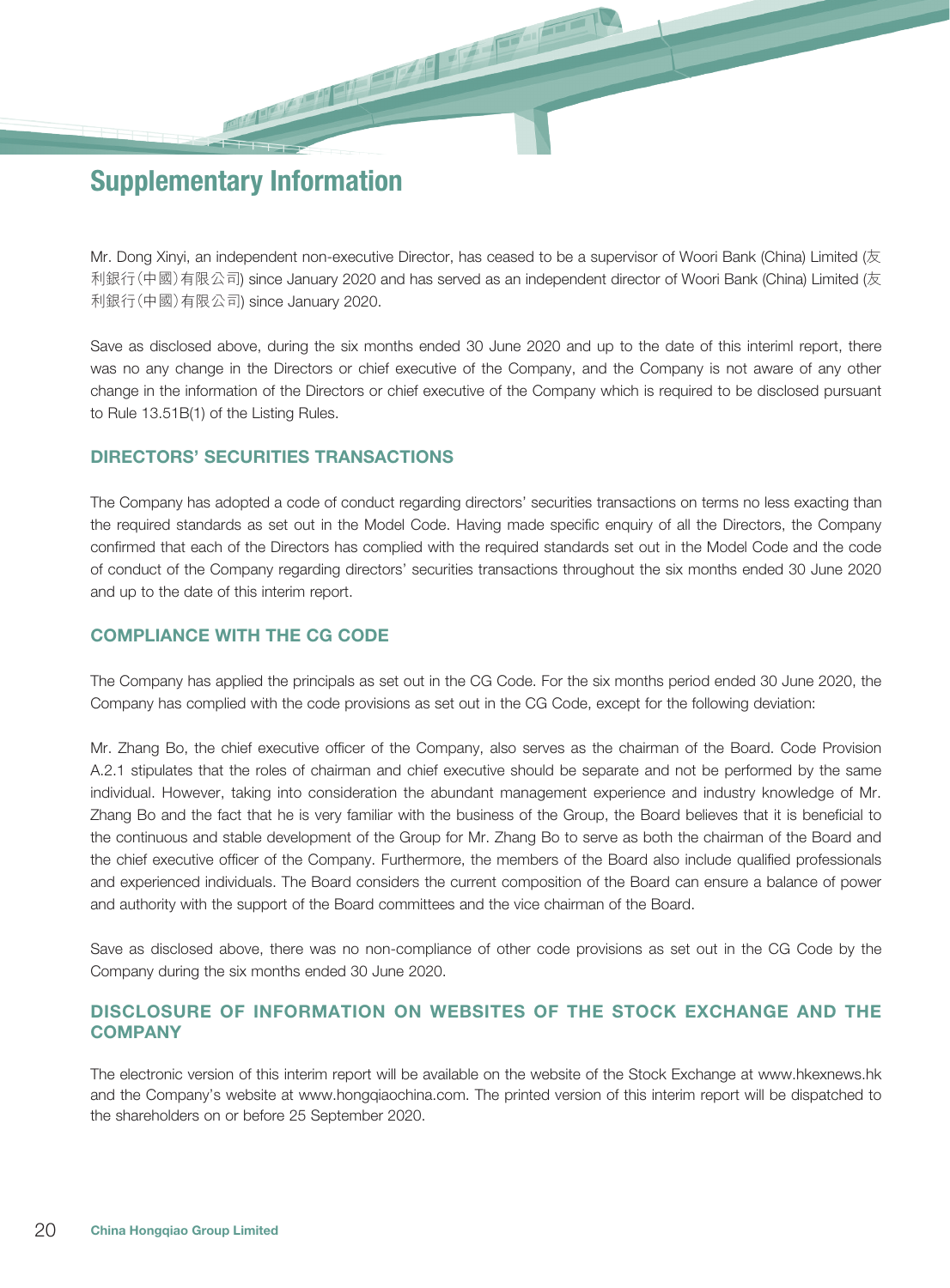# Report on Review of Interim Condensed Consolidated Financial Information



SHINEWING (HK) CPA Limited 43/F., Lee Garden One 33 Hysan Avenue Causeway Bay, Hong Kong

#### TO THE BOARD OF DIRECTORS OF CHINA HONGQIAO GROUP LIMITED

(incorporated in the Cayman Islands with limited liability)

#### **INTRODUCTION**

We have reviewed the interim condensed consolidated financial information of China Hongqiao Group Limited (the "Company") and its subsidiaries set out on pages 22 to 68, which comprise the interim condensed consolidated statement of financial position as at 30 June 2020 and the related interim condensed consolidated statement of profit or loss and other comprehensive income, interim condensed consolidated statement of changes in equity and interim condensed consolidated statement of cash flows for the six-month period then ended, and other explanatory notes. The Main Board Listing Rules Governing the Listing of Securities on The Stock Exchange of Hong Kong Limited (the "Stock Exchange") require the preparation of a report on interim condensed financial information to be in compliance with the relevant provisions thereof and International Accounting Standard 34 "Interim Financial Reporting" ("IAS 34") issued by the International Accounting Standards Board. The directors of the Company are responsible for the preparation and presentation of these interim condensed consolidated financial information in accordance with IAS 34. Our responsibility is to express a conclusion on these interim condensed consolidated financial information based on our review, and to report our conclusion solely to you, as a body, in accordance with our agreed terms of engagement, and for no other purpose. We do not assume responsibility towards or accept liability to any other person for the contents of this report.

#### SCOPE OF REVIEW

We conducted our review in accordance with Hong Kong Standard on Review Engagements 2410 "Review of Interim Financial Information Performed by the Independent Auditor of the Entity" issued by the Hong Kong Institute of Certified Public Accountants. A review of these interim condensed consolidated financial information consists of making inquiries, primarily of persons responsible for financial and accounting matters, and applying analytical and other review procedures. A review is substantially less in scope than an audit conducted in accordance with Hong Kong Standards on Auditing and consequently does not enable us to obtain assurance that we would become aware of all significant matters that might be identified in an audit. Accordingly, we do not express an audit opinion.

#### CONCLUSION

Based on our review, nothing has come to our attention that causes us to believe that the interim condensed consolidated financial information are not prepared, in all material respects, in accordance with IAS 34.

#### SHINEWING (HK) CPA Limited

Certified Public Accountants Pang Wai Hang Practising Certificate Number: P05044

Hong Kong 21 August 2020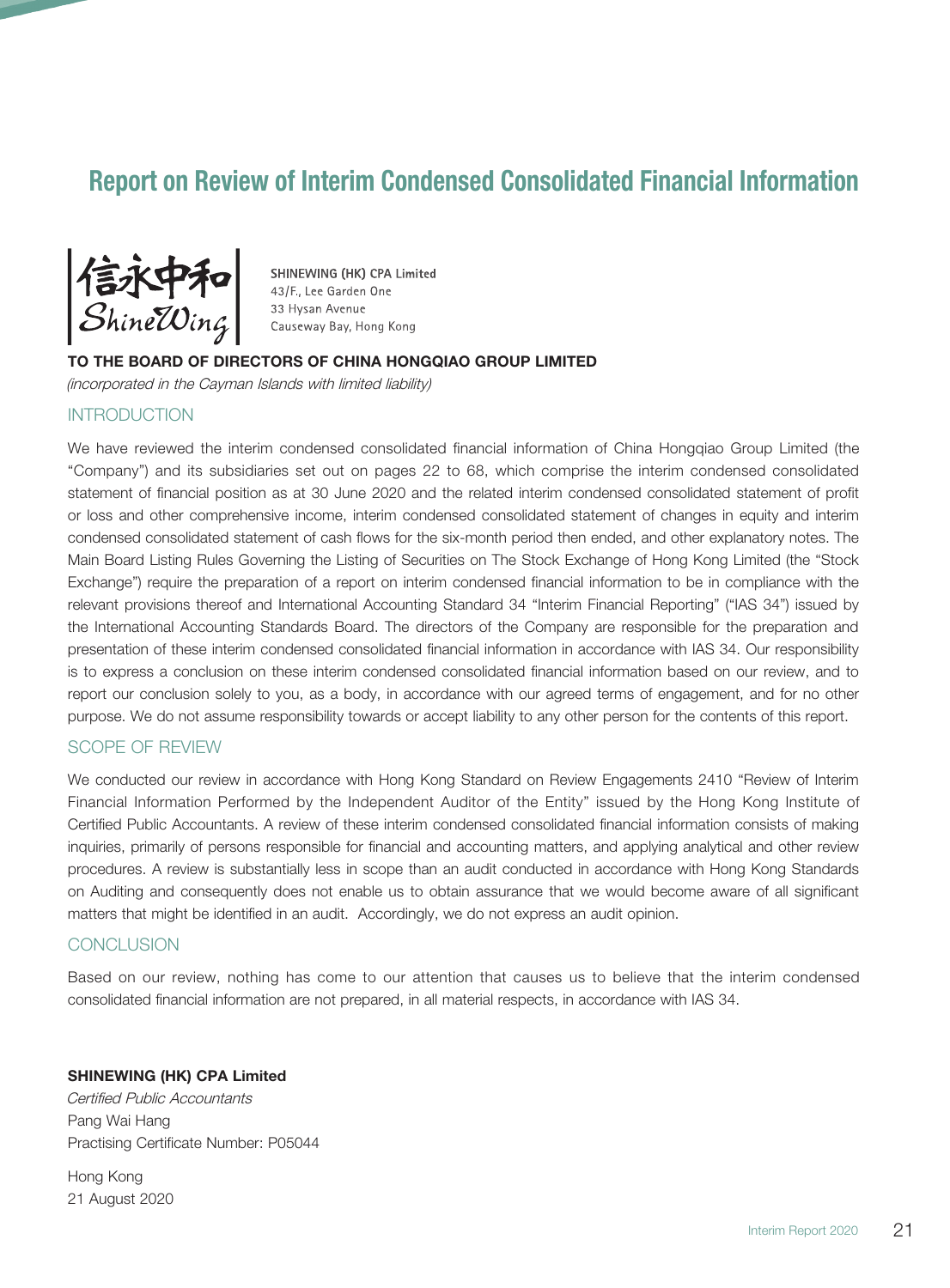Interim Condensed Consolidated Statement of Profit or Loss and Other Comprehensive Income (Unaudited) For the six months ended 30 June 2020

**PARTIES** 

在 四

|                                                                    |              | Six months ended 30 June |                        |
|--------------------------------------------------------------------|--------------|--------------------------|------------------------|
|                                                                    | <b>Notes</b> | 2020<br><b>RMB'000</b>   | 2019<br><b>RMB'000</b> |
|                                                                    |              | (Unaudited)              | (Unaudited)            |
| <b>Revenue</b>                                                     | 4            | 39,938,675               | 41,430,060             |
| Cost of sales                                                      |              | (33, 470, 276)           | (33, 787, 534)         |
| <b>Gross profit</b>                                                |              | 6,468,399                | 7,642,526              |
| Other income and gains                                             | 5            | 1,075,567                | 1,880,232              |
| Selling and distribution expenses                                  |              | (152, 559)               | (291, 648)             |
| Administrative expenses                                            |              | (1,858,407)              | (1,556,076)            |
| Other expenses                                                     | 6            | (362, 421)               | (1, 221, 067)          |
| Finance costs                                                      | 8            | (2, 210, 955)            | (2,923,576)            |
| Changes in fair value of derivatives                               | 22           | 86,166                   | (24, 896)              |
| Share of profits of associates                                     |              | 354,279                  | 376,878                |
| <b>Profit before taxation</b>                                      |              | 3,400,069                | 3,882,373              |
| Income tax expenses                                                | 7            | (595, 591)               | (1,099,670)            |
| Profit for the period                                              | 8            | 2,804,478                | 2,782,703              |
| Profit (loss) for the period attributable to:                      |              |                          |                        |
| Owners of the Company                                              |              | 2,831,849                | 2,477,037              |
| Non-controlling interests                                          |              | (27, 371)                | 305,666                |
|                                                                    |              | 2,804,478                | 2,782,703              |
| Other comprehensive income (expense) for the period                |              |                          |                        |
| Items that may be reclassified subsequently to profit or loss:     |              |                          |                        |
| Exchange difference arising on translating foreign operations      |              | 59,717                   | (746)                  |
| Share of other comprehensive income of associates                  |              | 21,357                   | 3,991                  |
| Other comprehensive income for the period                          |              | 81,074                   | 3,245                  |
| Item that will not be reclassified subsequently to profit or loss: |              |                          |                        |
| Fair value loss on equity instruments at fair value through other  |              |                          |                        |
| comprehensive income                                               |              | (58, 647)                | (101, 796)             |
| Total comprehensive income for the period, net of income tax       |              | 2,826,905                | 2,684,152              |
| Total comprehensive income (expense) for                           |              |                          |                        |
| the period attributable to:                                        |              |                          |                        |
| Owners of the Company                                              |              | 2,830,989                | 2,378,777              |
| Non-controlling interests                                          |              | (4,084)                  | 305,375                |
|                                                                    |              | 2,826,905                | 2,684,152              |
|                                                                    |              |                          |                        |
| <b>Earnings per share</b>                                          | 10           |                          |                        |
| - Basic (RMB)                                                      |              | 0.330                    | 0.287                  |
| - Diluted (RMB)                                                    |              | 0.325                    | 0.287                  |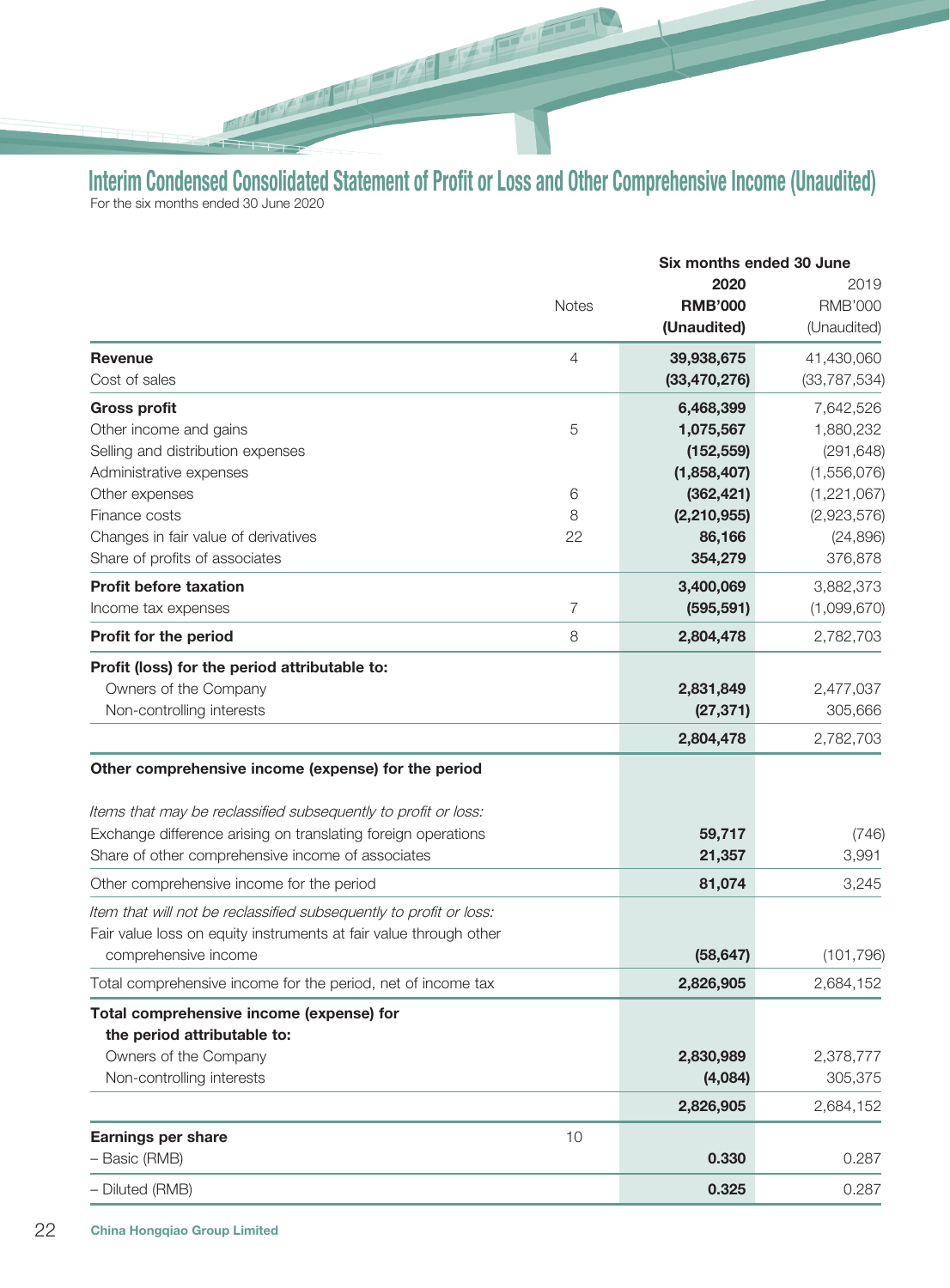# Interim Condensed Consolidated Statement of Financial Position (Unaudited) At 30 June 2020

|                                                                  |              | As at          | As at                         |
|------------------------------------------------------------------|--------------|----------------|-------------------------------|
|                                                                  | <b>Notes</b> |                | 30 June 2020 31 December 2019 |
|                                                                  |              | <b>RMB'000</b> | <b>RMB'000</b>                |
|                                                                  |              | (Unaudited)    | (Audited)                     |
| <b>NON-CURRENT ASSETS</b>                                        |              |                |                               |
| Property, plant and equipment                                    | 11           | 66,370,358     | 71,019,374                    |
| Right-of-use assets                                              | 12           | 5,254,570      | 5,152,415                     |
| Intangible assets                                                |              | 28,878         | 24,884                        |
| Deposits paid for acquisition of property, plant and equipment   |              | 583,493        | 513,617                       |
| Deferred tax assets                                              |              | 2,243,738      | 2,084,454                     |
| Interests in associates                                          | 13           | 5,319,312      | 4,723,329                     |
| Loan to an associate                                             |              |                | 2,000,000                     |
| Goodwill                                                         | 14           | 509,575        | 608,818                       |
| Financial asset at amortised cost                                | 29           | 1,000,000      |                               |
| Financial asset at fair value through other comprehensive income | 15           | 230,692        | 289,339                       |
|                                                                  |              | 81,540,616     | 86,416,230                    |
| <b>CURRENT ASSETS</b>                                            |              |                |                               |
| Inventories                                                      | 16           | 21,335,966     | 21,846,922                    |
| Trade receivables                                                | 17           | 9,491,923      | 10,311,326                    |
| <b>Bills receivables</b>                                         | 18           | 8,155,954      | 11,139,775                    |
| Prepayments and other receivables                                | 19           | 8,753,539      | 6,075,312                     |
| Loan to an associate                                             |              | 2,000,000      |                               |
| Financial asset at fair value through profit or loss             | 30           |                | 2,005                         |
| Other financial asset                                            | 31           | 1,742          | 819                           |
| Income tax recoverable                                           |              | 88,814         |                               |
| Restricted bank deposits                                         | 20           | 1,502,395      | 1,423,967                     |
| Cash and cash equivalents                                        | 20           | 41,079,476     | 41,857,116                    |
|                                                                  |              | 92,409,809     | 92,657,242                    |
| Non-current assets classified as held for sale                   | 21           |                | 530,973                       |
|                                                                  |              | 92,409,809     | 93,188,215                    |
| <b>CURRENT LIABILITIES</b>                                       |              |                |                               |
| Trade and bills payables                                         | 23           | 13,025,723     | 18,215,656                    |
| Other payables and accruals                                      |              | 10,645,789     | 13,379,843                    |
| Bank borrowings - due within one year                            | 24           | 30,748,735     | 29,054,849                    |
| Other borrowing - due within one year                            | 25           | 1,413,244      | 1,391,446                     |
| Other financial liabilities                                      | 31           | 12,319         | 3,300                         |
| Lease liabilities                                                | 12           | 25,081         | 28,874                        |
| Income tax payable                                               |              | 1,477,255      | 1,727,235                     |
| Medium-term debentures and bonds - due within one year           | 26           | 21,057,536     | 1,495,784                     |
| Deferred income                                                  |              | 20,309         | 22,330                        |
|                                                                  |              | 78,425,991     | 65,319,317                    |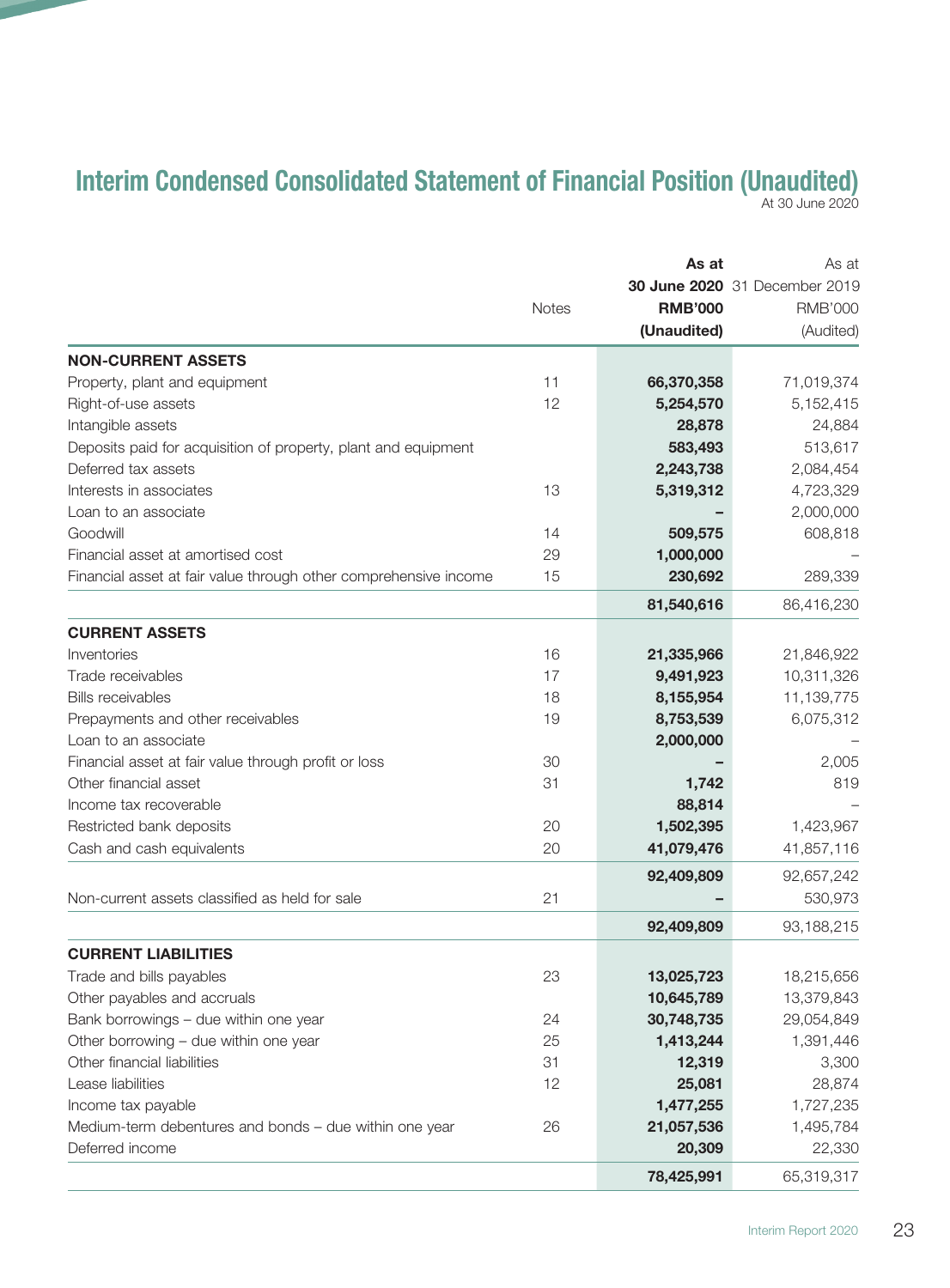Interim Condensed Consolidated Statement of Financial Position (Unaudited) At 30 June 2020

**Report Follow** 

 $\sqrt{2\pi}$ 

|                                                       |              | As at          | As at                                |
|-------------------------------------------------------|--------------|----------------|--------------------------------------|
|                                                       |              |                | <b>30 June 2020</b> 31 December 2019 |
|                                                       | <b>Notes</b> | <b>RMB'000</b> | <b>RMB'000</b>                       |
|                                                       |              | (Unaudited)    | (Audited)                            |
| <b>NET CURRENT ASSETS</b>                             |              | 13,983,818     | 27,868,898                           |
| TOTAL ASSETS LESS CURRENT LIABILITIES                 |              | 95,524,434     | 114,285,128                          |
| <b>NON-CURRENT LIABILTIES</b>                         |              |                |                                      |
| Bank borrowings - due after one year                  | 24           | 3,831,035      | 3,519,628                            |
| Lease liabilities                                     | 12           | 51,073         | 61,859                               |
| Liability component of convertible bonds              | 28           | 1,241,102      | 1,150,555                            |
| Derivatives component of convertible bonds            | 28           | 189,833        | 279,937                              |
| Deferred tax liabilities                              |              | 713,908        | 721,545                              |
| Medium-term debentures and bonds – due after one year | 26           | 18,895,489     | 38,529,229                           |
| Guaranteed notes                                      | 27           | 3,514,105      | 3,457,313                            |
| Deferred income                                       |              | 611,797        | 549,086                              |
|                                                       |              | 29,048,342     | 48,269,152                           |
| <b>NET ASSETS</b>                                     |              | 66,476,092     | 66,015,976                           |
| <b>CAPITAL AND RESERVES</b>                           |              |                |                                      |
| Share capital                                         | 32           | 559,090        | 559,090                              |
| Reserves                                              | 33           | 62,770,353     | 62,605,028                           |
| Equity attributable to owners of the parent           |              | 63,329,443     | 63,164,118                           |
| Non-controlling interests                             |              | 3,146,649      | 2,851,858                            |
| <b>TOTAL EQUITY</b>                                   |              | 66,476,092     | 66,015,976                           |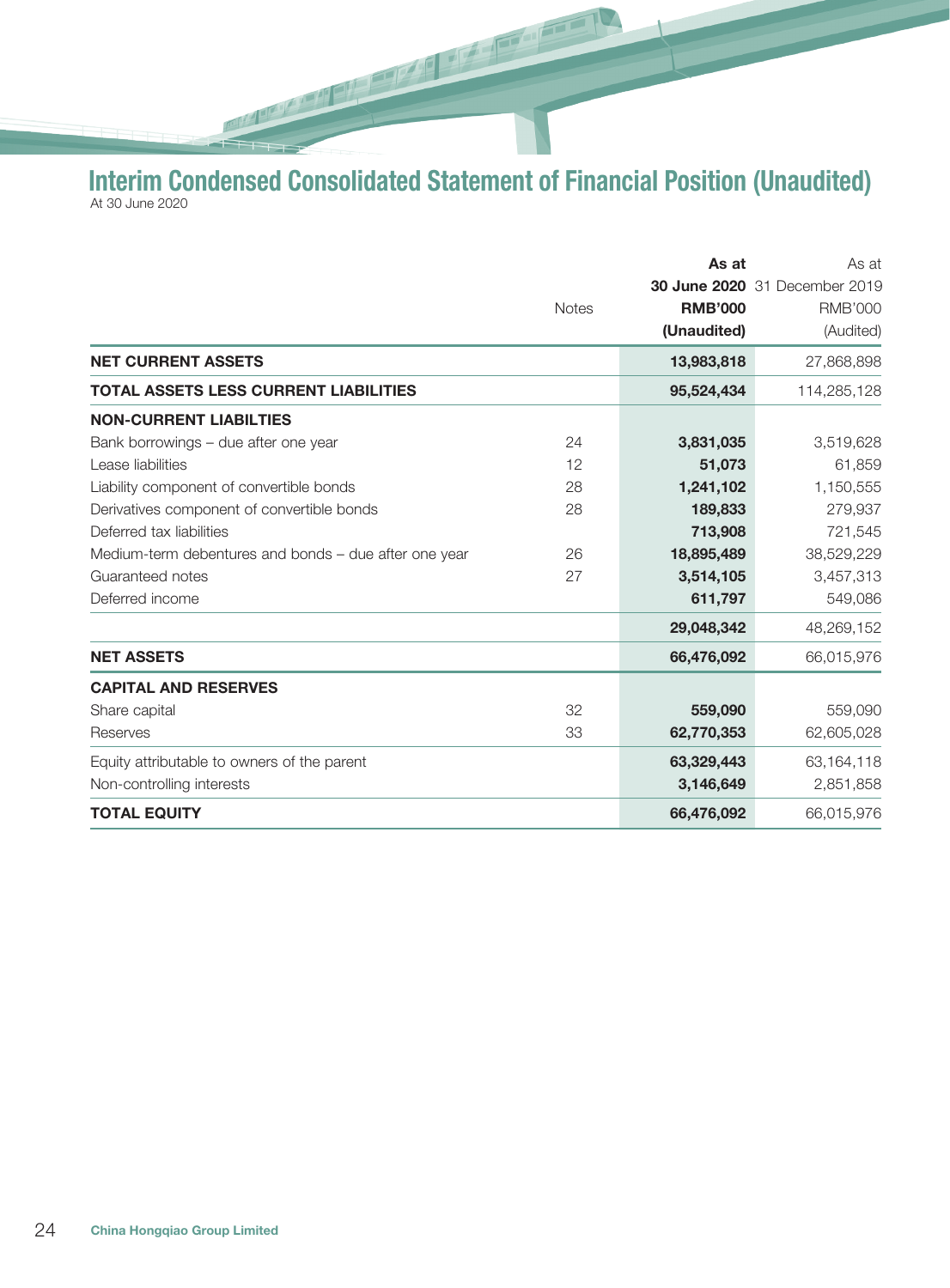# Interim Condensed Consolidated Statement of Changes in Equity (Unaudited)

For the six months ended 30 June 2020

|                                                                                                                                         |                                           |                                           |                                                                     |                                                   | Attributable to owners of the Company                        |                                                                       |                                        |                         |                                                           |                         |
|-----------------------------------------------------------------------------------------------------------------------------------------|-------------------------------------------|-------------------------------------------|---------------------------------------------------------------------|---------------------------------------------------|--------------------------------------------------------------|-----------------------------------------------------------------------|----------------------------------------|-------------------------|-----------------------------------------------------------|-------------------------|
|                                                                                                                                         | <b>Share</b><br>capital<br><b>RMB'000</b> | <b>Share</b><br>premium<br><b>RMB'000</b> | Investment<br>revaluation<br>reserve<br><b>RMB'000</b><br>(Note 33) | Capital<br>reserve<br><b>RMB'000</b><br>(Note 33) | <b>Translation</b><br>reserve<br><b>RMB'000</b><br>(Note 33) | <b>Statutory</b><br>surplus<br>reserve<br><b>RMB'000</b><br>(Note 33) | Retained<br>earnings<br><b>RMB'000</b> | Total<br><b>RMB'000</b> | Non-<br>controlling<br><b>interests</b><br><b>RMB'000</b> | Total<br><b>RMB'000</b> |
| At 1 January 2020 (Audited)                                                                                                             | 559,090                                   | 19,311,652                                | (686, 767)                                                          | 789,317                                           | 273,025                                                      | 8,214,211                                                             | 34,703,590                             | 63,164,118              | 2,851,858                                                 | 66,015,976              |
| Profit for the period<br>Other comprehensive (expense)<br>income for the period:<br>Fair value loss on equity instruments at fair value |                                           |                                           |                                                                     |                                                   |                                                              |                                                                       | 2,831,849                              | 2,831,849               | (27, 371)                                                 | 2,804,478               |
| through other comprehensive income<br>Exchange difference arising on translating                                                        |                                           |                                           | (58, 647)                                                           |                                                   |                                                              |                                                                       |                                        | (58, 647)               |                                                           | (58, 647)               |
| foreign operations                                                                                                                      |                                           |                                           |                                                                     |                                                   | 36,430                                                       |                                                                       |                                        | 36,430                  | 23,287                                                    | 59,717                  |
| Share of other comprehensive income of associates                                                                                       |                                           |                                           |                                                                     |                                                   | 21,357                                                       |                                                                       |                                        | 21,357                  | ٠                                                         | 21,357                  |
| Total comprehensive (expense) income for the period                                                                                     |                                           |                                           | (58, 647)                                                           | ۰                                                 | 57,787                                                       |                                                                       | 2,831,849                              | 2,830,989               | (4,084)                                                   | 2,826,905               |
| Capital contribution                                                                                                                    |                                           |                                           |                                                                     | 70                                                |                                                              |                                                                       |                                        | 70                      | 306,030                                                   | 306,100                 |
| Share of capital reserve of an associate                                                                                                |                                           |                                           | ۰                                                                   | 75                                                |                                                              |                                                                       |                                        | 75                      |                                                           | 75                      |
| Dividend paid (note 9)                                                                                                                  | -                                         |                                           |                                                                     |                                                   |                                                              |                                                                       | (2,665,809)                            | (2,665,809)             | (7, 155)                                                  | (2,672,964)             |
|                                                                                                                                         |                                           |                                           |                                                                     | 145                                               |                                                              |                                                                       | (2,665,809)                            | (2,665,664)             | 298,875                                                   | (2,366,789)             |
| At 30 June 2020 (Unaudited)                                                                                                             | 559,090                                   | 19,311,652                                | (745, 414)                                                          | 789,462                                           | 330,812                                                      | 8,214,211                                                             | 34,869,630                             | 63,329,443              | 3,146,649                                                 | 66,476,092              |

|                                                                                                                                         |                                    |                                    |                                                                     |                                                   | Attributable to owners of the Company                 |                                                                |                                        |                           |                                                    |                                    |
|-----------------------------------------------------------------------------------------------------------------------------------------|------------------------------------|------------------------------------|---------------------------------------------------------------------|---------------------------------------------------|-------------------------------------------------------|----------------------------------------------------------------|----------------------------------------|---------------------------|----------------------------------------------------|------------------------------------|
|                                                                                                                                         | Share<br>capital<br><b>RMB'000</b> | Share<br>premium<br><b>RMB'000</b> | Investment<br>revaluation<br>reserve<br><b>RMB'000</b><br>(Note 33) | Capital<br>reserve<br><b>RMB'000</b><br>(Note 33) | Translation<br>reserve<br><b>RMB'000</b><br>(Note 33) | Statutory<br>surplus<br>reserve<br><b>RMB'000</b><br>(Note 33) | Retained<br>earnings<br><b>RMB'000</b> | Total<br><b>RMB'000</b>   | Non-<br>controlling<br>interests<br><b>RMB'000</b> | Total<br><b>RMB'000</b>            |
| At 1 January 2019 (Audited)                                                                                                             | 566,172                            | 19,829,421                         | (67, 936)                                                           | 783,942                                           | 223,665                                               | 7,204,845                                                      | 31,425,252                             | 59,965,361                | 2,654,136                                          | 62,619,497                         |
| Profit for the period<br>Other comprehensive (expense)<br>income for the period:<br>Fair value loss on equity instruments at fair value |                                    |                                    |                                                                     |                                                   |                                                       |                                                                | 2,477,037                              | 2,477,037                 | 305,666                                            | 2,782,703                          |
| through other comprehensive income<br>Exchange difference arising on translating                                                        |                                    |                                    | (101, 796)                                                          |                                                   |                                                       |                                                                |                                        | (101, 796)                |                                                    | (101, 796)                         |
| foreign operations<br>Share of other comprehensive income of associates                                                                 |                                    |                                    |                                                                     | -                                                 | (455)<br>3,991                                        |                                                                |                                        | (455)<br>3,991            | (291)                                              | (746)<br>3,991                     |
| Total comprehensive (expense) income for the period                                                                                     |                                    | $\qquad \qquad -$                  | (101, 796)                                                          | -                                                 | 3,536                                                 | $\overline{\phantom{0}}$                                       | 2,477,037                              | 2,378,777                 | 305,375                                            | 2,684,152                          |
| Capital contribution<br>Shares repurchased and cancelled (note 32)<br>Dividend paid (note 9)                                            | (7,082)                            | (517, 769)                         |                                                                     |                                                   |                                                       |                                                                | (1,807,631)                            | (524, 851)<br>(1,807,631) | 9,000<br>$\qquad \qquad -$<br>(65, 404)            | 9,000<br>(524, 851)<br>(1,873,035) |
| At 30 June 2019 (Unaudited)                                                                                                             | (7,082)<br>559,090                 | (517, 769)<br>19,311,652           | (169, 732)                                                          | 783,942                                           | 227,201                                               | 7,204,845                                                      | (1,807,631)<br>32,094,658              | (2,332,482)<br>60,011,656 | (56, 404)<br>2,903,107                             | (2,388,886)<br>62,914,763          |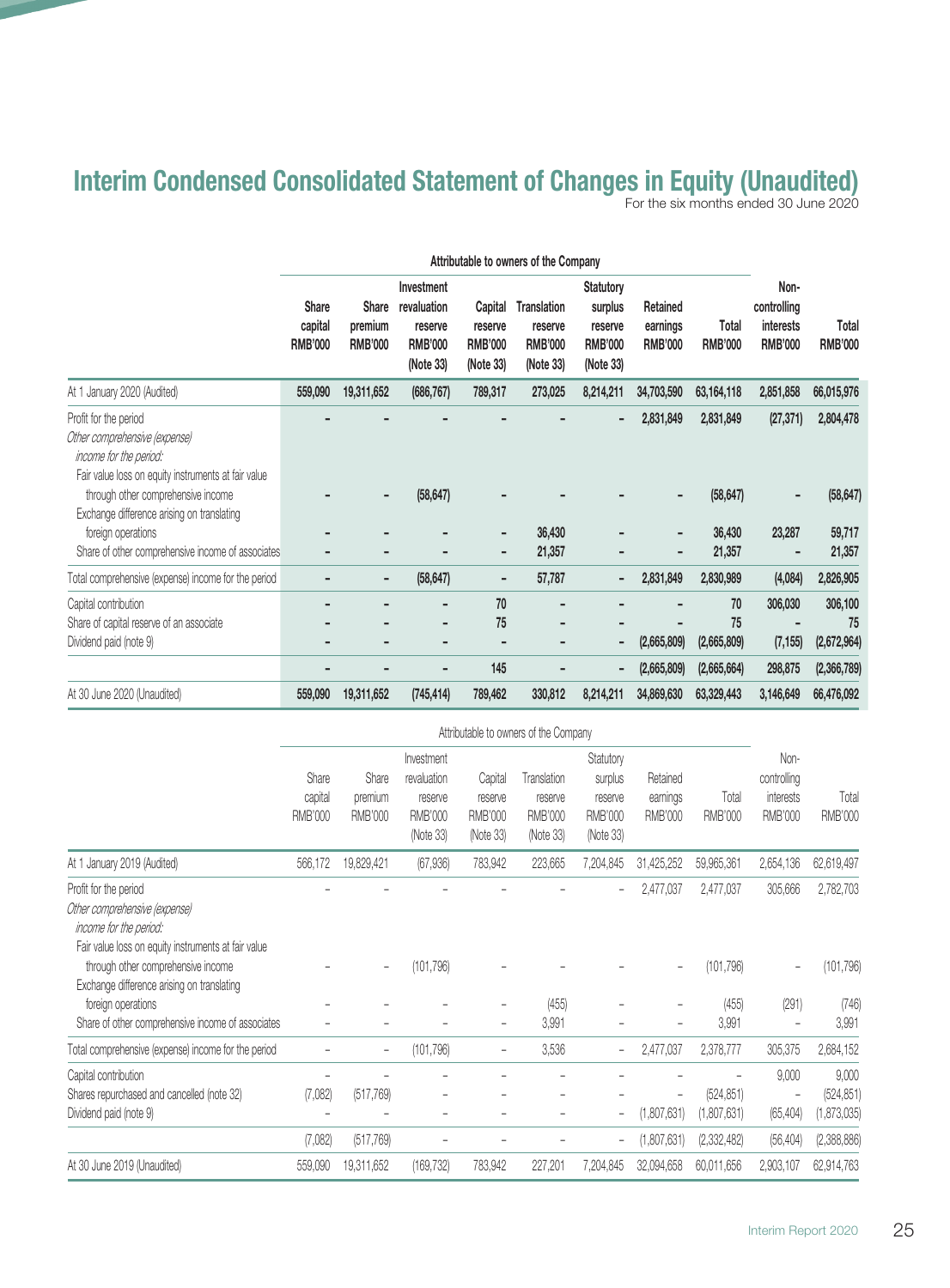Interim Condensed Consolidated Statement of Cash Flows (Unaudited) For the six months ended 30 June 2020

**RANGE AND ADDRESS** 

 $\frac{1}{\sqrt{2}}\int_{0}^{2\pi} \frac{1}{\sqrt{2}}\left( \frac{1}{\sqrt{2}}\right) \frac{d\sqrt{2}}{d\sqrt{2}}\left( \frac{1}{\sqrt{2}}\right)$ 

|                                                                           | For the six months ended 30 June |                |
|---------------------------------------------------------------------------|----------------------------------|----------------|
|                                                                           | 2020<br><b>RMB'000</b>           | 2019           |
|                                                                           |                                  | <b>RMB'000</b> |
|                                                                           | (Unaudited)                      | (Unaudited)    |
| <b>OPERATING ACTIVITIES</b>                                               |                                  |                |
| Cash generated from (used in) operations                                  | 5,437,090                        | (3, 190, 222)  |
| Income tax paid                                                           | (1, 101, 694)                    | (1, 259, 337)  |
| NET CASH GENERATED FROM (USED IN) OPERATING ACTIVITIES                    | 4,335,396                        | (4,449,559)    |
| <b>INVESTING ACTIVITIES</b>                                               |                                  |                |
| Purchase of property, plant and equipment and deposits for acquisition of |                                  |                |
| property, plant and equipment                                             | (2,658,084)                      | (1,789,519)    |
| Advance to an associate                                                   |                                  | (2,000,000)    |
| Proceeds from disposal of property, plant and equipment                   | 705,914                          | 239,314        |
| Proceeds from disposal of investment properties                           |                                  | 315,590        |
| Proceeds from disposal of right-of-use assets                             | 42,021                           |                |
| Addition to intangible assets                                             | (1,008)                          | (1,757)        |
| Addition to right-of-use assets                                           | (216,069)                        | (1, 515)       |
| Redemption of investment trust                                            | 2,005                            |                |
| Net cash outflow arising from acquisition of a subsidiary                 |                                  | (27,900)       |
| Proceed from prior year disposal of a subsidiary                          |                                  | 590,000        |
| Addition of an associate                                                  |                                  | (2,250,000)    |
| Capital injection to associates                                           | (185, 642)                       |                |
| Interest received                                                         | 269,125                          | 100,037        |
| Placement of restricted bank deposits                                     | (1, 315, 257)                    | (1,336,121)    |
| Repayment on prior year acquisition of a subsidiary                       | (55,500)                         |                |
| Withdrawal of restricted bank deposits                                    | 1,236,829                        | 1,091,804      |
| <b>NET CASH USED IN INVESTING ACTIVITIES</b>                              | (2, 175, 666)                    | (5,070,067)    |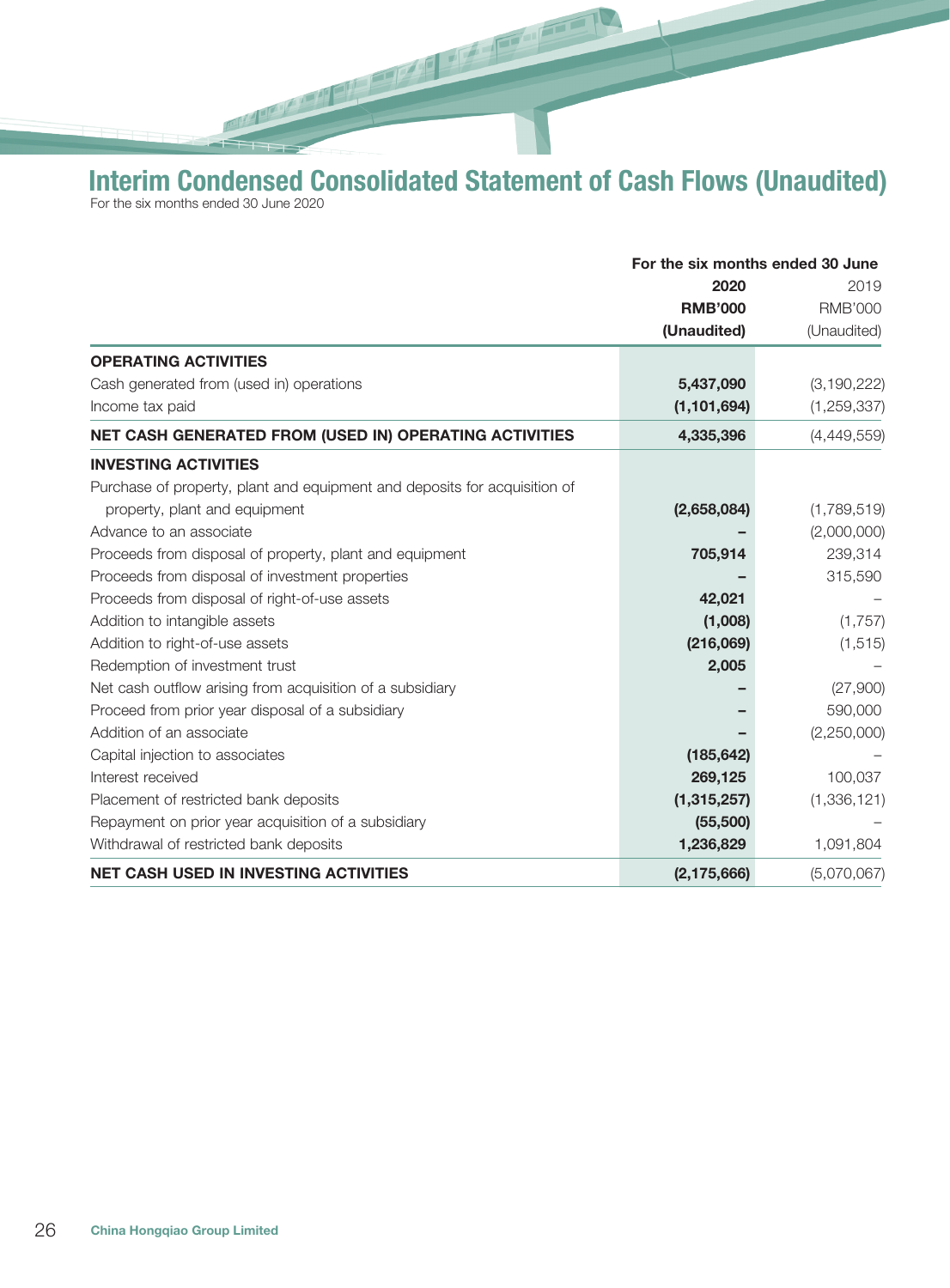# Interim Condensed Consolidated Statement of Cash Flows (Unaudited)

For the six months ended 30 June 2020

|                                                                   | For the six months ended 30 June |                                       |
|-------------------------------------------------------------------|----------------------------------|---------------------------------------|
|                                                                   | 2020<br><b>RMB'000</b>           | 2019<br><b>RMB'000</b><br>(Unaudited) |
|                                                                   |                                  |                                       |
|                                                                   | (Unaudited)                      |                                       |
| <b>FINANCING ACTIVITIES</b>                                       |                                  |                                       |
| Dividends paid                                                    | (2,672,964)                      | (1,873,029)                           |
| Payment on repurchases of shares of the Company                   |                                  | (524, 851)                            |
| Payment of lease liabilities                                      | (14, 454)                        | (8,270)                               |
| Proceeds from issuance of medium-term debentures and bonds        |                                  | 2,000,000                             |
| Repayment of short-term debentures and notes                      |                                  | (4,000,000)                           |
| Repayment of medium-term debentures                               |                                  | (1,758,000)                           |
| Transaction costs on issuance of medium-term debentures and notes |                                  | (23,600)                              |
| Repayment of guaranteed notes                                     |                                  | (3,076,901)                           |
| New bank borrowings                                               | 15,188,560                       | 10,229,338                            |
| Repayment of bank borrowings                                      | (13, 212, 325)                   | (8,819,321)                           |
| Interest paid                                                     | (2,640,626)                      | (2,310,956)                           |
| Receipt of government grants                                      | 104,155                          | 19,263                                |
| Contribution from non-controlling interests                       | 300,000                          | 9,000                                 |
| <b>NET CASH USED IN FINANCING ACTIVITIES</b>                      | (2,947,654)                      | (10, 137, 327)                        |
| <b>NET DECREASE IN CASH AND CASH EQUIVALENTS</b>                  | (787, 924)                       | (19,656,953)                          |
| Effect of changes in foreign exchange rates                       | 10,284                           | 1,741                                 |
| <b>CASH AND CASH EQUIVALENTS AT 1 JANUARY</b>                     | 41,857,116                       | 45,380,413                            |
| <b>CASH AND CASH EQUIVALENTS AT 30 JUNE</b>                       |                                  |                                       |
| represented by bank balances and cash                             | 41,079,476                       | 25,725,201                            |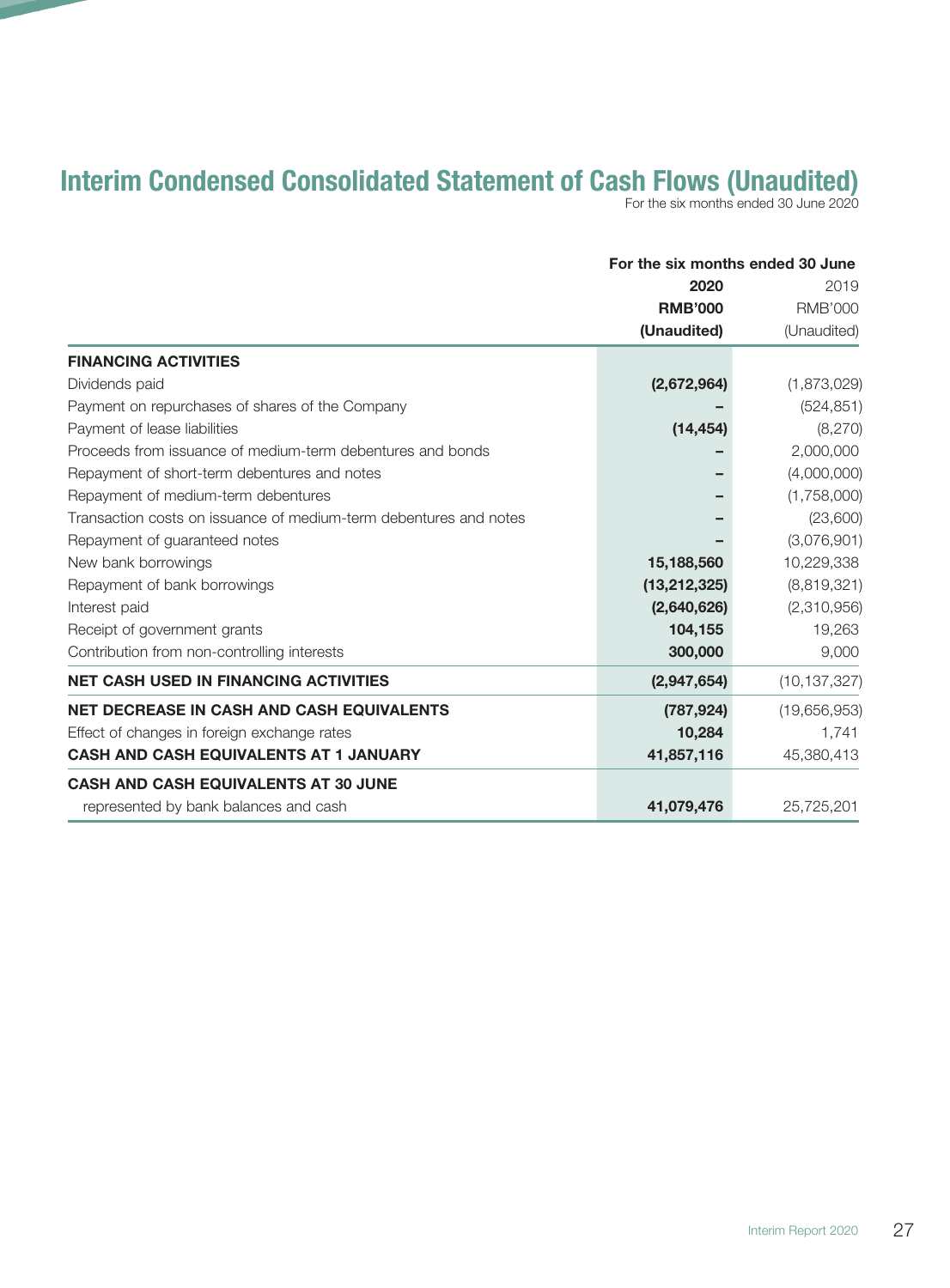## 1. CORPORATE INFORMATION

China Hongqiao Group Limited (the "Company") is incorporated in the Cayman Islands as an exempted company under the Companies Law of Cayman Islands and its shares are listed on the Main Board of The Stock Exchange of Hong Kong Limited (the "Stock Exchange"). Its parent and immediate holding company is China Hongqiao Holdings Limited ("Hongqiao Holdings"), a company incorporated in the British Virgin Islands ("BVI"). The addresses of the registered office and principal place of business of the Company are disclosed in the corporate information section to the interim report.

The Company acts as an investment holding company, the principal activities of its subsidiaries (together with the Company, referred to as the "Group") are principally engaged in the business of manufacture and sales of aluminum products.

The interim condensed consolidated financial information are presented in Renminbi ("RMB"), which is also the functional currency of the Company and its subsidiaries in the People's Republic of China ("PRC") and Hong Kong. The functional currency of a subsidiary established in Indonesia is denoted in Indonesia Rupiah ("IDR") and the functional currency of subsidiaries established in Singapore and the Republic of Guinea are denoted in United States Dollar ("US\$").

#### 2. BASIS OF PREPARATION

The interim condensed consolidated financial information of the Group for the six months ended 30 June 2020 have been prepared in accordance with the applicable disclosure provisions of Appendix 16 to the Rules Governing the Listing of Securities on the Stock Exchange and with International Accounting Standard 34 ("IAS 34") "Interim Financial Reporting" issued by the International Accounting Standards Board (the "IASB"). This interim condensed consolidated financial information should be read in conjunction with the Group's annual financial statements for the year ended 31 December 2019, which have been prepared in accordance with International Financial Reporting Standards ("IFRSs") issued by the IASB.

#### 3. PRINCIPAL ACCOUNTING POLICIES

The interim condensed consolidated financial information have been prepared on the historical cost basis except for certain financial instruments, which are measured at fair values.

The accounting policies used in the interim condensed consolidated financial information are consistent with those followed in the preparation of the Group's annual consolidated financial statements for the year ended 31 December 2019 except as disclosed below.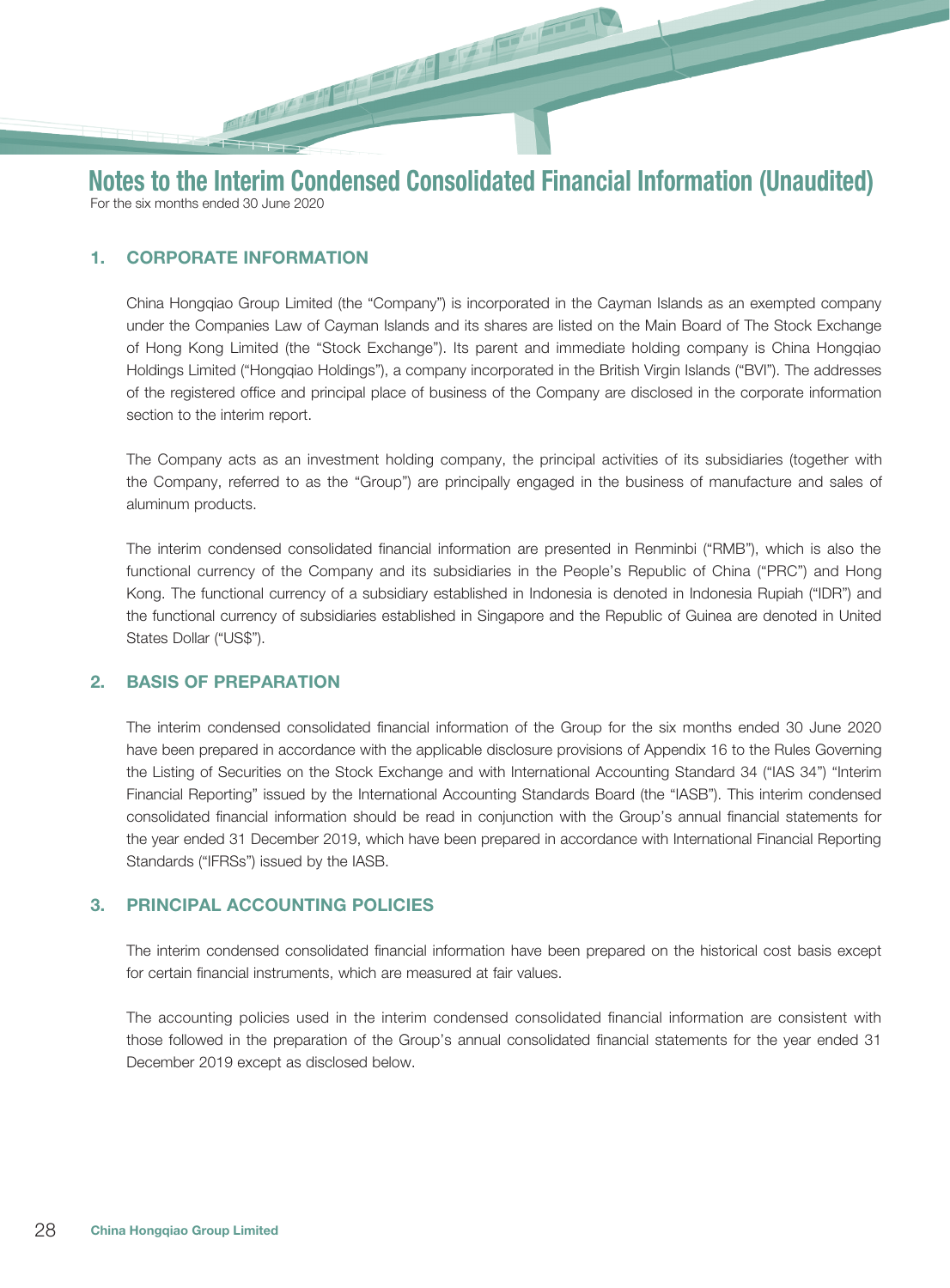For the six months ended 30 June 2020

## 3. PRINCIPAL ACCOUNTING POLICIES (CONTINUED)

In the current interim period, the Group has applied, for the first time, the Amendments to References to the Conceptual Framework in IFRSs and the following amendments to IFRSs issued by the IASB which are effective for the Group's financial year beginning on 1 January 2020.

Amendments to IFRS 3 Definition of a Business Amendments to IAS 1 and IAS 8 Definition of Material Amendments to IFRS 9, IAS 39 and IFRS 7 Interest rate Benchmark Reform

Except as described below, the Amendments to References to the Conceptual Framework in IFRSs and amendments to IFRSs in the current interim period has had no material effects on the Group's financial performance and positions for the current and prior periods and/or on the disclosures set out in these interim condensed consolidated financial information.

#### Amendments to IFRS 3 Definition of a Business

The amendments clarify the definition of a business and provide further guidance on how to determine whether a transaction represents a business combination. In addition, the amendments introduce an optional "concentration test" that permits a simplified assessment of whether an acquired set of activities and assets is an asset rather than business acquisition, when substantially all of the fair value of the gross assets acquired is concentrated in a single identifiable asset or group of similar identifiable assets.

The Group has applied the amendments prospectively to transactions for which the acquisition date is on or after 1 January 2020. These amendments had no impact on the interim condensed consolidated financial information of the Group, but may impact future periods should the Group enter into any business combinations.

#### Amendments to IAS 1 and IAS 8 Definition of Material

The amendments provide a new definition of material that states "information is material if omitting, misstating or obscuring it could reasonably be expected to influence decisions that the primary users of general purpose financial statements make on the basis of those financial statements, which provide financial information about a specific reporting entity". The amendments clarify that materiality will depend on the nature or magnitude of information, either individually or in combination with other information, in the context of the financial statements. These amendments had no impact on the interim condensed consolidated financial information of, nor is there expected to be any future impact to the Group.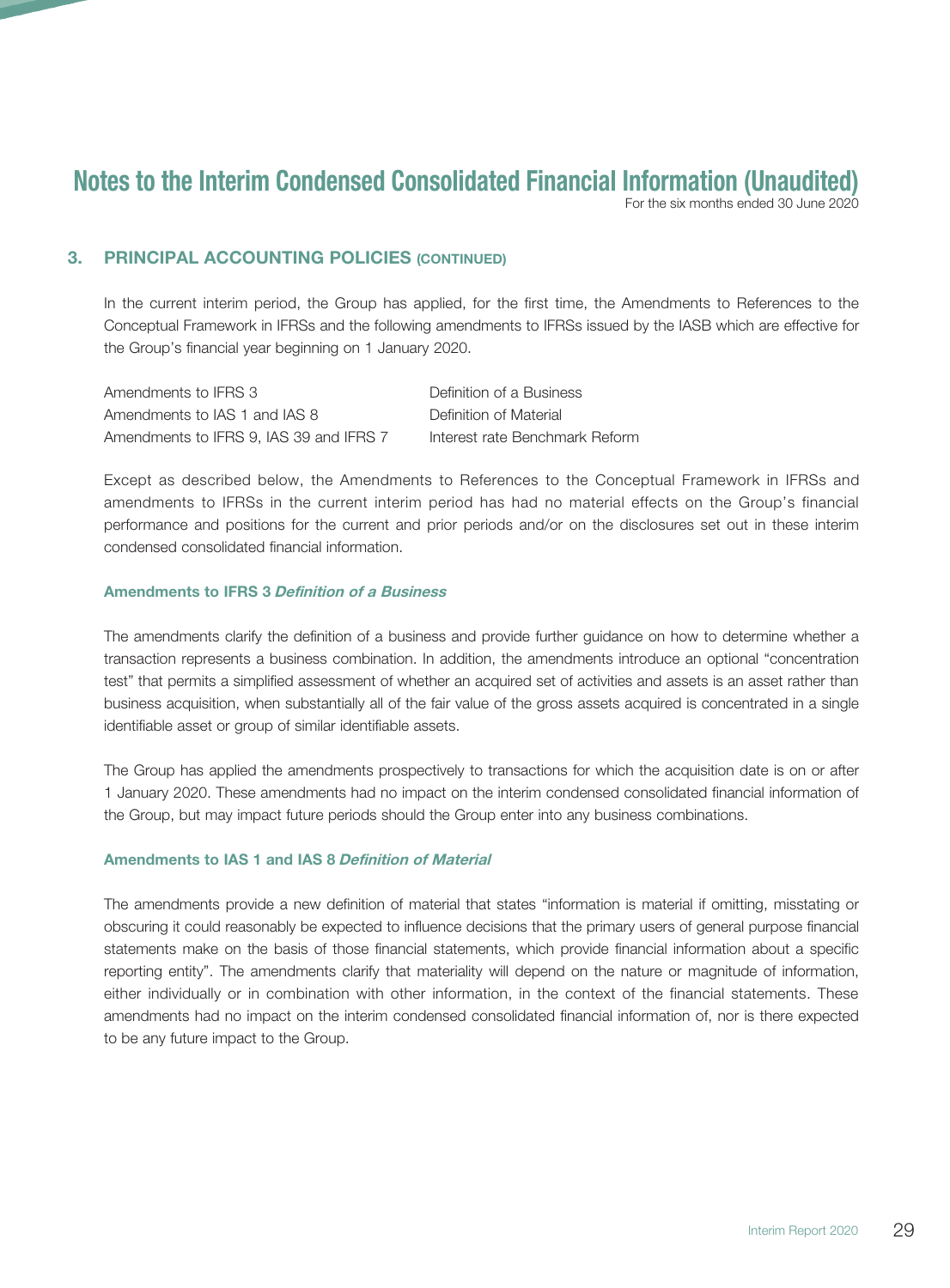**BULLET DE** 

# Notes to the Interim Condensed Consolidated Financial Information (Unaudited) For the six months ended 30 June 2020

## 4. REVENUE

An analysis of the Group's revenue is as follows:

|                                         |                               | Six months ended 30 June |  |
|-----------------------------------------|-------------------------------|--------------------------|--|
|                                         | 2020                          | 2019                     |  |
|                                         | <b>RMB'000</b><br>(Unaudited) | <b>RMB'000</b>           |  |
|                                         |                               | (Unaudited)              |  |
| Revenue from sales of aluminum products |                               |                          |  |
| - molten aluminum alloy                 | 26,578,661                    | 29,268,773               |  |
| - aluminum alloy ingot                  | 2,463,650                     | 1,159,352                |  |
| - aluminum fabrication                  | 4,134,386                     | 4,466,496                |  |
| - alumina products                      | 6,391,488                     | 6,157,040                |  |
| Steam supply income                     | 370,490                       | 378,399                  |  |
|                                         | 39,938,675                    | 41,430,060               |  |

Set out below is the disaggregation of the Group's revenue from contracts with customers:

|                        |                | Six months ended 30 June |  |
|------------------------|----------------|--------------------------|--|
|                        | 2020           | 2019                     |  |
|                        | <b>RMB'000</b> | <b>RMB'000</b>           |  |
|                        | (Unaudited)    | (Unaudited)              |  |
| Geographical region    |                |                          |  |
| The PRC                | 38,206,612     | 39,429,020               |  |
| India                  | 389,859        | 640,754                  |  |
| Europe                 | 349,999        | 296,619                  |  |
| Malaysia               | 95,634         | 678,495                  |  |
| Southeast Asia         | 434,451        | 164,774                  |  |
| North America          | 296,234        | 102,531                  |  |
| Others                 | 165,886        | 117,867                  |  |
| Total                  | 39,938,675     | 41,430,060               |  |
| Type of customers      |                |                          |  |
| Government related     | 281            | 1,114                    |  |
| Non-government related | 39,938,394     | 41,428,946               |  |
| Total                  | 39,938,675     | 41,430,060               |  |
| Sales channels         |                |                          |  |
| Direct sales           | 39,938,675     | 41,430,060               |  |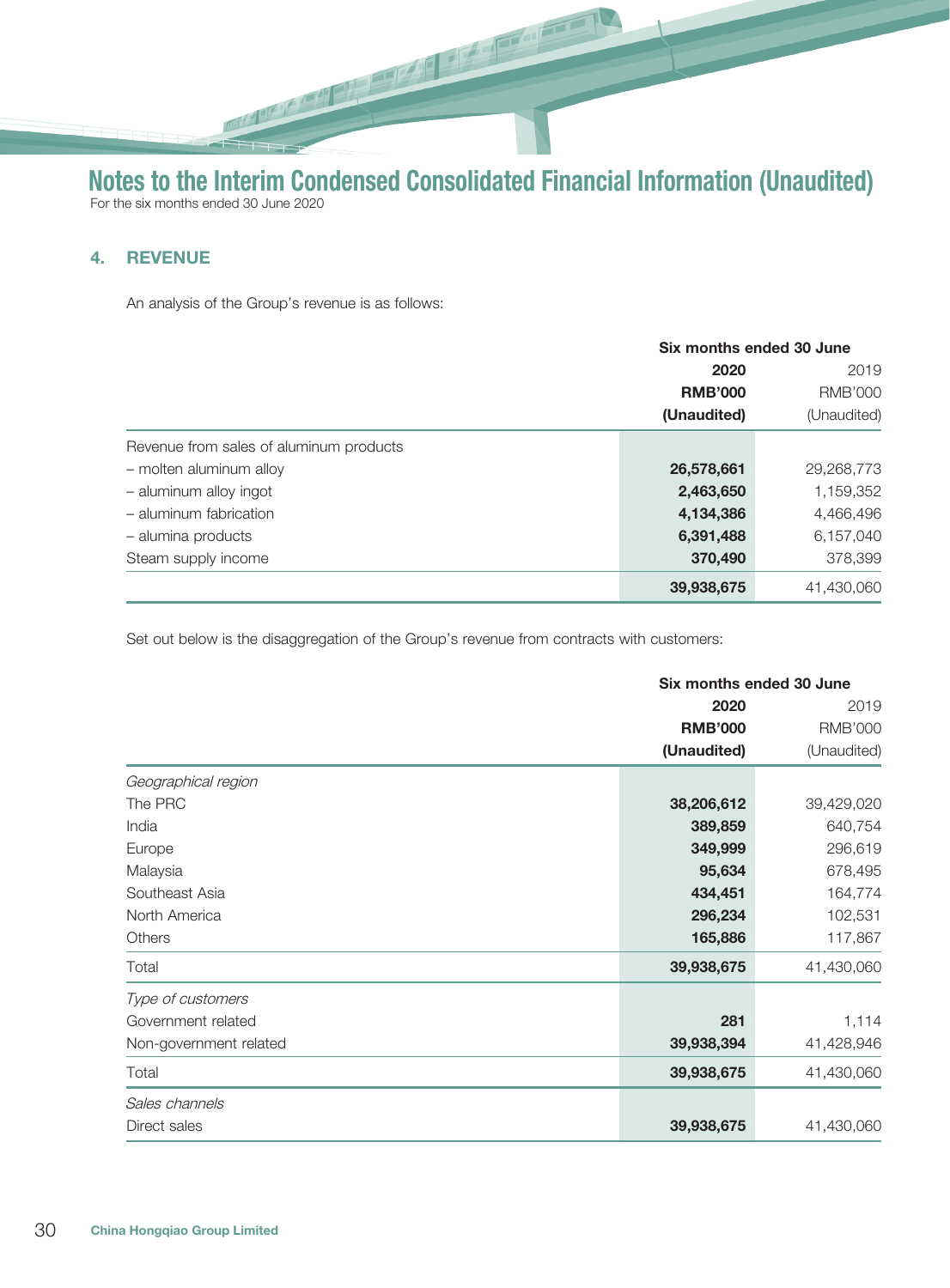For the six months ended 30 June 2020

## 5. OTHER INCOME AND GAINS

|                                                                          | Six months ended 30 June |                                       |
|--------------------------------------------------------------------------|--------------------------|---------------------------------------|
|                                                                          | 2020<br><b>RMB'000</b>   | 2019<br><b>RMB'000</b><br>(Unaudited) |
|                                                                          |                          |                                       |
|                                                                          | (Unaudited)              |                                       |
| Amortisation of deferred income                                          | 43,465                   | 9,584                                 |
| Bank interest income                                                     | 55,582                   | 44,568                                |
| Investment income                                                        | 33,484                   |                                       |
| Interest income from an associate                                        | 75,708                   |                                       |
| Imputed interest on receivables arising from disposal of a subsidiary    |                          | 36,715                                |
| Other interest income                                                    | 115,628                  | 92,168                                |
| Rental income for investment properties under operating lease that lease |                          |                                       |
| payment are fixed                                                        |                          | 6,207                                 |
| Gain from sales of raw materials and scraps materials                    | 290,227                  | 176,837                               |
| Gain from sales of slag of carbon anode blocks                           | 268,446                  | 427,339                               |
| Gain on bargain purchase (note 35)                                       |                          | 3,282                                 |
| Gain on disposal of property, plant and equipment                        | 31,012                   | 89,840                                |
| Gain on disposal of investment properties                                |                          | 241,587                               |
| Investment gains from derivatives                                        |                          | 2,538                                 |
| Other tax refund                                                         | 63,849                   |                                       |
| Reversal of impairment of property, plant and equipment                  |                          | 658,974                               |
| Reversal of impairment of other receivables                              |                          | 13,335                                |
| Reversal of impairment of inventories                                    | 75,098                   | 43,025                                |
| <b>Others</b>                                                            | 23,068                   | 34,233                                |
|                                                                          | 1,075,567                | 1,880,232                             |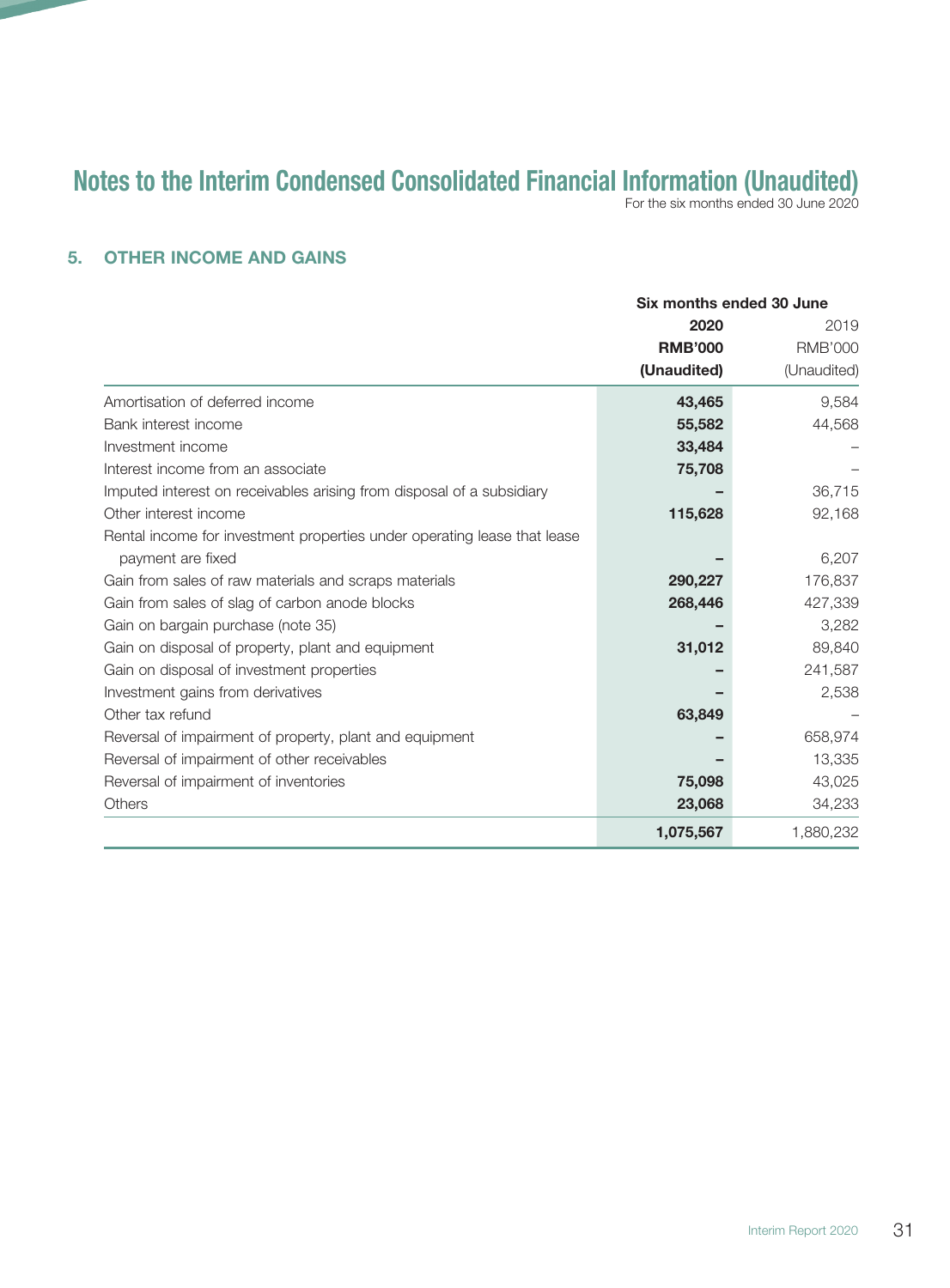## 6. OTHER EXPENSES

|                                                                        | Six months ended 30 June              |             |
|------------------------------------------------------------------------|---------------------------------------|-------------|
|                                                                        | 2020<br><b>RMB'000</b><br>(Unaudited) | 2019        |
|                                                                        |                                       | RMB'000     |
|                                                                        |                                       | (Unaudited) |
| Impairment loss recognised in respect of trade receivables             | 16,532                                | 15,166      |
| Impairment loss recognised in respect of other receivables             | 11,735                                | 259         |
| Impairment loss recognised in respect of property, plant and equipment | 152,520                               | 1,174,743   |
| Impairment loss recognised in respect of goodwill                      | 99,243                                |             |
| Write-down of inventories to net realisable value                      | 82,391                                | 30,899      |
|                                                                        | 362,421                               | 1,221,067   |

## 7. INCOME TAX EXPENSES

The Group calculates the period income tax expenses using the tax rates that would be applicable to the expected total annual earnings. The major components of income tax expenses in the condensed consolidated statement of profit or loss and other comprehensive income are:

|                                   | Six months ended 30 June                                                       |            |
|-----------------------------------|--------------------------------------------------------------------------------|------------|
|                                   | 2019<br>2020<br><b>RMB'000</b><br><b>RMB'000</b><br>(Unaudited)<br>(Unaudited) |            |
|                                   |                                                                                |            |
|                                   |                                                                                |            |
| Current tax:                      |                                                                                |            |
| - Hong Kong Profits Tax           |                                                                                | 47,350     |
| - Indonesia Corporate Tax         | 13,357                                                                         | 71,638     |
| - PRC Enterprise Income Tax       | 749,155                                                                        | 1,214,194  |
|                                   | 762,512                                                                        | 1,333,182  |
| Over provision in previous years: |                                                                                |            |
| - Hong Kong Profits Tax           | -                                                                              | (6, 166)   |
|                                   |                                                                                | (6, 166)   |
| Deferred taxation                 | (166, 921)                                                                     | (227, 346) |
| Total income tax expenses         | 595,591                                                                        | 1,099,670  |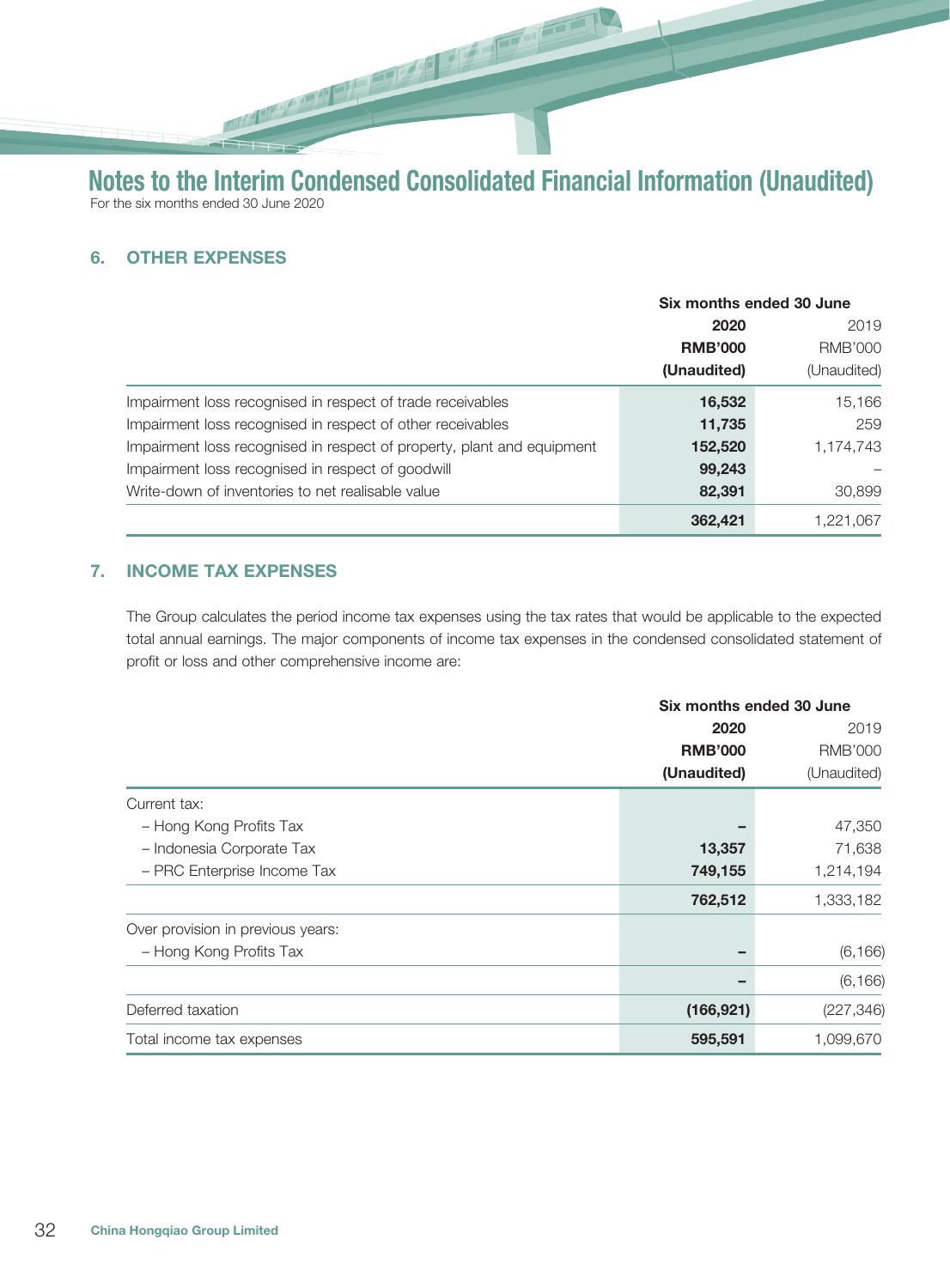For the six months ended 30 June 2020

## 8. PROFIT FOR THE PERIOD

Profit for the period has been arrived at after charging:

|                                                                         | Six months ended 30 June |                |
|-------------------------------------------------------------------------|--------------------------|----------------|
|                                                                         | 2020                     | 2019           |
|                                                                         | <b>RMB'000</b>           | <b>RMB'000</b> |
|                                                                         | (Unaudited)              | (Unaudited)    |
| Interest expenses on bank borrowings                                    | 824,922                  | 904,049        |
| Interest expenses on other borrowing                                    | 47,997                   | 49,171         |
| Interest expenses on short-term debentures and notes                    |                          | 46,807         |
| Interest expenses on medium-term debentures and bonds                   | 1,088,809                | 1,747,337      |
| Interest expenses on guaranteed notes                                   | 131,410                  | 73,303         |
| Interest expenses on convertible bonds                                  | 116,164                  | 101,367        |
| Interest expenses on lease liabilities                                  | 1,653                    | 1,542          |
| Total finance costs                                                     | 2,210,955                | 2,923,576      |
| Amortisation of intangible assets                                       | 3,114                    | 2,599          |
| Cost of inventories recognised as an expense                            | 33,116,925               | 33,366,851     |
| Depreciation for property, plant and equipment                          | 3,468,584                | 3,576,607      |
| Depreciation for investment properties                                  |                          | 1,121          |
| Depreciation for right-of-use assets                                    | 72,046                   | 63,863         |
| Foreign exchange loss                                                   | 198,467                  | 30,173         |
| Research and development expenses (note)                                | 375,147                  | 327,852        |
| Gross rental income from investment properties                          |                          | 6,207          |
| Less: direct operating expenses incurred for investment properties that |                          |                |
| generated rental income during the period                               |                          | (99)           |
|                                                                         |                          | 6,108          |

Note: Included in research and development expenses was staff cost of approximately RMB63,026,000 (six months ended 30 June 2019: RMB58,618,000).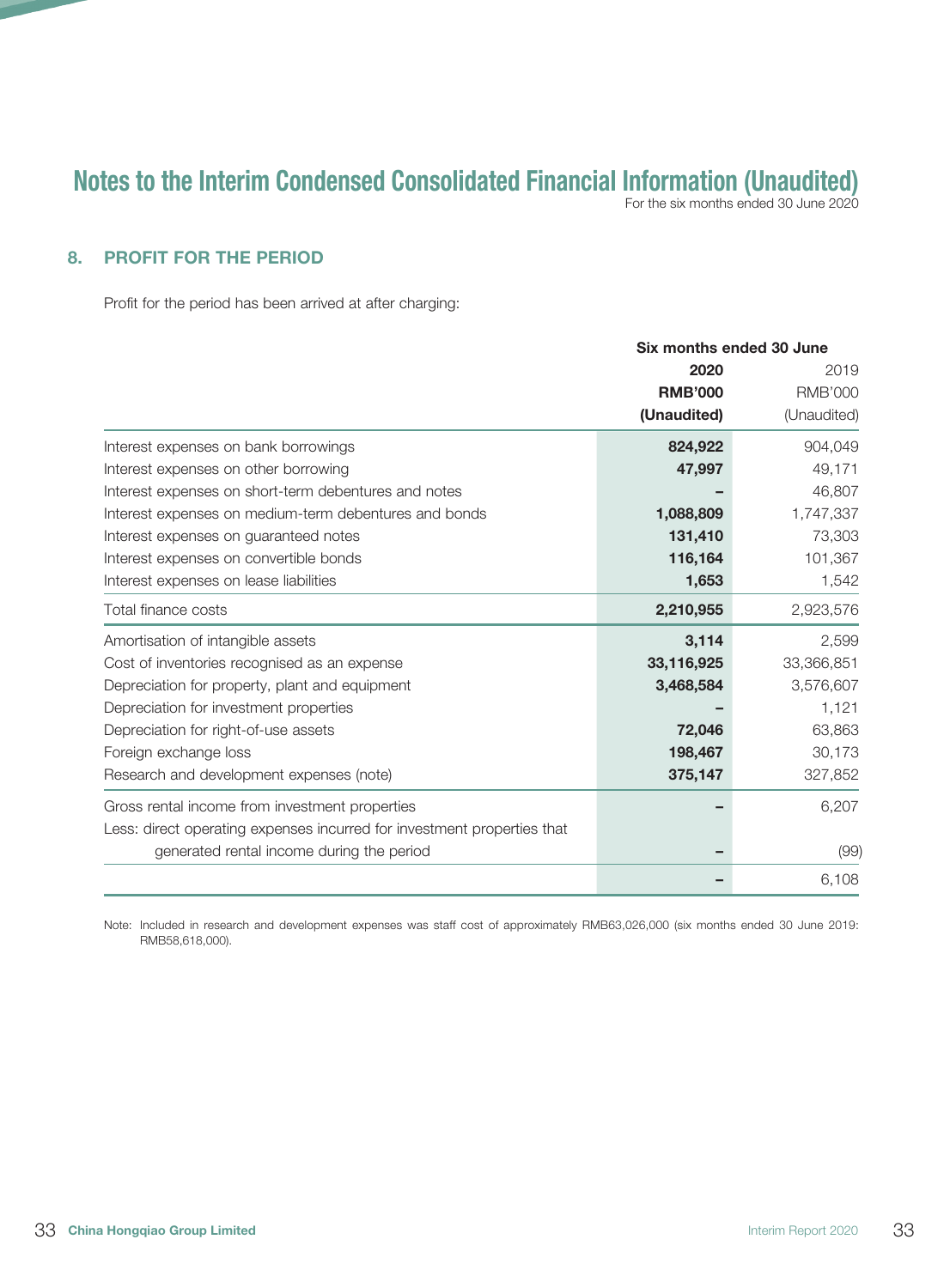## 9. DIVIDENDS

|                                                        | Six months ended 30 June |                |
|--------------------------------------------------------|--------------------------|----------------|
|                                                        | 2020<br>2019             |                |
|                                                        | <b>RMB'000</b>           | <b>RMB'000</b> |
|                                                        | (Unaudited)              | (Unaudited)    |
| Dividends recognised as distribution during the period | 2,665,809                | 1,807,631      |

Subsequent to the end of the reporting period, the board of directors determined that an interim dividend of HK15.0 cents per share, amounting to approximately HK\$1,285,628,000 will be paid. The amount of interim dividend declared, which was calculated based on the number of ordinary shares in issue at the date of approval of the interim condensed consolidated financial statements, has not been recognised as a liability in the interim condensed consolidated financial statements.

During the current period, a final dividend of HK34.0 cents per share in respect of the year ended 31 December 2019 has been approved and paid.

During the six months ended 30 June 2019, a final dividend of HK24.0 cents per share in respect of the year ended 31 December 2018 has been approved and paid.

#### 10. EARNINGS PER SHARE

The calculation of the basic and diluted earnings per share attributable to the owners of the Company is based on the following data:

|                                                                          | Six months ended 30 June |             |
|--------------------------------------------------------------------------|--------------------------|-------------|
|                                                                          | 2020                     | 2019        |
|                                                                          | <b>RMB'000</b>           | RMB'000     |
|                                                                          | (Unaudited)              | (Unaudited) |
| Earnings                                                                 |                          |             |
| Earnings for the purpose of basic earnings per share                     | 2,831,849                | 2,477,037   |
| Effect of dilutive potential ordinary shares:                            |                          |             |
| Interest expense on liability component of convertible bonds             | 116,164                  |             |
| Changes in fair values of derivatives component of convertible bonds     | (94, 262)                |             |
| Exchange loss on translation of liability component of convertible bonds | 22,214                   |             |
| Earnings for the purpose of diluted earnings per share                   | 2,875,965                | 2.477.037   |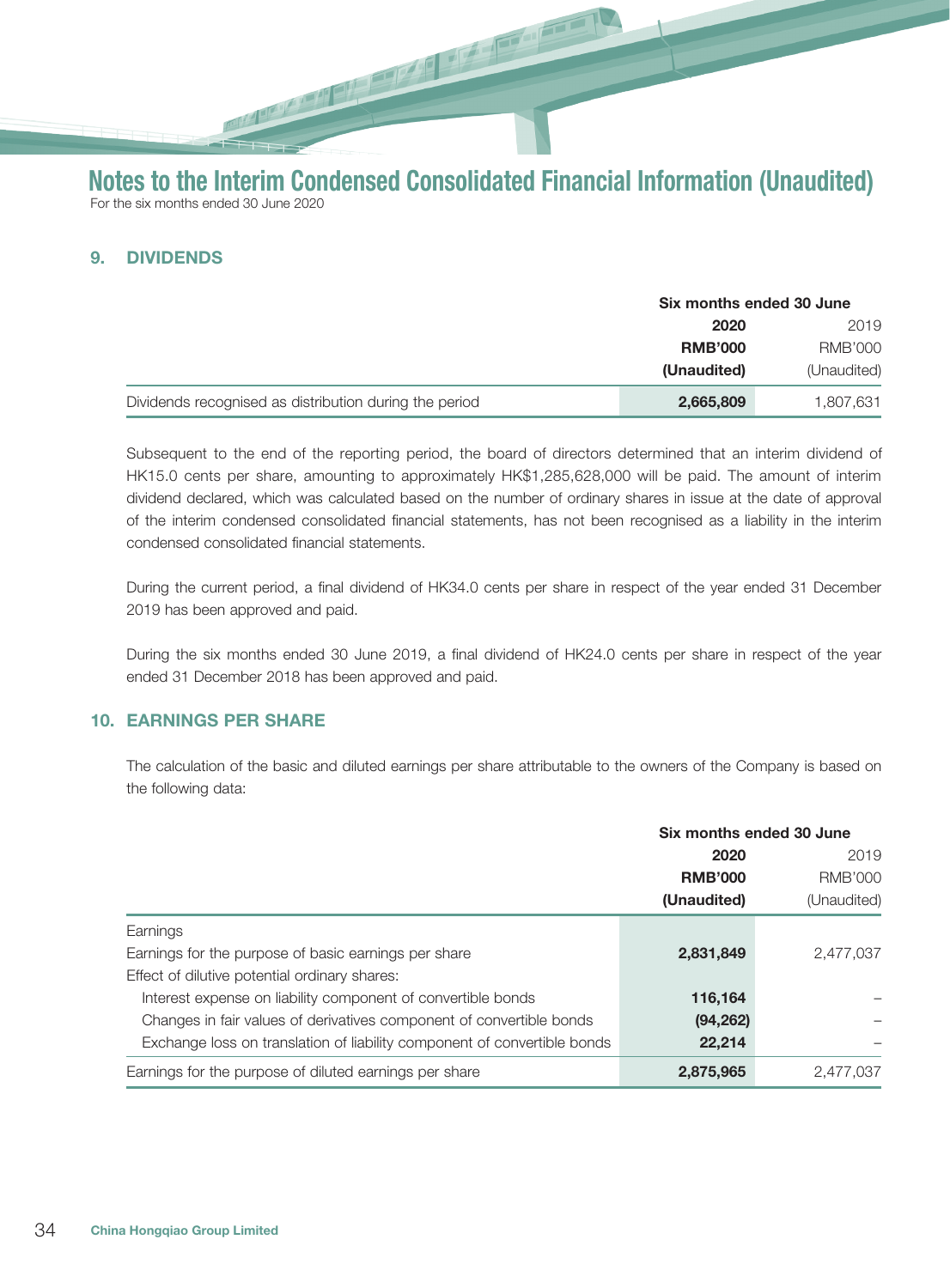For the six months ended 30 June 2020

#### 10. EARNINGS PER SHARE (CONTINUED)

|                                                | Six months ended 30 June     |                             |  |
|------------------------------------------------|------------------------------|-----------------------------|--|
|                                                | 2020<br>'000'<br>(Unaudited) | 2019<br>000'<br>(Unaudited) |  |
|                                                |                              |                             |  |
|                                                |                              |                             |  |
| Number of shares                               |                              |                             |  |
| Weighted average number of ordinary shares for |                              |                             |  |
| the purposes of basic earnings per share       | 8,570,852                    | 8,630,209                   |  |
| Effect of dilutive potential ordinary shares:  |                              |                             |  |
| Convertible bonds                              | 269,669                      |                             |  |
| Weighted average number of ordinary shares for |                              |                             |  |
| the purposes of diluted earnings per share     | 8,840,521                    | 8,630,209                   |  |

The computation of diluted earnings per share for the six months ended 30 June 2019 did not assume the conversion of the Company's outstanding convertible bonds since their exercise would result in an increase in earnings per share.

## 11. PROPERTY, PLANT AND EQUIPMENT

During the six months ended 30 June 2020, the Group purchased property, plant and equipment of approximately RMB1,865,586,000, excluding transferred from construction in progress of approximately RMB536,092,000, and disposed plant and machinery and motor vehicles with carrying amount of approximately RMB2,962,647,000 (six months ended 30 June 2019: purchased approximately RMB2,071,125,000, excluding property, plant and equipment acquired from new acquired subsidiaries with carrying amount of approximately RMB421,600,000, transferred from construction in progress of approximately RMB3,188,327,000, transferred to held for sale with carrying amount of approximately RMB530,973,000 and disposed plant and machinery and motor vehicles with carrying amount of approximately RMB149,474,000).

During the six months ended 30 June 2020, the Group spent approximately RMB1,703,290,000 (six months ended 30 June 2019: RMB1,423,525,000) on the construction of its new product lines and power plant.

The depreciation of the Group for the six months ended 30 June 2020 is approximately RMB3,468,584,000 (six months ended 30 June 2019: RMB3,576,607,000).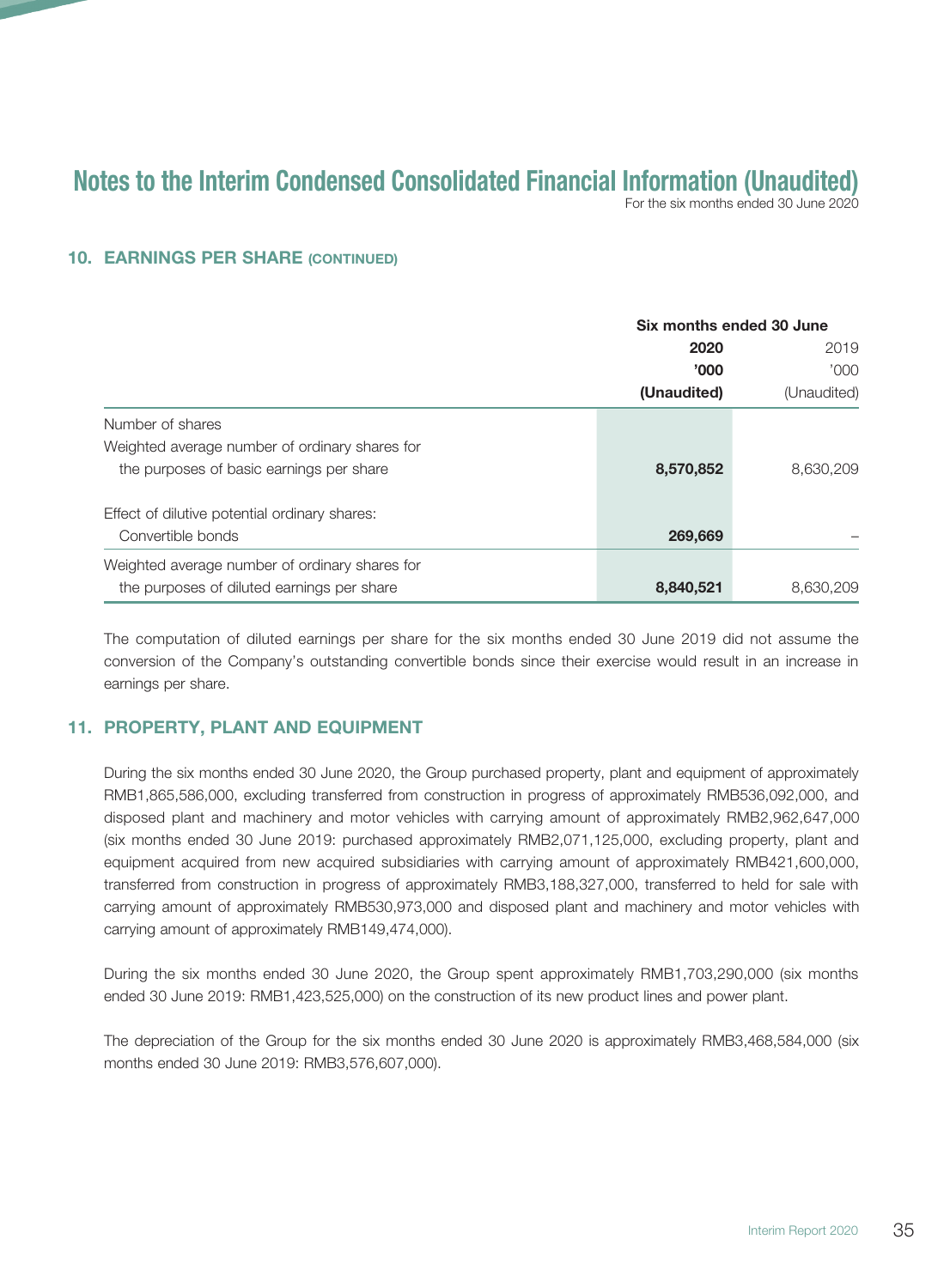11. PROPERTY, PLANT AND EQUIPMENT (CONTINUED)

During the six months ended 30 June 2020, due to the coal consumption reduction alternative work programme introduced by the relevant governmental regulations, the directors of the Company have suspended certain plant and equipment and conducted a review of the Group's property, plant and equipment and determined that a number of those assets were impaired. Accordingly, impairment loss of approximately RMB152,520,000 have been recognised in respect of the Group's property, plant and equipment. The recoverable amounts of relevant property, plant and equipment was determined on the basis of their fair value less costs of disposal.

During the six months ended 30 June 2019, due to the relocation of production capacities programme and the coal consumption reduction alternative work programme introduced by the relevant governmental regulations, the directors of the Company suspended certain property, plant and equipment and conducted a review of the Group's property, plant and equipment and determined that a number of those assets were impaired. Accordingly, impairment loss of approximately RMB1,174,743,000 was recognised in respect of the Group's property, plant and equipment. The recoverable amounts of relevant property, plant and equipment was determined on the basis of their value-in-use.

During the six months ended 30 June 2019, due to the relocation of production capacities programme, certain of previous impaired property, plant and equipment resumed its production and certain property, plant and equipment previously impaired would be sold within twelve months. The directors of the Company conducted a review of the related property, plant and equipment and determined that a reversal of provision for impairment loss on relevant property, plant and equipment should be recognised. Accordingly, a reversal of provision for impairment of approximately RMB658,974,000 was recognised (six months ended 30 June 2020: nil).

When any indicators of impairment are identified, property, plant and equipment are reviewed for impairment based on each CGU. The CGU is an individual plant or entity. The carrying values of these individual plants or entities were compared to the recoverable amounts of the CGUs, which were based on fair values less costs of disposal or value-in-use. Market comparable approach is used to measure fair value less costs of disposal. The fair value measurement of the property, plant and equipment is categorised within level 2 of the fair value hierarchy.

The valuations carried out on 30 June 2020 and 2019 were performed by Wanlong (Shanghai) Assets Assessment Co., Ltd ("Wanlong"), an independent qualified professional valuer not connected with the Group. Wanlong has appropriate qualifications and has recent experience in the valuation of similar properties in the relevant locations.

At 30 June 2020, certain of the Group's property, plant and equipment with a net carrying amount of approximately RMB12,486,648,000 (31 December 2019: RMB11,121,259,000) are pledged to secure bank borrowings of the Group (note 36).

Buildings with carrying amount of RMB4,405,436,000 (31 December 2019: RMB4,488,324,000) located in the PRC are in the process of obtaining the property certificates.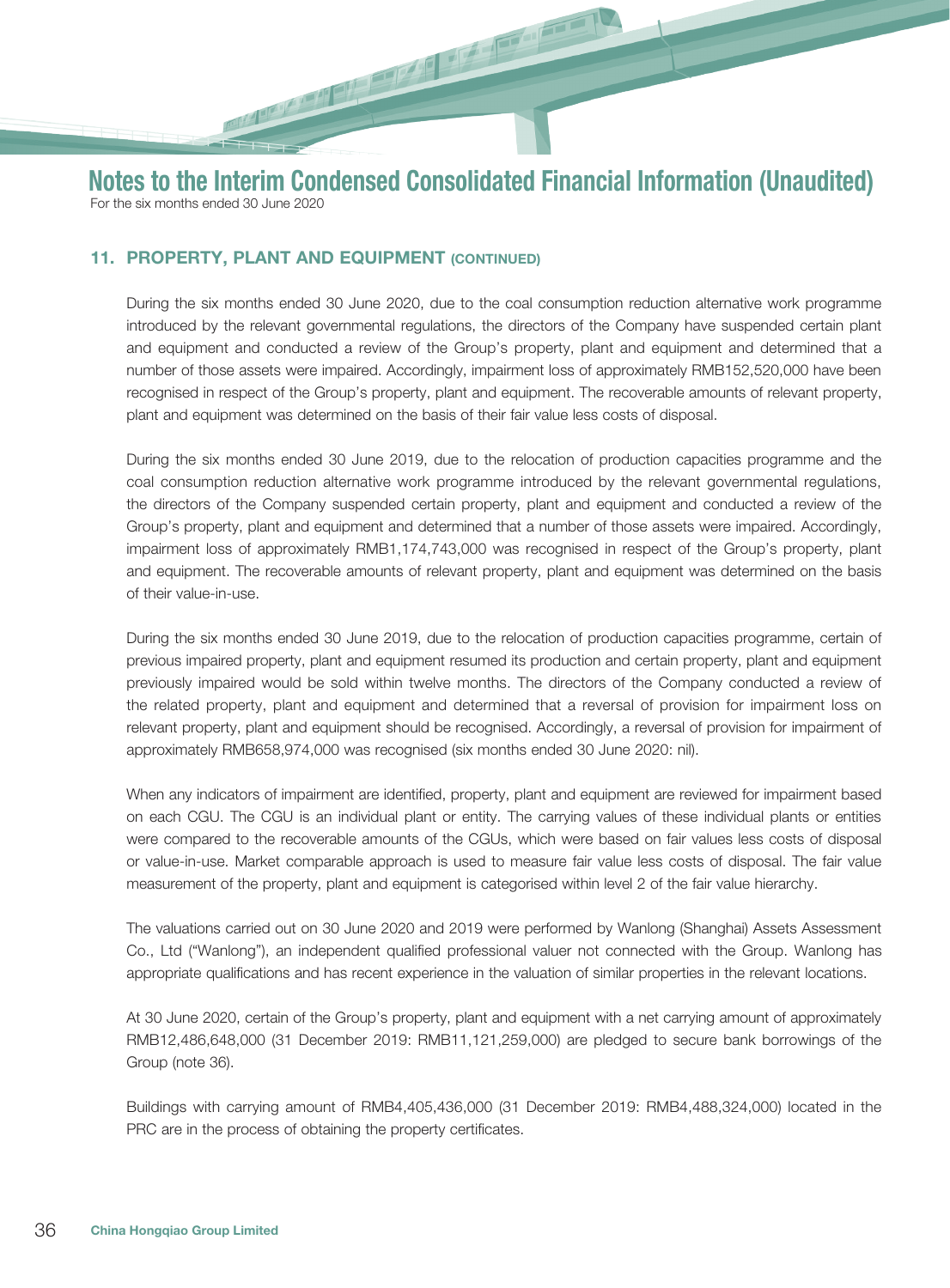For the six months ended 30 June 2020

## 12. RIGHT-OF-USE ASSETS AND LEASE LIABILITIES

#### (i) Right-of-use assets

As at 30 June 2020, right-of-use assets of approximately RMB5,177,818,000 (31 December 2019: RMB5,061,136,000) represents land use rights located in the PRC and Indonesia for a period of 20 to 70 years. During the six months ended 30 June 2020, the Group purchased land use right of approximately RMB216,069,000 located in the PRC and disposed land use right with carrying amount of approximately RMB42,021,000.

As at 30 June 2020, the Group is still in a process of obtaining the land certificate with the carrying amount of approximately RMB947,818,000 (31 December 2019: RMB981,668,000). In the opinion of the directors of the Company, based on the advice from the Group's external legal adviser, the absence of the land certificate does not impair its carrying value to the Group.

The Group has lease arrangements for office premises and factories and crew boats, vessels and crane barges of approximately RMB64,099,000 and RMB12,653,000 (31 December 2019: RMB74,180,000 and RMB17,099,000), respectively. The lease terms are generally ranged from 2 to 20 years.

The depreciation of the Group for the six months ended 30 June 2020 is approximately RMB72,046,000 (six months ended 30 June 2019: RMB63,863,000).

At 30 June 2020, certain of the Group's right-of-use assets with a net carrying amount of approximately RMB297,308,000 (31 December 2019: RMB300,980,000) were pledged to secure bank borrowings of the Group (note 36).

#### (ii) Lease liabilities

As at 30 June 2020, the carrying amount of lease liabilities was approximately RMB76,154,000 (31 December 2019: RMB90,733,000).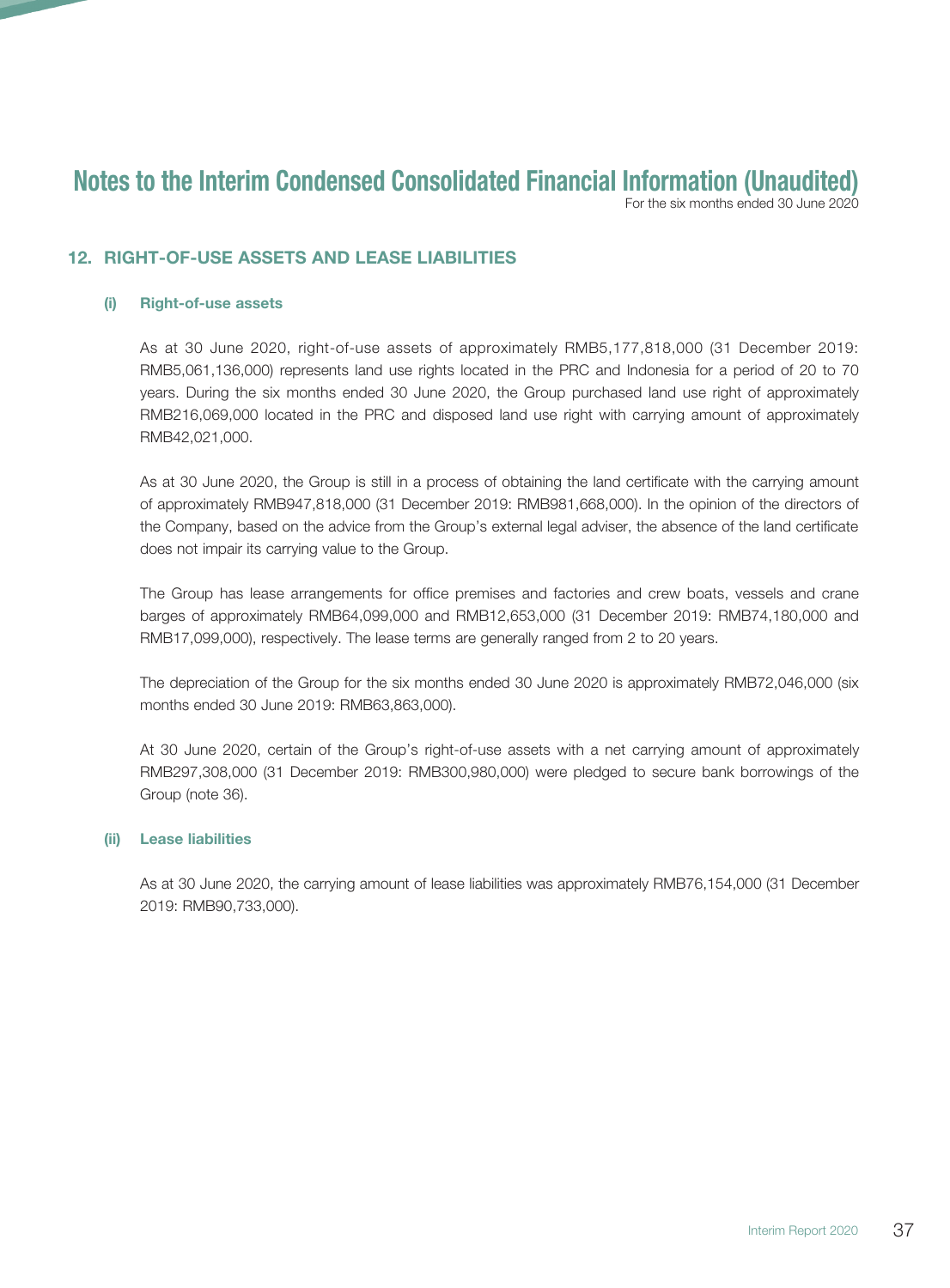## 12. RIGHT-OF-USE ASSETS AND LEASE LIABILITIES (CONTINUED)

#### (iii) Amount recognised in profit or loss

|                                       | Six months ended 30 June |                |
|---------------------------------------|--------------------------|----------------|
|                                       | 2020                     | 2019           |
|                                       | <b>RMB'000</b>           | <b>RMB'000</b> |
|                                       | (Unaudited)              | (Unaudited)    |
| Depreciation of right-of-use assets   | 72,046                   | 63,863         |
| Interest expense on lease liabilities | 1,653                    | 1.542          |
| Expense relating to short-term leases | -                        | 160            |

#### (iv) Other

During the six months ended 30 June 2020, the total cash outflow for leases amounted to approximately RMB16,107,000 (six months ended 30 June 2019: RMB8,430,000).

#### 13. INTEREST IN ASSOCIATES

|                                                                   | As at          | As at                                |
|-------------------------------------------------------------------|----------------|--------------------------------------|
|                                                                   |                | <b>30 June 2020</b> 31 December 2019 |
|                                                                   | <b>RMB'000</b> | <b>RMB'000</b>                       |
|                                                                   | (Unaudited)    | (Audited)                            |
| Costs of investments in associates                                | 2,618,978      | 2,433,261                            |
| Share of profits and other comprehensive income, net of dividends |                |                                      |
| received                                                          | 1,921,589      | 1,522,686                            |
|                                                                   | 4,540,567      | 3,955,947                            |
| Loan to an associate                                              | 778,745        | 767,382                              |
|                                                                   | 5,319,312      | 4,723,329                            |

The loan to an associate of US\$110,000,000, equivalent to approximately RMB778,745,000 (31 December 2019: US\$110,000,000) are unsecured, interest-free and repayable after one year.

The Group's payable balances with the associates are disclosed in note 38.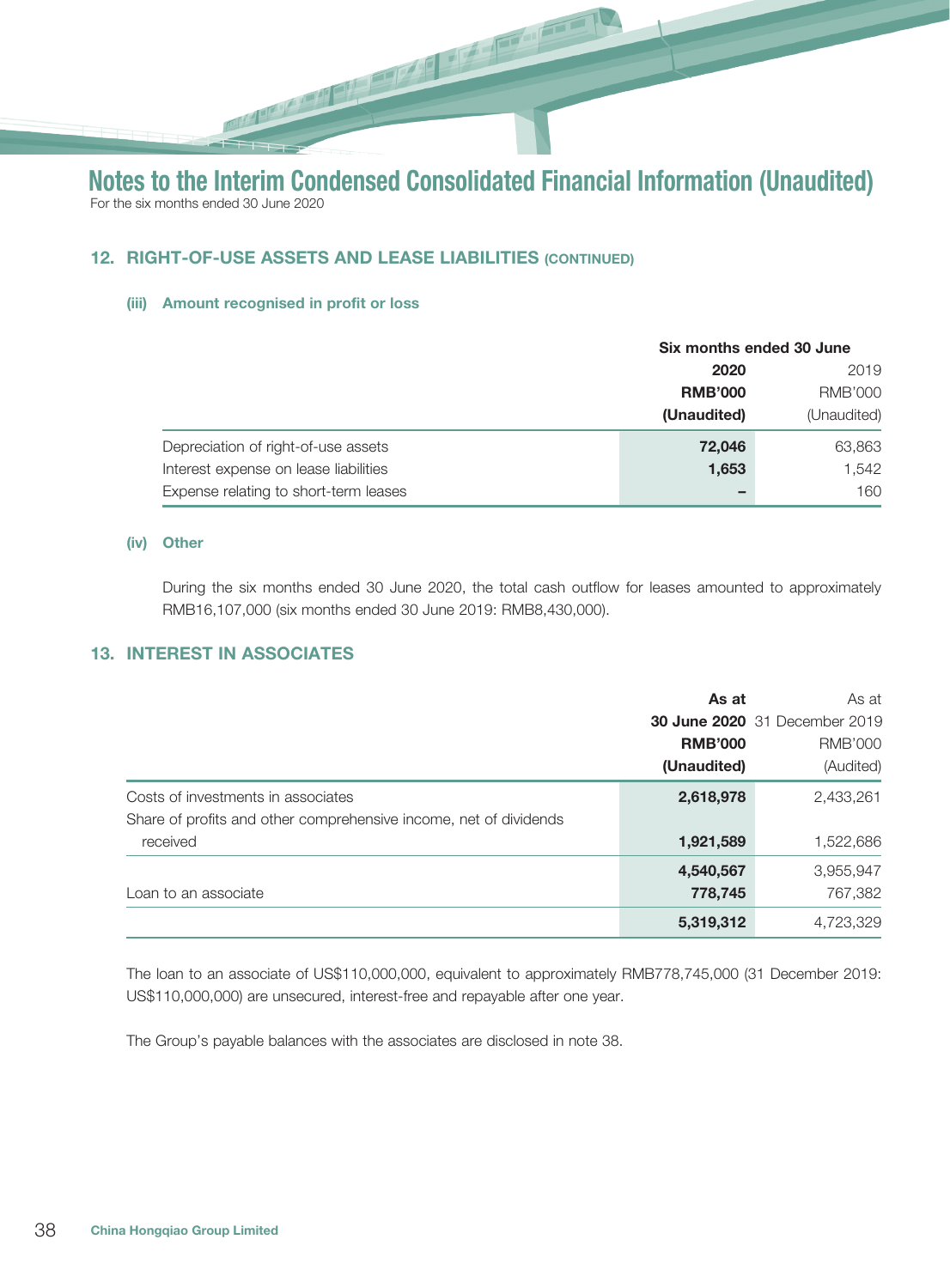For the six months ended 30 June 2020

## 14. GOODWILL

|                                                          | As at          | As at                                |
|----------------------------------------------------------|----------------|--------------------------------------|
|                                                          |                | <b>30 June 2020</b> 31 December 2019 |
|                                                          | <b>RMB'000</b> | <b>RMB'000</b>                       |
|                                                          | (Unaudited)    | (Audited)                            |
| Cost                                                     |                |                                      |
| At beginning and at the end of the financial period/year | 1,934,457      | 1,934,457                            |
| <b>Accumulated impairment losses</b>                     |                |                                      |
| At beginning and end of the financial period/year        | 1,325,639      | 1,325,639                            |
| Impairment loss recognised during the period/year        | 99,243         |                                      |
| At the end of the financial period/year                  | 1,424,882      | 1,325,639                            |
| <b>Carrying amount</b>                                   |                |                                      |
| At the end of the financial period/year                  | 509,575        | 608,818                              |

The Group tests goodwill annually for impairment or more frequently if there are indications that goodwill might be impaired.

During the six months ended 30 June 2020, the Group recognised an impairment loss of approximately RMB99,243,000 (six months ended 30 June 2019: nil) in relation to goodwill arising on acquisition of Shandong Hongchuang Aluminum Industry Holding Company Limited ("Hongchuang"), resulting in the carrying amount of the CGU being written down to its recoverable amount. The impairment loss of goodwill was resulted from decline in quoted share price of Hongchuang. No impairment loss have been recognised during the year ended 31 December 2019.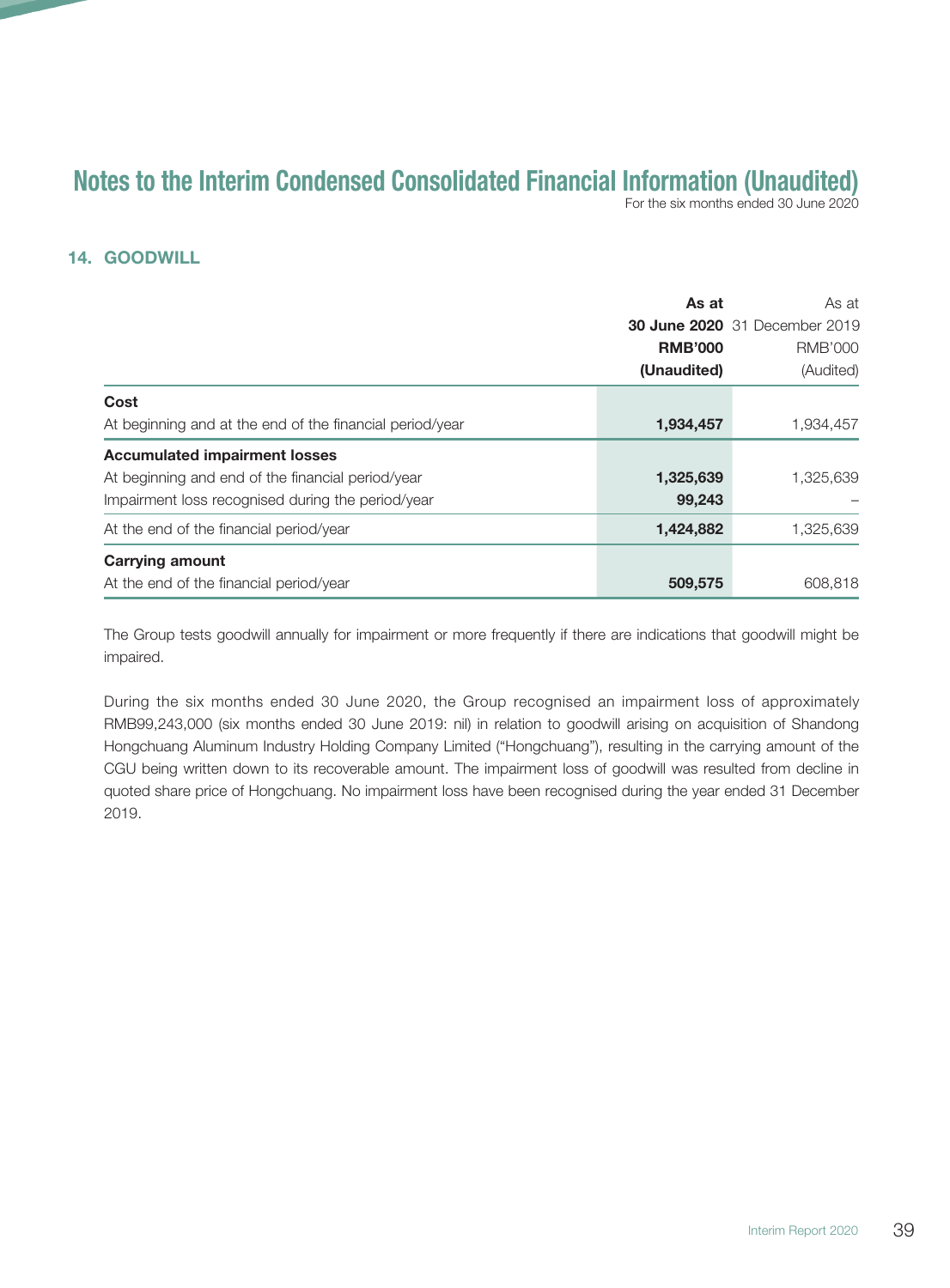# 15. FINANCIAL ASSET AT FAIR VALUE THROUGH OTHER COMPREHENSIVE INCOME ("FVTOCI")

Financial asset at FVTOCI comprise:

|                                | As at          | As at                                |
|--------------------------------|----------------|--------------------------------------|
|                                |                | <b>30 June 2020</b> 31 December 2019 |
|                                | <b>RMB'000</b> | RMB'000                              |
|                                | (Unaudited)    | (Audited)                            |
| Equity instrument as at FVTOCI |                |                                      |
| - Listed                       | 230,692        | 289,339                              |

The fair value of this investment is disclosed in note 34.

Investments in listed equity securities represent the Group's investment in Bank of Jinzhou, a company listed in Hong Kong and engaged in the provision of corporate and retail deposits, loans and advances, payment and settlement services, finance leasing as well as other banking services as approved by the China Banking Regulatory Commission. This investment in equity instrument is not held for trading. Instead, it is held for medium to long-term strategic purposes. Accordingly, the directors of the Company have elected to designate this investment in equity instrument as at FVTOCI as they believe that recognising short-term fluctuations in this investment's fair value in profit or loss would not be consistent with the Group's strategy of holding this investment for long-term purposes and realising its performance potential in the long run.

#### 16. INVENTORIES

At 30 June 2020, the carrying amounts of the Group's inventories were net of impairment provision of approximately RMB117,873,000 (31 December 2019: RMB110,580,000).

During the period, inventories previously impaired were sold at profit. As a result, a reversal of provision of approximately RMB75,098,000 (six months ended 30 June 2019: RMB43,025,000) has been recognised and included in other income and gains in the current period.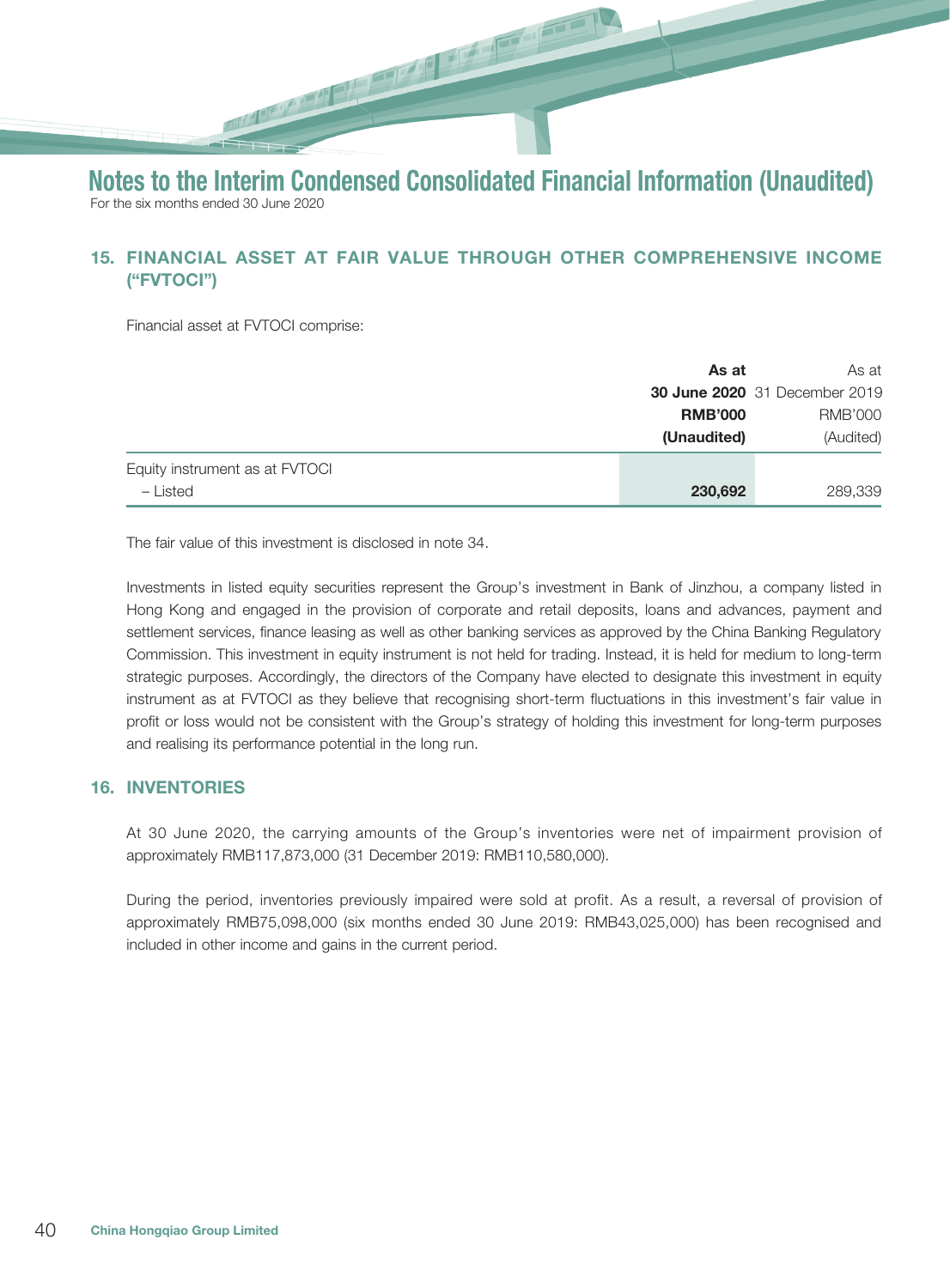For the six months ended 30 June 2020

## 17. TRADE RECEIVABLES

|                                     | As at          | As at                                |
|-------------------------------------|----------------|--------------------------------------|
|                                     |                | <b>30 June 2020</b> 31 December 2019 |
|                                     | <b>RMB'000</b> | <b>RMB'000</b>                       |
|                                     | (Unaudited)    | (Audited)                            |
| Trade receivables                   | 9,515,456      | 10,318,327                           |
| Less: allowance for impairment loss | (23, 533)      | (7,001)                              |
|                                     | 9,491,923      | 10,311,326                           |

The Group allows an average credit period of 90 days to its trade customers with trading history, or otherwise sales on cash terms are required. The following is an aged analysis of trade receivables presented based on the date of delivery of goods, which approximates the respective revenue recognition dates, at the end of the reporting period.

|                 | As at          | As at                                |
|-----------------|----------------|--------------------------------------|
|                 |                | <b>30 June 2020</b> 31 December 2019 |
|                 | <b>RMB'000</b> | <b>RMB'000</b>                       |
|                 | (Unaudited)    | (Audited)                            |
| Within 3 months | 8,261,475      | 8,561,127                            |
| 3-12 months     | 1,213,928      | 1,748,274                            |
| 12-24 months    | 16,520         | 1,925                                |
|                 | 9,491,923      | 10,311,326                           |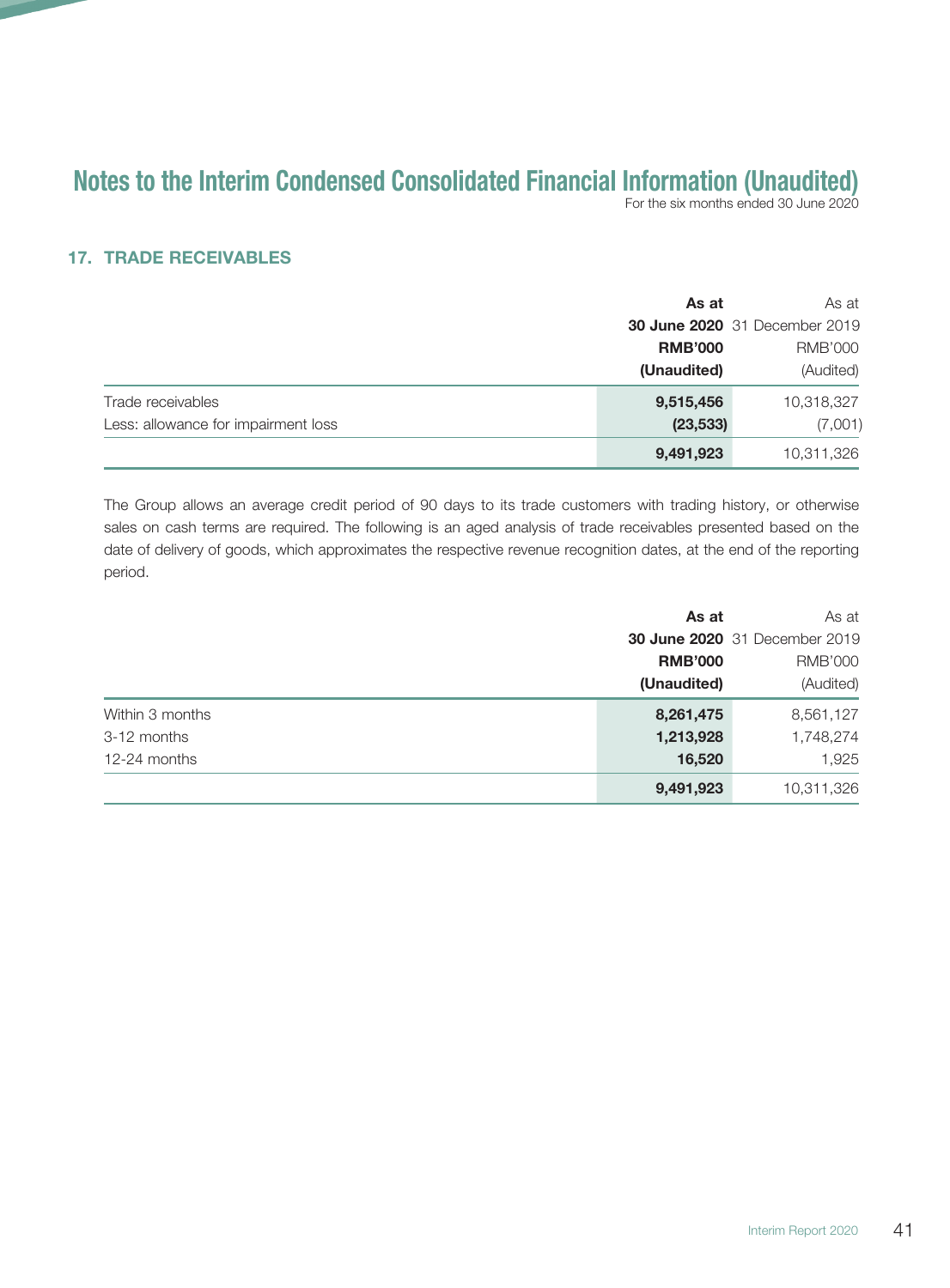# Notes to the Interim Condensed Consolidated Financial Information (Unaudited) For the six months ended 30 June 2020

# 18. BILLS RECEIVABLES

The ageing analysis of bills receivables presented based on the issue date at the end of the reporting period is as follows:

|                 | As at          | As at                                |
|-----------------|----------------|--------------------------------------|
|                 |                | <b>30 June 2020</b> 31 December 2019 |
|                 | <b>RMB'000</b> | <b>RMB'000</b>                       |
|                 | (Unaudited)    | (Audited)                            |
| Within 3 months | 4,492,021      | 6,343,124                            |
| 3 to 6 months   | 3,318,974      | 4,416,395                            |
| Over 6 months   | 344,959        | 380,256                              |
|                 | 8,155,954      | 11,139,775                           |

#### TRANSFERS OF FINANCIAL ASSETS

The following were the Group's financial assets transferred to suppliers by endorsing those bills receivables on a full recourse basis. As the Group has retained the significant risks and rewards which include default risks, relating to these bills receivables, it continues to recognise the full carrying amount of the bills receivables and the corresponding trade payables and other payables in the condensed consolidated statement of financial position. Subsequent to the endorsement, the Group did not retain any rights on the use of the endorsed bills, including the sale, transfer or pledge of the endorsed bills to any other third parties. These financial assets and financial liabilities are carried at amortised cost in the condensed consolidated statement of financial position.

|                                                                   | As at          | As at                                |
|-------------------------------------------------------------------|----------------|--------------------------------------|
|                                                                   |                | <b>30 June 2020</b> 31 December 2019 |
|                                                                   | <b>RMB'000</b> | <b>RMB'000</b>                       |
|                                                                   | (Unaudited)    | (Audited)                            |
| Bills receivables endorsed to suppliers with full recourse (note) |                |                                      |
| Carrying amount of transferred assets                             | 8,031,069      | 11,129,710                           |
| Carrying amount of trade payables                                 | (7,327,617)    | (10,898,559)                         |
| Carrying amount of other payables                                 | (703, 452)     | (231, 151)                           |
| Net position                                                      |                |                                      |

Note: The maturity dates of bills receivables have not yet due at the end of the reporting period. As the Group was still exposed to credit risk on these receivables at the end of the reporting period, the cash received from the bills endorsed to the suppliers for which the maturity dates have not yet been due are recognised as current liabilities in the condensed consolidated statement of financial position.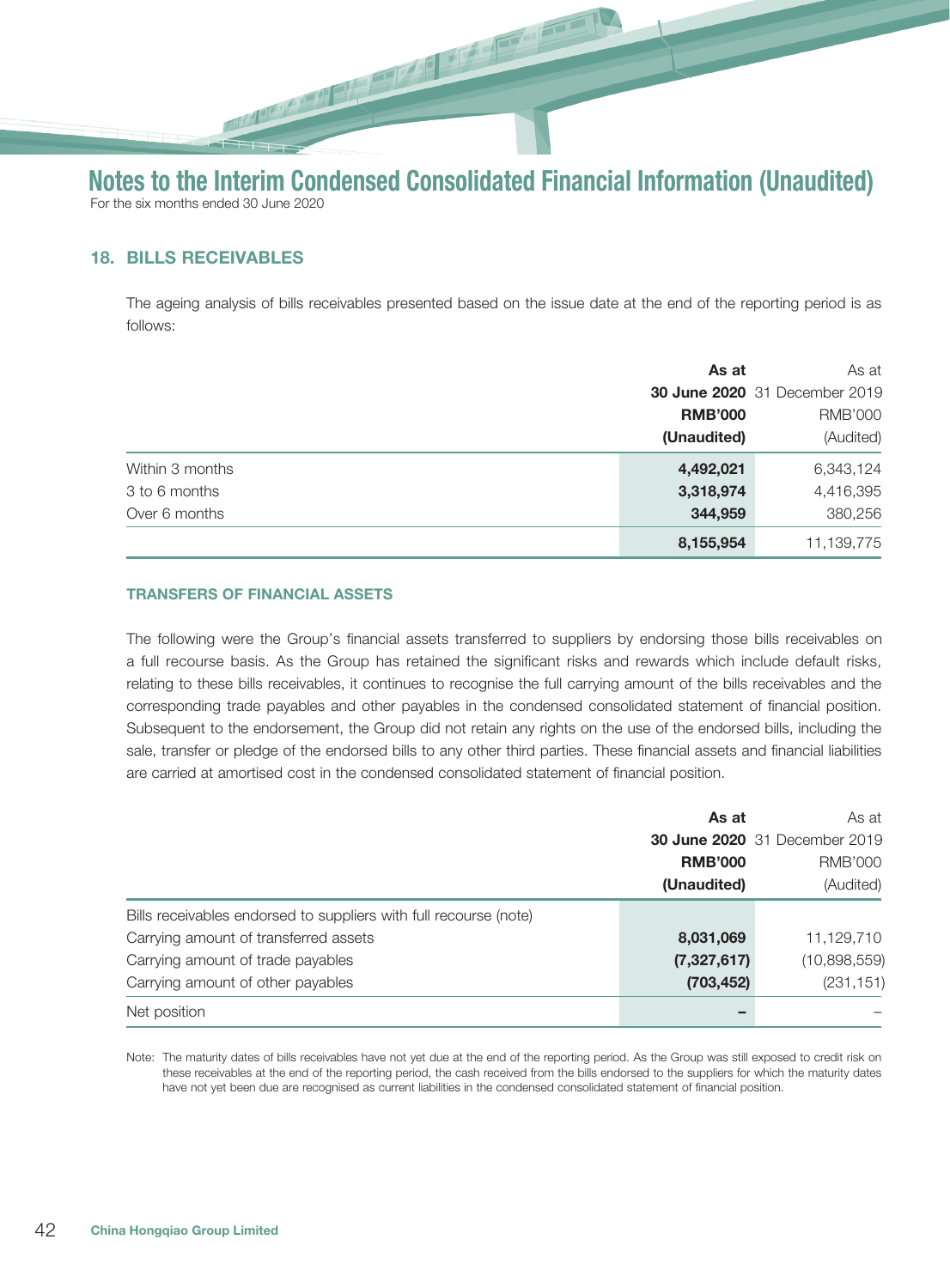For the six months ended 30 June 2020

## 19. PREPAYMENTS AND OTHER RECEIVABLES

The balance consists of prepayments and other receivables of:

|                                                                    | As at          | As at                                |
|--------------------------------------------------------------------|----------------|--------------------------------------|
|                                                                    |                | <b>30 June 2020</b> 31 December 2019 |
|                                                                    | <b>RMB'000</b> | <b>RMB'000</b>                       |
|                                                                    | (Unaudited)    | (Audited)                            |
| Prepayments to suppliers                                           | 1,129,092      | 967,864                              |
| Prepayment to an associate                                         | 3,232,612      | 2,438,457                            |
| Receivables arising from disposal of plant and equipment (note)    | 2,400,000      |                                      |
| Receivables arising from disposal of non-current assets classified |                |                                      |
| as held-for-sale (note 21)                                         | 400,000        |                                      |
| Other receivables                                                  | 1,644,270      | 2,709,691                            |
|                                                                    | 8,805,974      | 6,116,012                            |
| Less: allowance for impairment loss                                | (52, 435)      | (40, 700)                            |
|                                                                    | 8,753,539      | 6,075,312                            |

Note: On 18 March 2020, the Group has entered into a sales and purchase agreement with an independent third party agreed to dispose a power unit and its related assets and liabilities located in Zouping, at a cash consideration of RMB3,000,000,000. The transaction was completed and part of the consideration of RMB600,000,000 has been received during the six months ended 30 June 2020. The balance in aggregate of RMB2,400,000,000 is guaranteed by the acquirer's wholly-owned subsidiary which also is one of the major suppliers of the Group.

## 20. CASH AND CASH EQUIVALENTS AND RESTRICTED BANK DEPOSITS

For the purpose of the interim condensed consolidated statement of cash flows, cash and cash equivalents are comprised of the following:

|                                            | As at<br><b>RMB'000</b><br>(Unaudited) | As at<br><b>30 June 2020</b> 31 December 2019<br><b>RMB'000</b><br>(Audited) |
|--------------------------------------------|----------------------------------------|------------------------------------------------------------------------------|
| Cash and bank balances                     | 41,079,476                             | 41,857,116                                                                   |
| Restricted bank deposits                   | 1,502,395                              | 1,423,967                                                                    |
|                                            | 42,581,871                             | 43,281,083                                                                   |
| Less:                                      |                                        |                                                                              |
| Restricted bank deposits:                  |                                        |                                                                              |
| - pledged for bills payables               | (1,007,009)                            | (1,002,928)                                                                  |
| - pledged for issuance of letter of credit | (201, 611)                             | (117, 472)                                                                   |
| - pledged for quarantee issued             | (293, 775)                             | (299,060)                                                                    |
| - other restricted bank balances           |                                        | (4,507)                                                                      |
| Cash and cash equivalents                  | 41,079,476                             | 41,857,116                                                                   |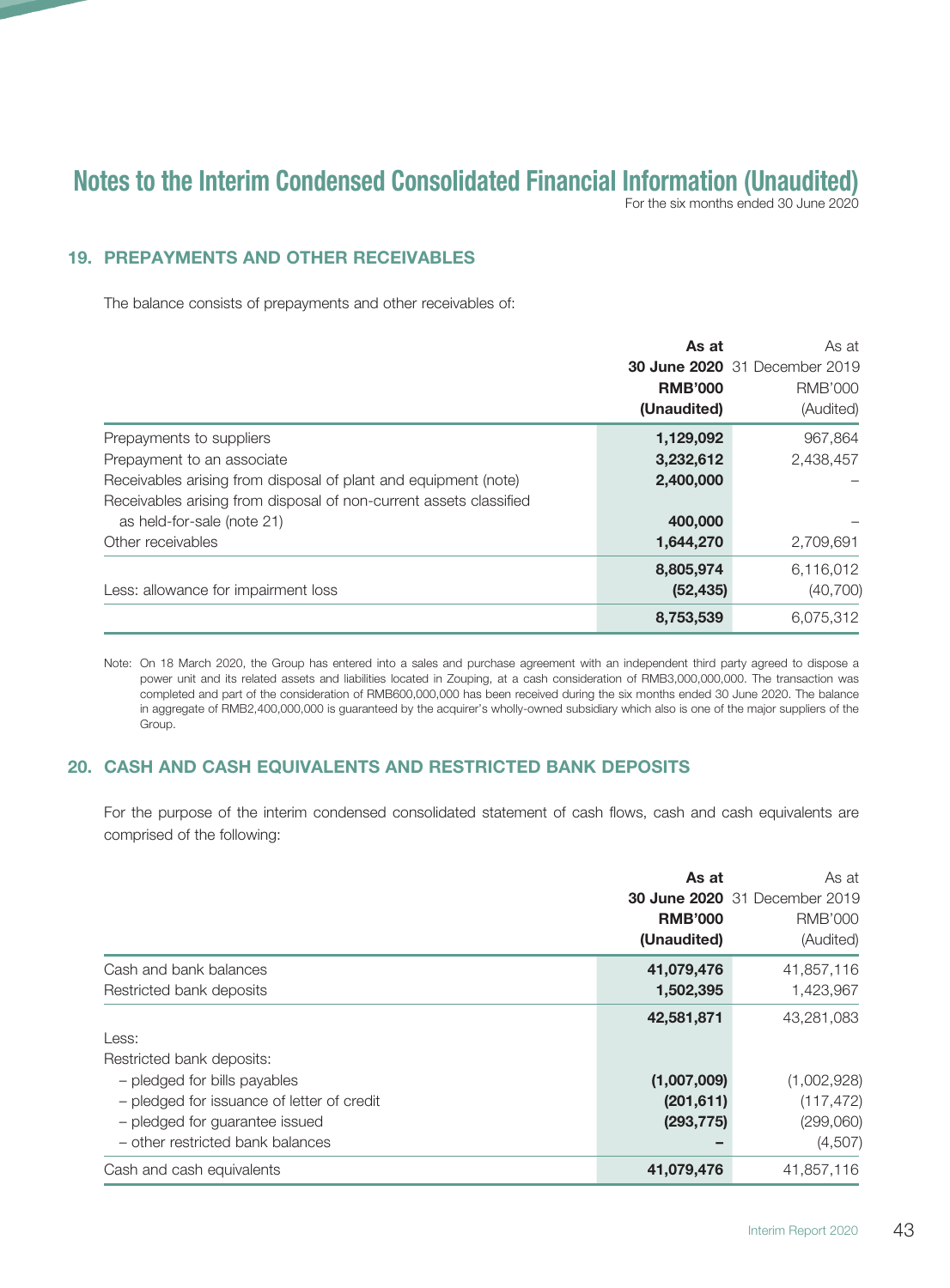21. NON-CURRENT ASSETS CLASSIFIED AS HELD FOR SALE

On 1 May 2019, Binzhou City Zhanhua District Huihong New Material Co., Ltd.\* 濱州市沾化區匯宏新材料有限  $\triangle$ 司, an indirect wholly-owned subsidiary of the Company, entered into a sale and purchase agreement with an independent third party, to dispose of certain of its construction in process of property, plant and equipment in Binzhou City Zhanhua District, at a consideration of RMB600,000,000. RMB200,000,000 of the consideration was received during the year ended 31 December 2019. The remaining balance of RMB400,000,000 will be received within 2020.

The disposal is expected to be completed within twelve months from the end of 2019 and is therefore classified as assets held for sales in the consolidated statement of financial position for the year ended 31 December 2019. The sales proceeds are expected to exceed the net carrying amounts of the relevant assets and accordingly, no impairment has been recognised. The disposal was negotiated under arm's length basis and approved by the board of directors' of the subsidiary.

During the six months ended 30 June 2020, the disposal was completed and the legal title of the property, plant and equipment has been transferred.

Major classes of assets as at the end of the current interim period are as follows:

|                                    | As at          | As at                                |  |
|------------------------------------|----------------|--------------------------------------|--|
|                                    |                | <b>30 June 2020</b> 31 December 2019 |  |
|                                    | <b>RMB'000</b> | RMB'000                              |  |
|                                    | (Unaudited)    | (Audited)                            |  |
| Property, plant and equipment      |                | 530,973                              |  |
| Assets classified as held for sale |                | 530,973                              |  |

The English name of the above company is for reference only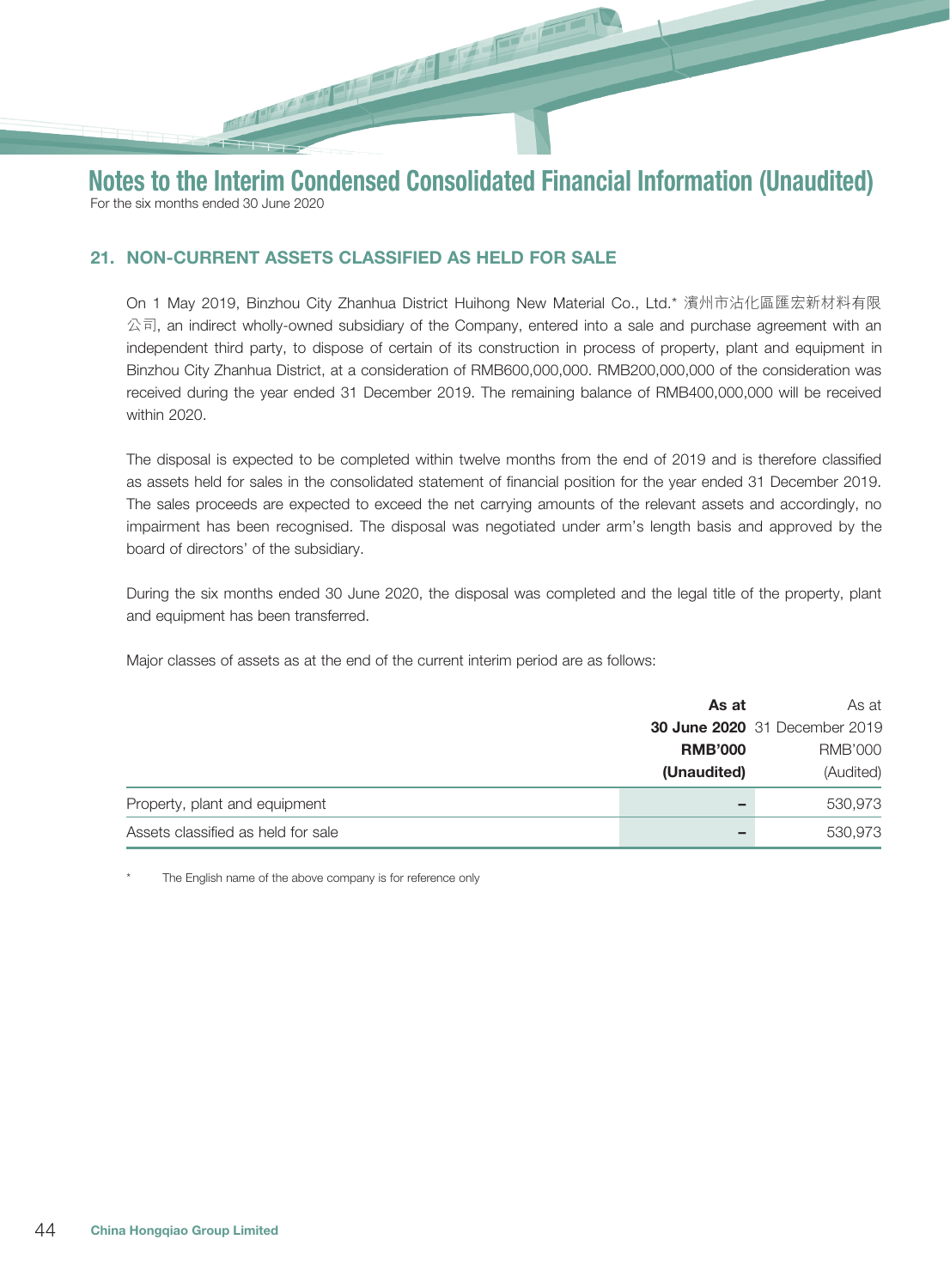For the six months ended 30 June 2020

# 22. CHANGES IN FAIR VALUES OF DERIVATIVES

|                                                        |                | Six months ended 30 June |  |
|--------------------------------------------------------|----------------|--------------------------|--|
|                                                        | 2020           | 2019<br><b>RMB'000</b>   |  |
|                                                        | <b>RMB'000</b> |                          |  |
|                                                        | (Unaudited)    | (Unaudited)              |  |
| Changes in fair values arising from:                   |                |                          |  |
| - capped forward contract                              | 923            |                          |  |
| - interest rate swaps contracts                        | (9,019)        | 54                       |  |
| - derivatives component of convertible bonds (note 28) | 94,262         | (24, 950)                |  |
|                                                        | 86,166         | (24, 896)                |  |

## 23. TRADE AND BILLS PAYABLES

|                       | As at          | As at                                |
|-----------------------|----------------|--------------------------------------|
|                       |                | <b>30 June 2020</b> 31 December 2019 |
|                       | <b>RMB'000</b> | <b>RMB'000</b>                       |
|                       | (Unaudited)    | (Audited)                            |
| Trade payables        | 10,966,654     | 16,076,814                           |
| <b>Bills payables</b> | 2,059,069      | 2,138,842                            |
|                       | 13,025,723     | 18,215,656                           |

Included in trade payables are creditors with the following ageing analysis presented based on the invoice date at the end of the reporting period:

|                   | As at          | As at                                |
|-------------------|----------------|--------------------------------------|
|                   |                | <b>30 June 2020</b> 31 December 2019 |
|                   | <b>RMB'000</b> | <b>RMB'000</b>                       |
|                   | (Unaudited)    | (Audited)                            |
| Within 6 months   | 10,607,987     | 15,609,824                           |
| 6-12 months       | 267,686        | 422,080                              |
| 1-2 years         | 53,594         | 10,658                               |
| More than 2 years | 37,387         | 34,252                               |
|                   | 10,966,654     | 16,076,814                           |

The average credit period on purchases of goods is six months. Bills payables are bills of acceptance with maturity of less than one year.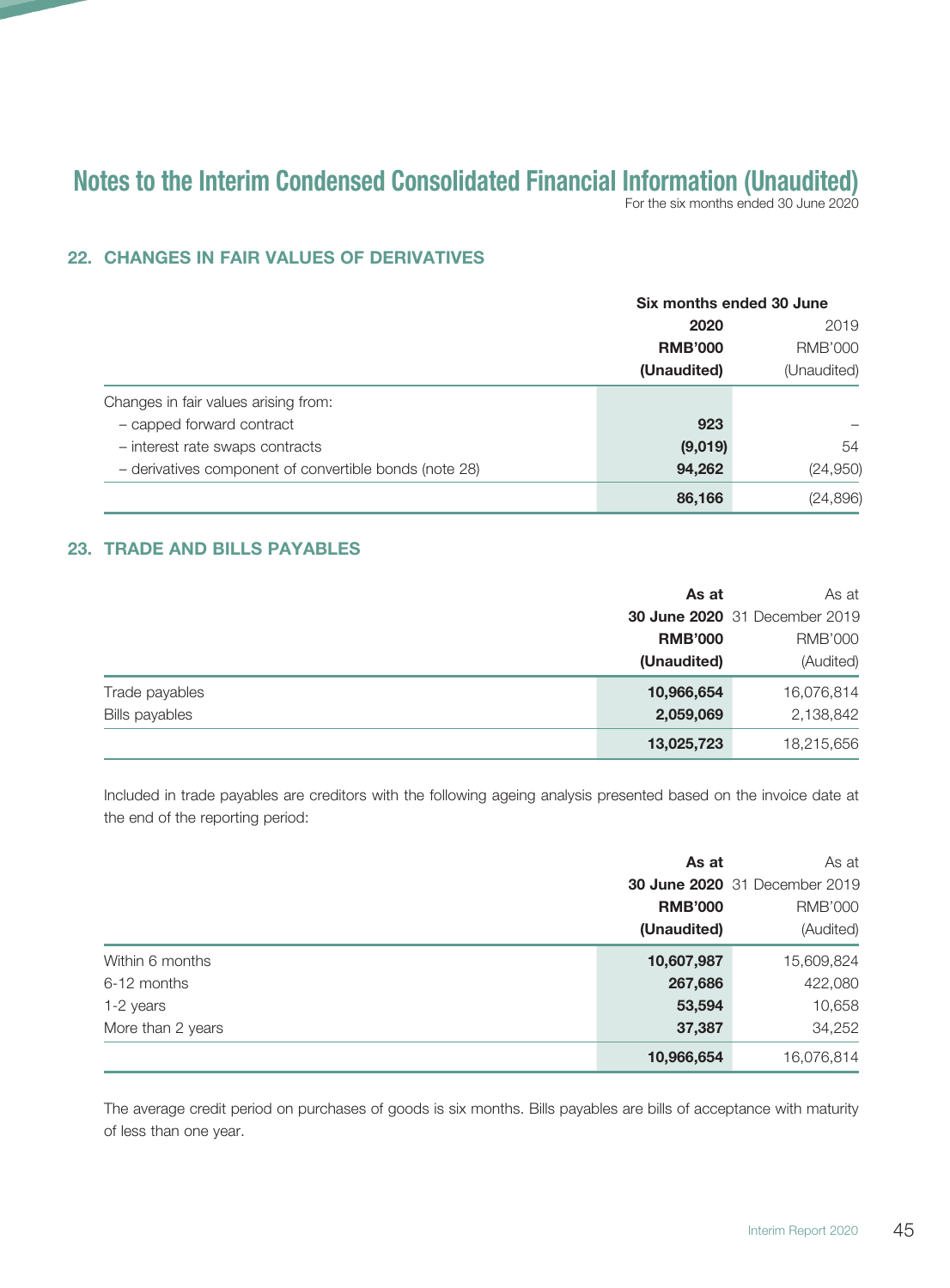## 24. BANK BORROWINGS

|                           | As at          | As at                                |
|---------------------------|----------------|--------------------------------------|
|                           |                | <b>30 June 2020</b> 31 December 2019 |
|                           | <b>RMB'000</b> | <b>RMB'000</b>                       |
|                           | (Unaudited)    | (Audited)                            |
| <b>Current</b>            |                |                                      |
| Secured bank borrowings   | 8,026,235      | 8,342,748                            |
| Unsecured bank borrowings | 22,722,500     | 20,712,101                           |
|                           | 30,748,735     | 29,054,849                           |
| Non-current               |                |                                      |
| Secured bank borrowings   | 507,617        | 405,990                              |
| Unsecured bank borrowings | 3,323,418      | 3,113,638                            |
|                           | 3,831,035      | 3,519,628                            |
|                           | 34,579,770     | 32,574,477                           |

Carrying amount repayable (based on scheduled repayment dates set out in the loan agreements):

|                                        | As at          | As at                         |
|----------------------------------------|----------------|-------------------------------|
|                                        |                | 30 June 2020 31 December 2019 |
|                                        | <b>RMB'000</b> | <b>RMB'000</b>                |
|                                        | (Unaudited)    | (Audited)                     |
| Within one year                        | 30,748,735     | 29,054,849                    |
| In the second year                     | 997,808        | 2,221,874                     |
| In the third to fifth years, inclusive | 1,527,650      | 1,297,754                     |
| Over fifth years                       | 1,305,577      |                               |
|                                        | 34,579,770     | 32,574,477                    |

Fixed-rate borrowings with an aggregate carrying amount of approximately RMB12,452,208,000 (31 December 2019: RMB11,874,602,000) denominated in RMB at interest rate ranged from 2.05% to 6.00% (31 December 2019: 3.40% to 7.00%) per annum as at 30 June 2020.

In addition, the Group has variable-rate borrowings denominated in RMB at floating rates calculated based on the borrowing rates announced by the People's Bank of China (the "PBOC") or China Foreign Exchange Trading System & National Interbank Funding Center ("CFETS"). Interests on borrowings denominated in US\$ at floating rates are calculated based on London Interbank Offered Rate ("LIBOR").

Bank borrowings of approximately RMB299,000,000 (31 December 2019: RMB299,000,000) which are guaranteed by a related party was set out in note 38(c).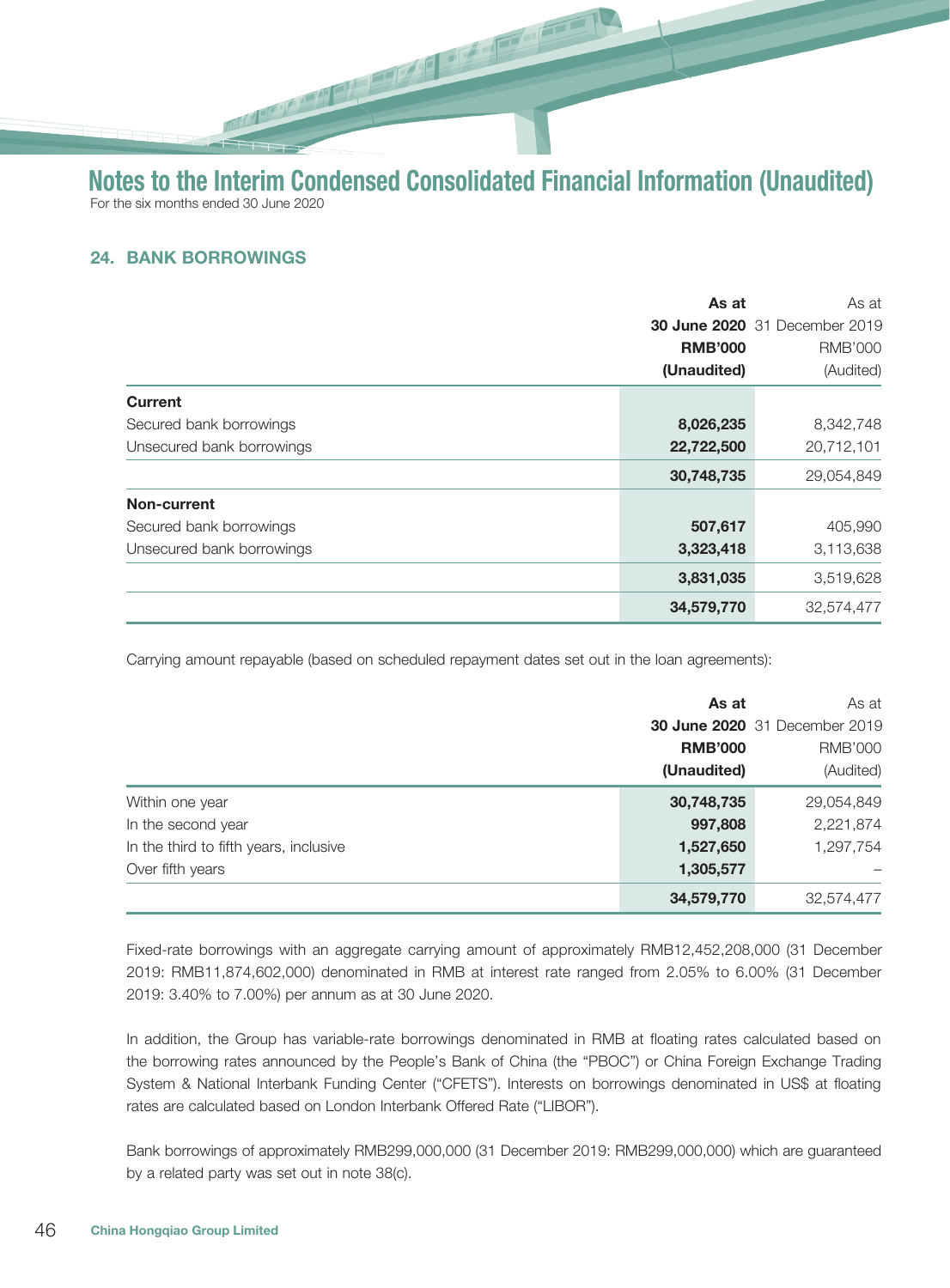For the six months ended 30 June 2020

#### 25. OTHER BORROWING

|                                        | As at          | As at                                |
|----------------------------------------|----------------|--------------------------------------|
|                                        |                | <b>30 June 2020</b> 31 December 2019 |
|                                        | <b>RMB'000</b> | RMB'000                              |
|                                        | (Unaudited)    | (Audited)                            |
| Other borrowing, unsecured             |                |                                      |
| Amount shown under current liabilities | 1,413,244      | 1,391,446                            |

Carrying amount repayable (based on scheduled repayment dates set out in the loan agreement):

|                 | As at          | As at                                |
|-----------------|----------------|--------------------------------------|
|                 |                | <b>30 June 2020</b> 31 December 2019 |
|                 | <b>RMB'000</b> | RMB'000                              |
|                 | (Unaudited)    | (Audited)                            |
| Within one year | 1,413,244      | 1,391,446                            |

The interest rate of the other borrowing of US\$200,000,000 (31 December 2019: US\$200,000,000) is fixed at 7.50% per annum (31 December 2019: 7.50% per annum).

#### 26. MEDIUM-TERM DEBENTURES AND BONDS

|                                                        | As at          | As at                                |
|--------------------------------------------------------|----------------|--------------------------------------|
|                                                        |                | <b>30 June 2020</b> 31 December 2019 |
|                                                        | <b>RMB'000</b> | <b>RMB'000</b>                       |
|                                                        | (Unaudited)    | (Audited)                            |
| Medium-term debentures and bonds - due within one year | 21,057,536     | 1,495,784                            |
| Medium-term debentures and bonds – due after one year  | 18,895,489     | 38,529,229                           |
|                                                        | 39,953,025     | 40,025,013                           |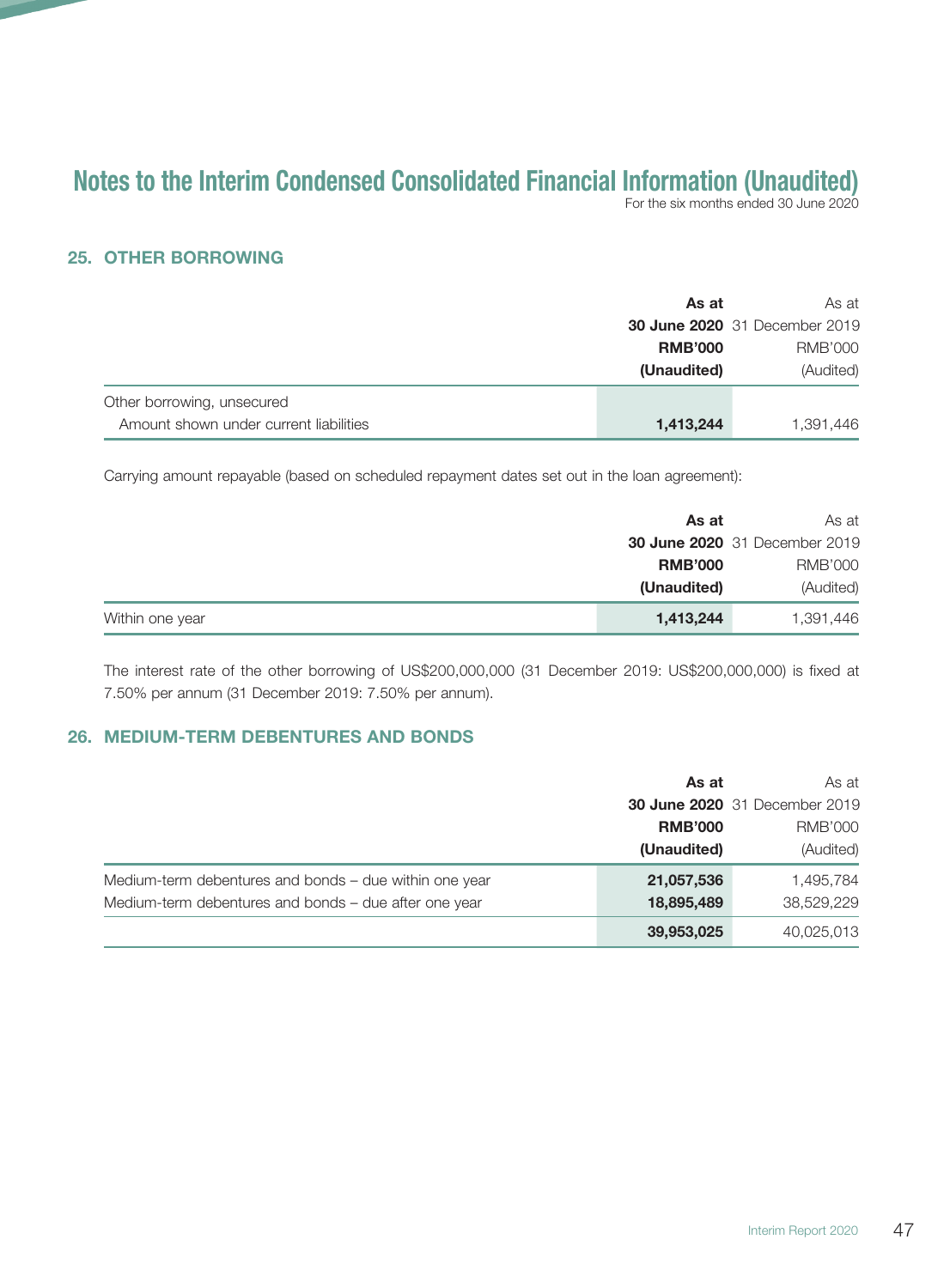小红

## 26. MEDIUM-TERM DEBENTURES AND BONDS (CONTINUED)

**Report Follow** 

The details of the medium-term debentures and bonds issued and outstanding as at 30 June 2020 and 31 December 2019 are set out as follows:

|                                     |                  |                          | <b>Nominal</b>  | <b>Effective</b> |                  |
|-------------------------------------|------------------|--------------------------|-----------------|------------------|------------------|
|                                     | Date of issue    | Principal                | <i>interest</i> | interest         |                  |
| <b>Debentures</b>                   |                  | amount<br><b>RMB'000</b> | rate            | rate             | Date of maturity |
|                                     |                  |                          |                 |                  |                  |
| <b>Unlisted</b>                     |                  |                          |                 |                  |                  |
| Medium-term debentures A            | 14 October 2015  | 1,000,000                | 5.50%           | 5.86%            | 14 October 2020  |
| Medium-term debentures B            | 15 December 2015 | 500,000                  | 5.20%           | 5.88%            | 15 December 2020 |
| Medium-term debentures C            | 25 October 2016  | 1,000,000                | 3.87%           | 4.21%            | 16 October 2021  |
| Medium-term debentures D            | 3 November 2016  | 2,000,000                | 3.84%           | 4.18%            | 4 November 2021  |
| Medium-term debentures E            | 5 January 2017   | 1,000,000                | 5.20%           | 5.55%            | 6 January 2022   |
| Medium-term debentures F            | 10 January 2017  | 1,000,000                | 5.20%           | 5.55%            | 11 January 2022  |
| Medium-term debentures G            | 17 January 2017  | 1,000,000                | 5.20%           | 5.55%            | 19 January 2022  |
| Medium-term debentures H            | 2 March 2018     | 1,000,000                | 7.50%           | 7.85%            | 6 March 2021     |
| Medium-term debentures I            | 18 April 2018    | 1,000,000                | 7.30%           | 7.65%            | 19 April 2021    |
| Medium-term debentures J            | 20 April 2018    | 1,300,000                | 6.75%           | 7.09%            | 23 April 2021    |
| Medium-term debentures K            | 25 April 2018    | 1,000,000                | 6.73%           | 7.07%            | 27 April 2021    |
| Medium-term debentures L            | 26 April 2018    | 1,000,000                | 6.90%           | 7.24%            | 27 April 2021    |
| Medium-term debentures M            | 24 May 2018      | 1,000,000                | 7.47%           | 7.82%            | 25 May 2021      |
| Medium-term debentures N            | 13 August 2018   | 1,000,000                | 7.40%           | 7.67%            | 16 August 2021   |
| Medium-term debentures O            | 23 August 2018   | 500,000                  | 7.47%           | 7.75%            | 27 August 2021   |
| Medium-term debentures P            | 12 July 2019     | 600,000                  | 7.00%           | 7.24%            | 12 July 2022     |
| <b>Listed</b>                       |                  |                          |                 |                  |                  |
| Enterprise bonds A                  | 3 March 2014     | 1,149,960                | 8.69%           | 8.91%            | 3 March 2021     |
| Enterprise bonds B                  | 21 August 2014   | 1,056,362                | 7.45%           | 7.88%            | 21 August 2021   |
| Enterprise bonds C                  | 26 October 2015  | 214                      | 6.26%           | 5.44%            | 26 October 2022  |
| Enterprise bonds D                  | 14 January 2016  | 1,999,950                | 7.30%           | 4.33%            | 14 January 2021  |
| Enterprise bonds E                  | 14 January 2016  | 1,000,000                | 4.88%           | 5.11%            | 14 January 2021  |
| Enterprise bonds F                  | 27 January 2016  | 1,800,000                | 7.00%           | 4.73%            | 27 January 2021  |
| Enterprise bonds G                  | 24 February 2016 | 1,198,240                | 6.70%           | 4.27%            | 24 February 2021 |
| Enterprise bonds H                  | 10 March 2016    | 3,500,000                | 6.50%           | 4.50%            | 10 March 2021    |
| Enterprise bonds I                  | 10 March 2016    | 500,000                  | 4.83%           | 5.06%            | 10 March 2021    |
| Enterprise bonds J                  | 22 March 2016    | 2,000,000                | 6.30%           | 4.43%            | 22 March 2021    |
| Enterprise bonds K                  | 17 October 2016  | 7,800,000                | 4.00%           | 4.16%            | 17 October 2023  |
| Enterprise bonds L                  | 26 March 2019    | 2,000,000                | 6.00%           | 6.22%            | 26 March 2024    |
| Private placement enterprise bond B | 15 July 2016     | 26,000                   | 6.80%           | 6.75%            | 15 July 2021     |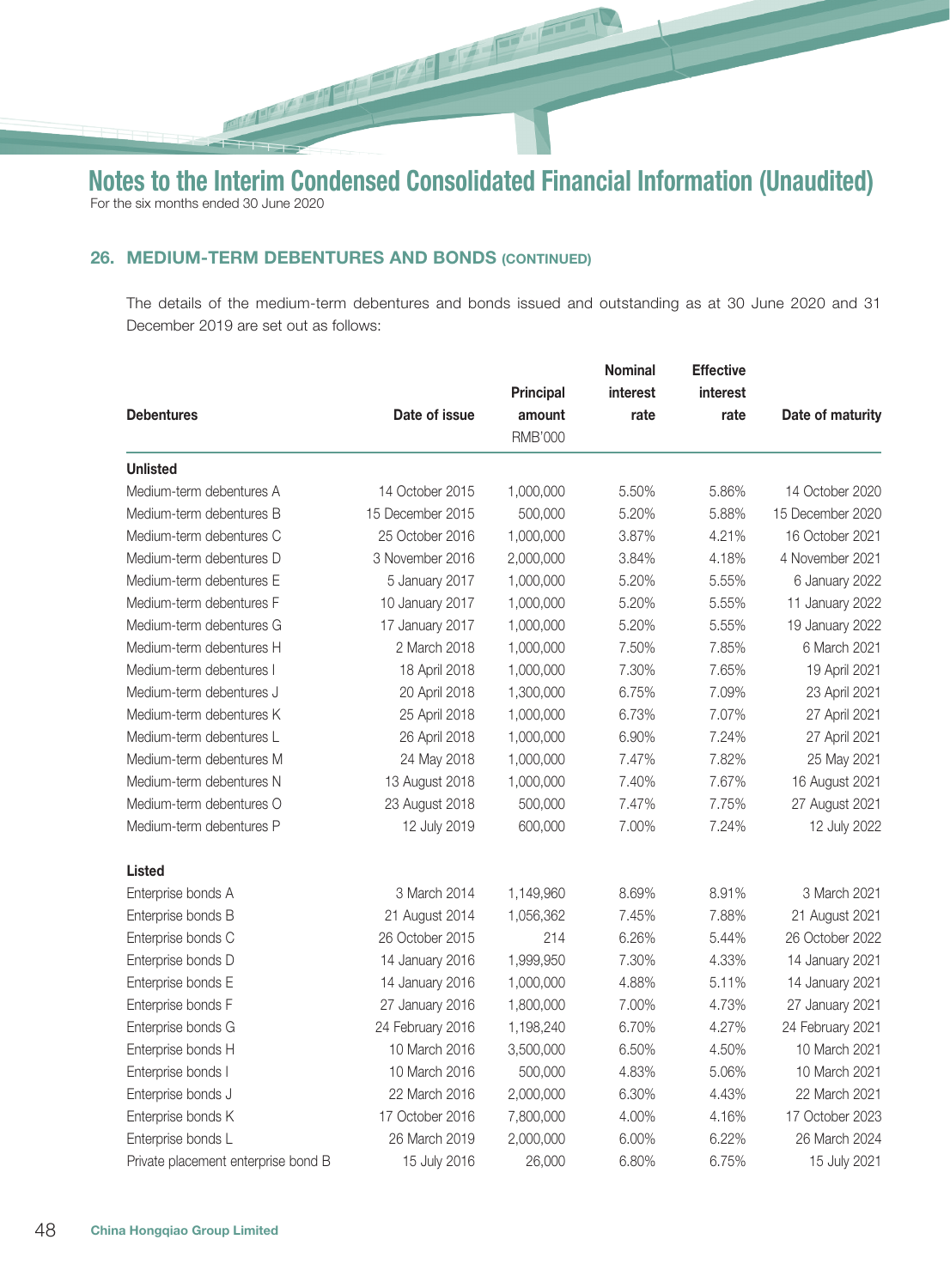For the six months ended 30 June 2020

## 26. MEDIUM-TERM DEBENTURES AND BONDS (CONTINUED)

The total medium-term debentures and bonds are repayable as follows:

|                             | As at          | As at                                |
|-----------------------------|----------------|--------------------------------------|
|                             |                | <b>30 June 2020</b> 31 December 2019 |
|                             | <b>RMB'000</b> | <b>RMB'000</b>                       |
|                             | (Unaudited)    | (Audited)                            |
| Within one year             | 21,057,536     | 1,495,784                            |
| In the second to fifth year | 18,895,489     | 38,529,229                           |
|                             | 39,953,025     | 40,025,013                           |

## 27. GUARANTEED NOTES

|                         | As at          | As at                                |
|-------------------------|----------------|--------------------------------------|
|                         |                | <b>30 June 2020</b> 31 December 2019 |
|                         | <b>RMB'000</b> | RMB'000                              |
|                         | (Unaudited)    | (Audited)                            |
| Non-current liabilities | 3,514,105      | 3,457,313                            |

On 15 July 2019, the Company issued 7.125% guaranteed notes with the aggregate principal amount of US\$300,000,000 (equivalent to approximately RMB2,060,310,000) (the "2022 Guaranteed Notes") which are guaranteed by certain subsidiaries of the Group. The 2022 Guaranteed Notes will mature on 22 July 2022.

On 24 September 2019, the Company issued 7.375% guaranteed notes with the aggregate principal amount of US\$200,000,000 (equivalent to approximately RMB1,414,580,000) (the "2023 Guaranteed Notes") which are guaranteed by certain subsidiaries of the Group. The 2023 Guaranteed Notes will mature on 2 May 2023.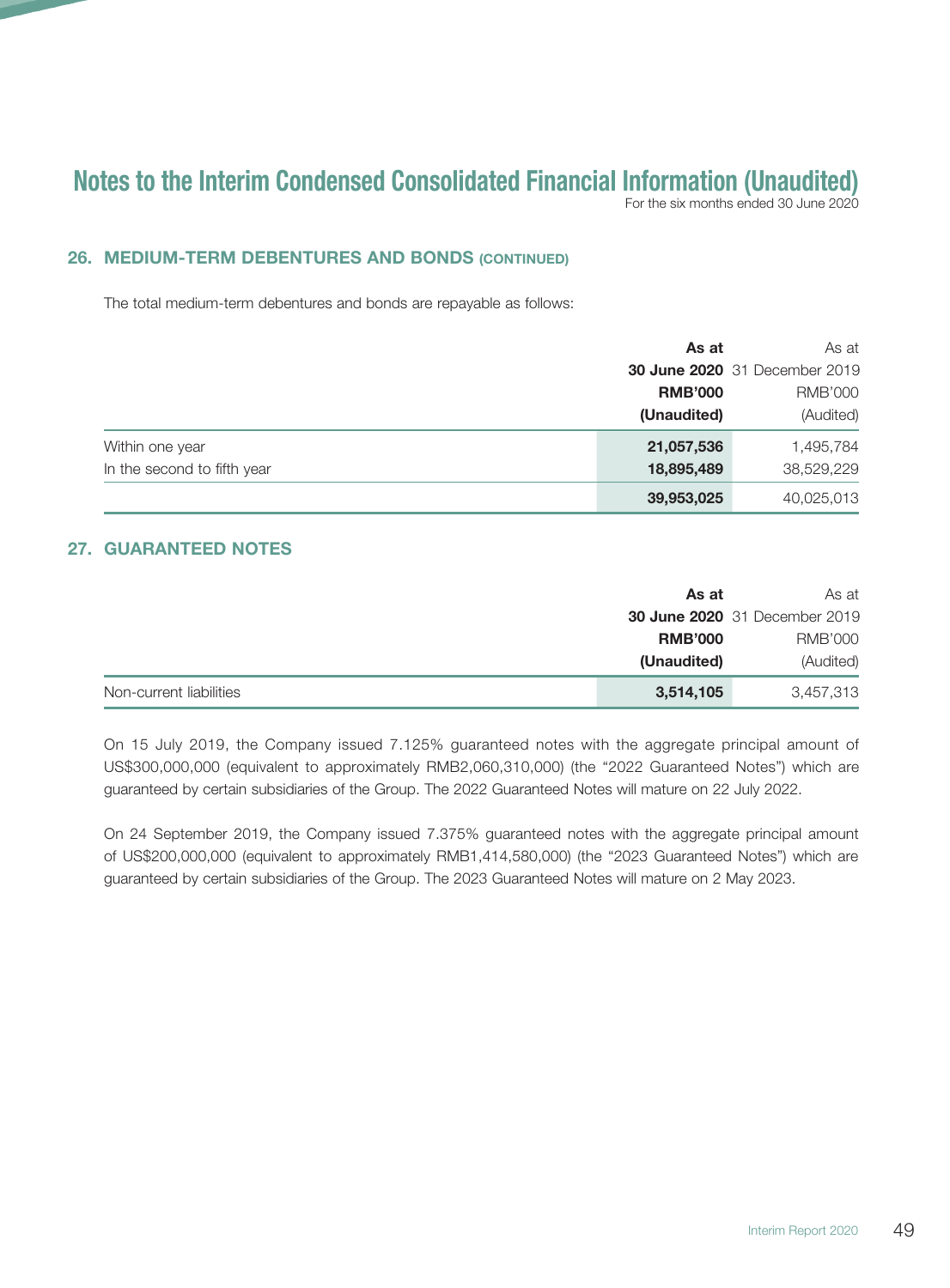## 28. CONVERTIBLE BONDS

On 28 November 2017, the Company issued convertible bonds ("CBs") bearing interest at 5.0% per annum, which were due on 28 November 2022 with an aggregate principal amount of US\$320,000,000. The CBs were denominated in US\$ and entitle the holders to convert them into ordinary shares of the Company at a conversion price of HK\$8.16 per share with fixed exchange rate of HK\$7.8212 equal to US\$1.00 at any time on or after 8 January 2018 and thereafter up to the close of business on the tenth day prior to the maturity date or if such bonds shall have been called for redemption by the holders before maturity date, then up to and including the close of business on a date no later than 10 days prior to the date fixed for redemption thereof. Unless previously redeemed, converted, purchased and cancelled, all convertible bonds outstanding on maturity date shall be repaid by the Company at its principal amount outstanding on maturity date plus accrued interest. The Company may, at the option of the holders, on giving not more than 60 days and not less than 30 days prior to the date that is three years from 28 November 2017, redeem the outstanding CBs in whole or in part at 106% of the principal amount and accrued interest to the respective dates fixed for redemption. At the issue date, the CBs were bifurcated into liability and derivative components. The effective interest rate of the liability component is 21.817% per annum.

The movements of the liability and derivatives components of the CBs and the reconciliation of Level 3 fair value measurement during the reporting period are set out below:

|                                  | <b>Liability</b><br>component | <b>Derivatives</b><br>component |                |
|----------------------------------|-------------------------------|---------------------------------|----------------|
|                                  | of CBs                        | of CBs                          | <b>Total</b>   |
|                                  | <b>RMB'000</b>                | <b>RMB'000</b>                  | <b>RMB'000</b> |
| As at 1 January 2019 (Audited)   | 1,012,052                     | 415,195                         | 1,427,247      |
| Changes in fair values           |                               | (140, 558)                      | (140, 558)     |
| Effective interest expenses      | 210,102                       |                                 | 210,102        |
| Interest paid                    | (86, 755)                     |                                 | (86, 755)      |
| Exchange translation             | 15,156                        | 5,300                           | 20,456         |
| As at 31 December 2019 (Audited) | 1,150,555                     | 279,937                         | 1,430,492      |
| Changes in fair values           |                               | (94, 262)                       | (94, 262)      |
| Effective interest expenses      | 116,164                       |                                 | 116,164        |
| Interest paid                    | (43, 673)                     |                                 | (43, 673)      |
| Exchange translation             | 18,056                        | 4,158                           | 22,214         |
| As at 30 June 2020 (Unaudited)   | 1,241,102                     | 189,833                         | 1,430,935      |

On 25 January 2018, 70,544,156 ordinary shares of the Company were issued as a result of the conversion of CBs with principal amount of US\$73,600,000. No redemption, purchase or cancellation by the Company has been made in respect of the CBs during the six months ended 30 June 2020.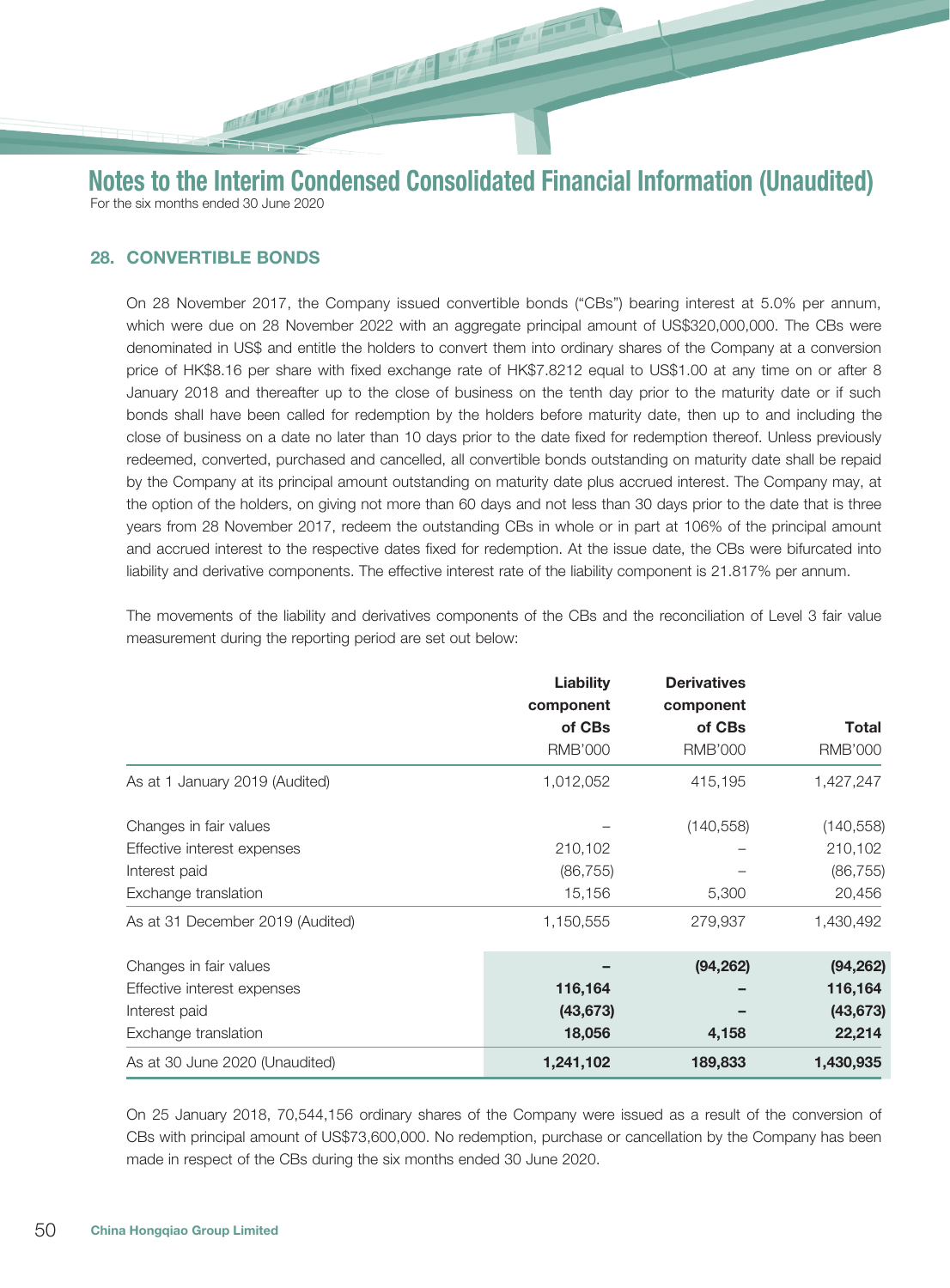For the six months ended 30 June 2020

#### 28. CONVERTIBLE BONDS (CONTINUED)

On 7 February 2018, as a result of the Company's declaration of dividend, the conversion price of the CBs was adjusted from HK\$8.16 to HK\$7.71 per share and on 12 June 2018, as a result of the Company's declaration of dividend, the conversion price of the CBs was further adjusted from HK\$7.71 to HK\$7.53 per share. Save for this alteration, all other terms and conditions of the outstanding CBs remained unchanged. The relevant ordinary resolution was duly passed at the special general meeting.

On 17 June 2019, as a result of the Company's declaration of dividend, the conversion price of the CBs was adjusted from HK\$7.53 to HK\$7.21 per share. Save for this alteration, all other terms and conditions of the outstanding CBs remained unchanged. The relevant ordinary resolution was duly passed at the special general meeting.

On 15 June 2020, as a result of the Company's declaration of dividend, the conversion price of the CBs was adjusted from HK\$7.21 to HK\$6.51 per share. Save for this alteration, all other terms and conditions of the outstanding CBs remained unchanged. The relevant ordinary resolution was duly passed at the special general meeting.

As at 30 June 2020, the principal amount of the CBs that remained outstanding amounted to US\$246,400,000 (31 December 2019: US\$246,400,000) of which a maximum of 296,028,215 (31 December 2019: 267,287,611) shares may fall to be issued upon their conversions, subject to adjustments provided in the terms of the CBs. Details of the terms of the CBs are set out in announcements of the Company dated 15 August 2017, 2 November 2017, 28 November 2017, 7 February 2018, 13 July 2018, 17 June 2019 and 15 June 2020.

At 31 December 2019 and 30 June 2020, the fair values of the derivatives component was valued by Grant Sherman Appraisal Limited, an independent qualified professional valuer not connected with the Group. The fair values of the derivatives component of convertible bonds were estimated at the date of issue and the end of reporting period, respectively using the Binomial model. The changes in fair value of the derivatives component of convertible bonds were recognised in the consolidated profit or loss. The inputs into the model were as follows:

|                         | At              |                                      |
|-------------------------|-----------------|--------------------------------------|
|                         |                 | <b>30 June 2020</b> 31 December 2019 |
|                         | (Unaudited)     | (Audited)                            |
| Share price             | <b>HK\$3.44</b> | HK\$4.70                             |
| Conversion price        | <b>HK\$6.51</b> | HK\$7.21                             |
| Expected volatility     | 41.74%          | 41.71%                               |
| Expected life           | 2.41 years      | 2.91 years                           |
| Risk free rate          | 0.16%           | 1.59%                                |
| Expected dividend yield | 9.43%           | 4.98%                                |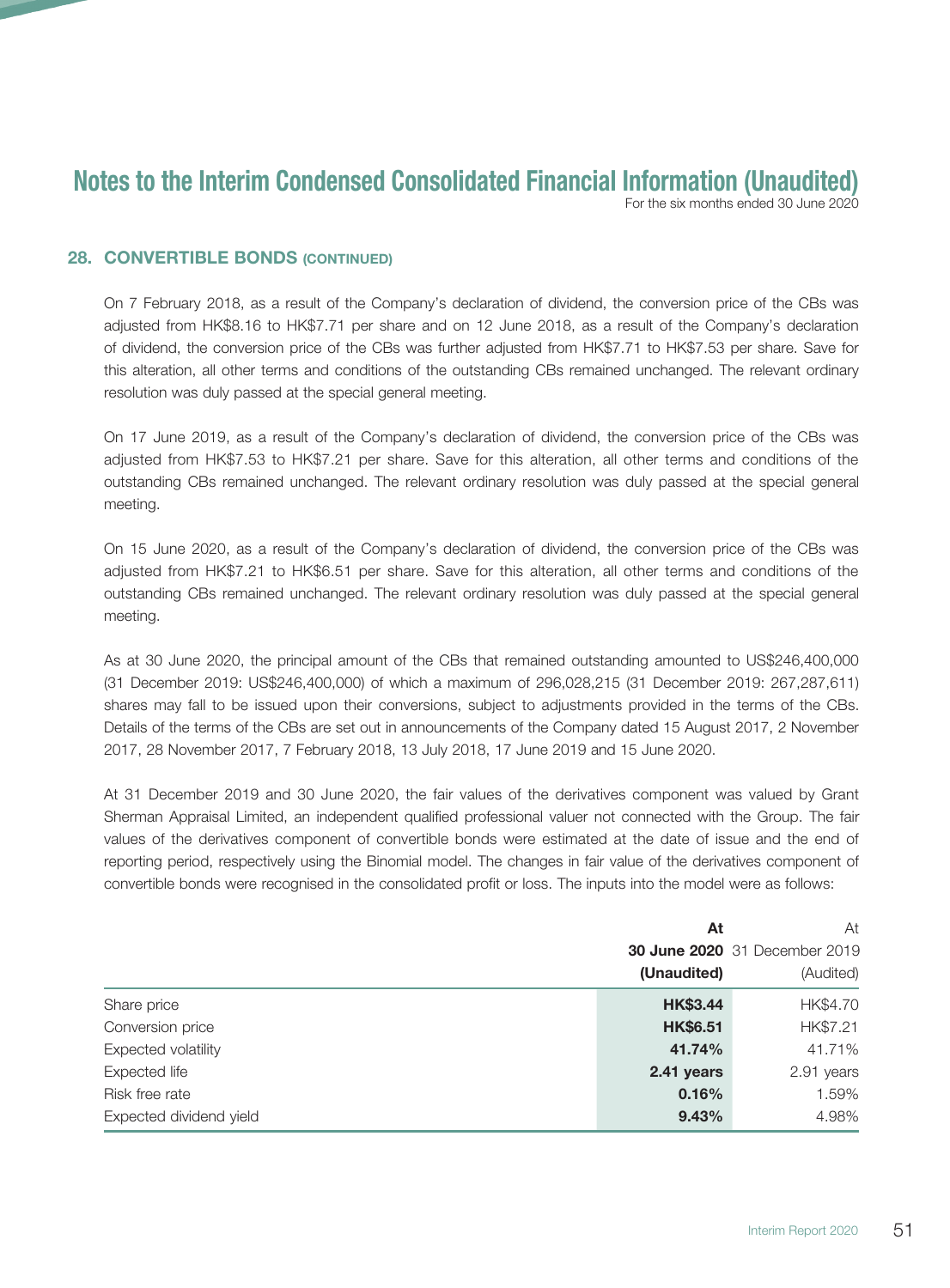## 29. FINANCIAL ASSET AT AMORTISED COST

|                                          | As at          | As at                                |
|------------------------------------------|----------------|--------------------------------------|
|                                          |                | <b>30 June 2020</b> 31 December 2019 |
|                                          | <b>RMB'000</b> | RMB'000                              |
|                                          | (Unaudited)    | (Audited)                            |
| <b>Financial asset at amortised cost</b> |                |                                      |
| Collective investment trust (note)       | 1,000,000      |                                      |

Note: The collective investment trust represents asset income trust with 1,000,000,000 units at RMB1 per unit issued by CITIC Trust Co., Ltd. ("CITIC Trust")\* 中信信托有限責任公司. The asset income trust carries fixed interest rate of 7.22% per annum and will be matured on 3 January 2022.

The English name of the above company is for reference only.

#### 30. FINANCIAL ASSETS AT FAIR VALUE THROUGH PROFIT OR LOSS ("FVTPL")

|                                  | As at          | As at                                |
|----------------------------------|----------------|--------------------------------------|
|                                  |                | <b>30 June 2020</b> 31 December 2019 |
|                                  | <b>RMB'000</b> | RMB'000                              |
|                                  | (Unaudited)    | (Audited)                            |
| <b>Financial assets at FVTPL</b> |                |                                      |
| Collective investment trust      |                | 2,005                                |

#### 31. OTHER FINANCIAL ASSET/LIABILITIES

|                                    | As at          | As at                                |
|------------------------------------|----------------|--------------------------------------|
|                                    |                | <b>30 June 2020</b> 31 December 2019 |
|                                    | <b>RMB'000</b> | <b>RMB'000</b>                       |
|                                    | (Unaudited)    | (Audited)                            |
| Other financial asset              |                |                                      |
| Capped forward contract            | 1,742          | 819                                  |
| <b>Other financial liabilities</b> |                |                                      |
| Interest rate swaps contracts      | 12,319         | 3,300                                |

Major terms of the capped forward contract are as follows:

#### As at 30 June 2020 and 31 December 2019

| <b>Notional amount</b> | <b>Maturity</b> | <b>Exchange rate</b>              |
|------------------------|-----------------|-----------------------------------|
| US\$10,000,000         | 20 July 2022    | Buy US\$/Sell RMB at 6.90 to 7.01 |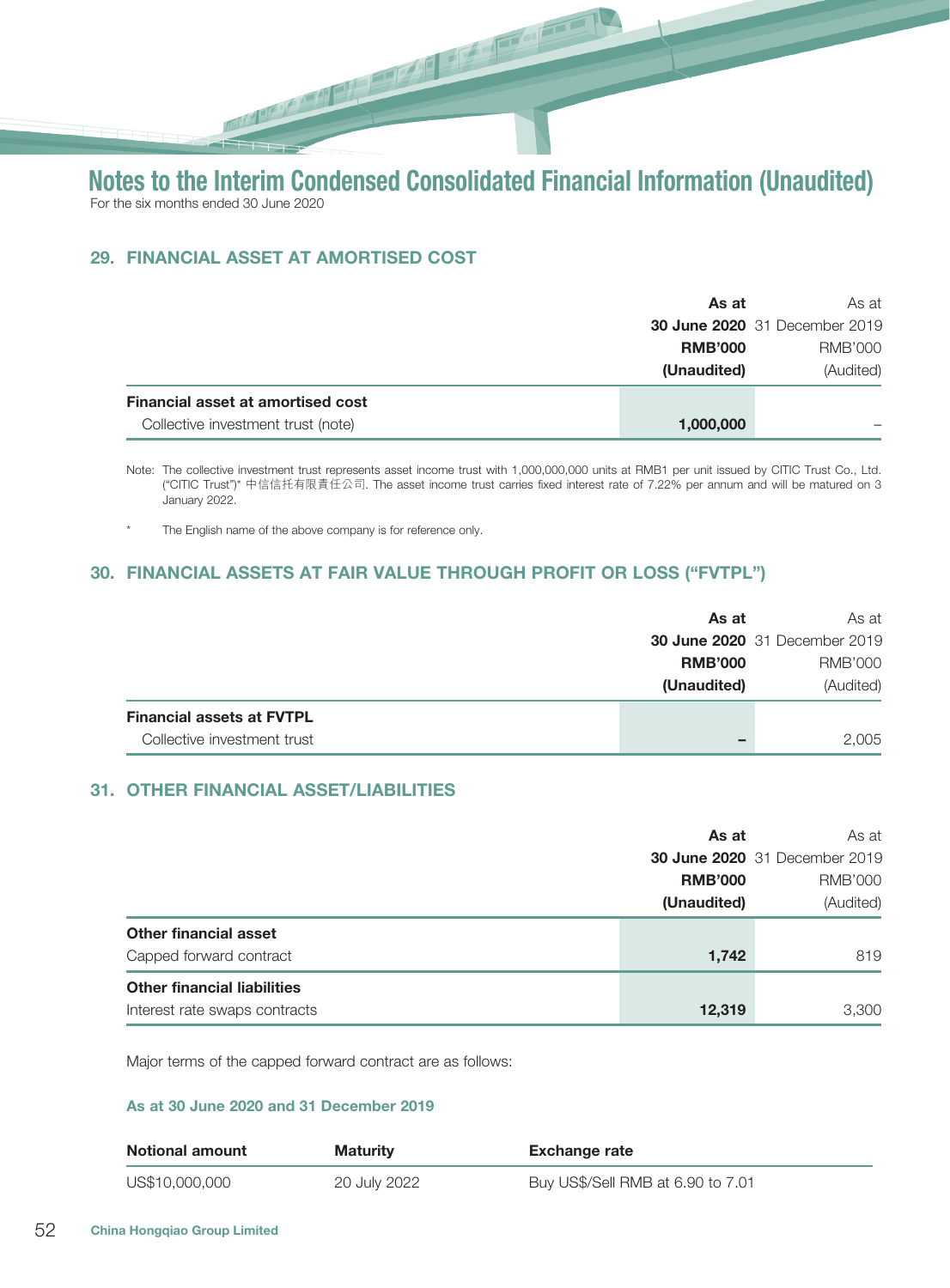For the six months ended 30 June 2020

## 31. OTHER FINANCIAL ASSET/LIABILITIES (CONTINUED)

Major terms of the interest rate swaps are as follows:

#### As at 30 June 2020

| <b>Notional amount</b> | <b>Maturity</b> | <b>Swaps</b>                               |
|------------------------|-----------------|--------------------------------------------|
| US\$14,000,000         | 9 April 2021    | From 0.45% per annum to 1-Month US\$-LIBOR |
| US\$24,500,000         | 14 April 2021   | From 0.52% per annum to 1-Month US\$-LIBOR |
| US\$55,000,000         | 28 April 2023   | From 0.58% per annum to 1-Month US\$-LIBOR |
| US\$20,000,000         | 14 April 2021   | From 3.25% per annum to 1-Month US\$-LIBOR |
| US\$25,000,000         | 14 April 2021   | From 3.25% per annum to 1-Month US\$-LIBOR |

#### As at 31 December 2019

| <b>Notional amount</b> | <b>Maturity</b> | <b>Swaps</b>                               |
|------------------------|-----------------|--------------------------------------------|
| US\$20,000,000         | 14 April 2021   | From 3.25% per annum to 1-Month US\$-LIBOR |
| US\$25,000,000         | 14 April 2021   | From 3.25% per annum to 1-Month US\$-LIBOR |

## 32. ISSUED CAPITAL

|                                  |                        | Number of shares    | <b>Share Capital</b> |                     |  |
|----------------------------------|------------------------|---------------------|----------------------|---------------------|--|
|                                  | 31 December<br>30 June |                     | 30 June              | 31 December         |  |
|                                  | 2020                   | 2019                | 2020                 | 2019                |  |
|                                  |                        |                     | US\$                 | US\$                |  |
| Authorised:                      |                        |                     |                      |                     |  |
| Ordinary shares of US\$0.01 each | 10,000,000,000         | 10,000,000,000      | 100,000,000          | 100,000,000         |  |
|                                  | 30 June<br>2020        | 31 December<br>2019 | 30 June<br>2020      | 31 December<br>2019 |  |
|                                  |                        |                     | US\$                 | US\$                |  |
| Issued and fully paid:           |                        |                     |                      |                     |  |
| Ordinary shares of US\$0.01 each | 8,570,852,349          | 8,570,852,349       | 85,708,523           | 85,708,523          |  |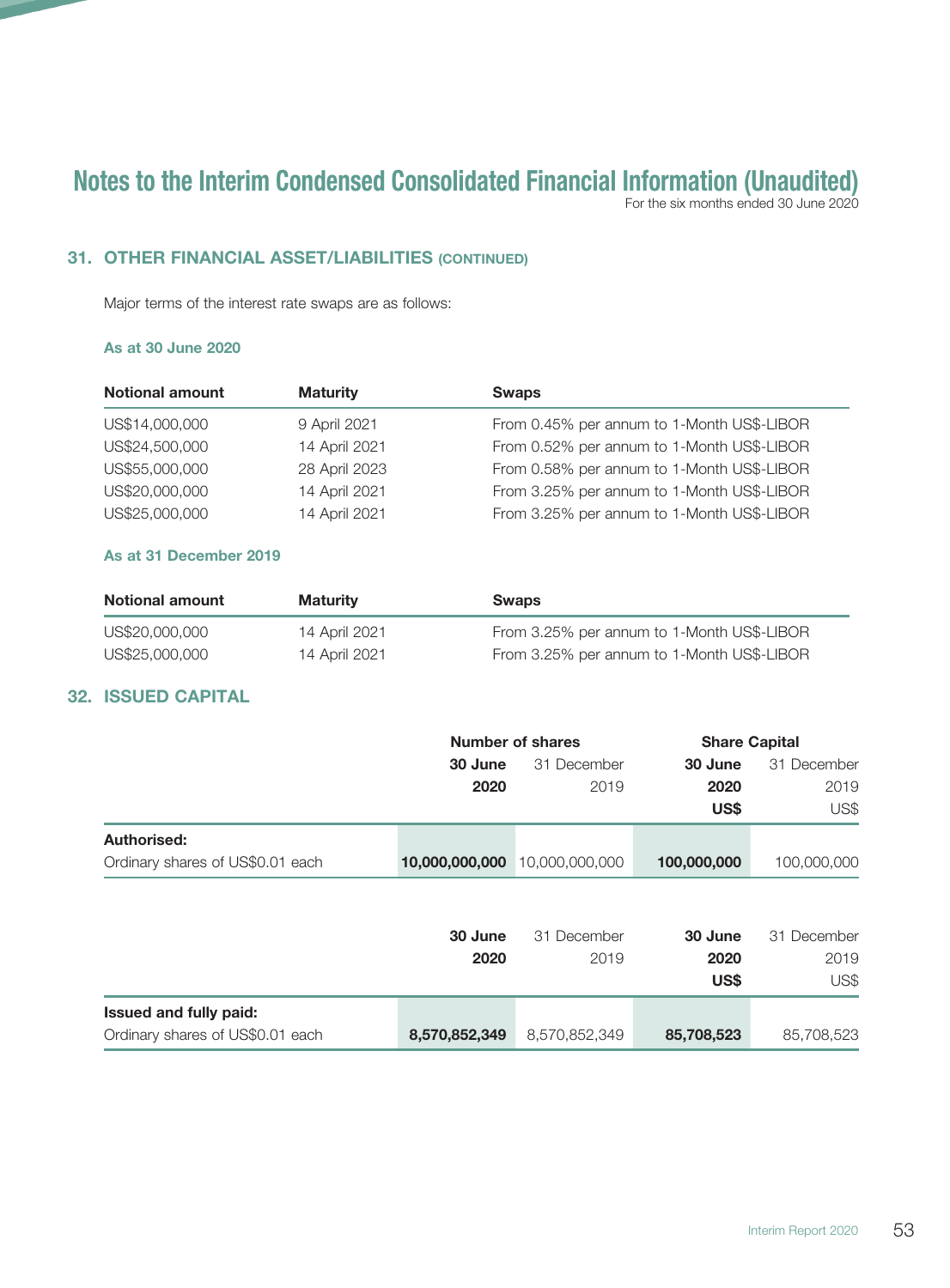$\frac{1}{\sqrt{2}}$ 

#### 32. ISSUED CAPITAL (CONTINUED)

|                                                      | <b>Number of shares</b> | <b>Share Capital</b><br><b>RMB'000</b> |
|------------------------------------------------------|-------------------------|----------------------------------------|
| <b>Issued and fully paid:</b>                        |                         |                                        |
| At 1 January 2019                                    | 8,675,394,849           | 566,172                                |
| Shares repurchased and cancelled                     | (104, 542, 500)         | (7,082)                                |
| At 31 December 2019, 1 January 2020 and 30 June 2020 | 8,570,852,349           | 559,090                                |

The Company does not have any share option scheme.

**PARTIES AND REAL PROPERTY.** 

All shares issued rank pari passu in all respects with all shares then in issue.

During the year ended 31 December 2019, the Company repurchased its own shares through the Stock Exchange as follows:

|                    | No. of ordinary      |                 |        | Aggregate     |                |
|--------------------|----------------------|-----------------|--------|---------------|----------------|
|                    | share of             | Price per share |        | consideration | <b>Share</b>   |
| Date of repurchase | <b>US\$0.01 each</b> | <b>Highest</b>  | Lowest | paid          | cancelled date |
|                    |                      | HK\$            | HK\$   | HK\$          |                |
| 14-Jan-19          | 620,000              | 4.80            | 4.79   | 2,975,000     | 25-Jan-19      |
| 16-Jan-19          | 2,406,500            | 5.05            | 4.95   | 12,072,000    | 25-Jan-19      |
| 17-Jan-19          | 1,880,000            | 5.07            | 5.05   | 9,511,000     | 25-Jan-19      |
| 18-Jan-19          | 1,060,000            | 5.05            | 5.04   | 5,352,000     | 25-Jan-19      |
| 25-Mar-19          | 8,000,000            | 5.65            | 5.39   | 44,837,000    | 9-Apr-19       |
| 26-Mar-19          | 8,375,000            | 5.71            | 5.62   | 47,444,000    | 9-Apr-19       |
| 27-Mar-19          | 6,174,000            | 5.77            | 5.61   | 35,271,000    | 9-Apr-19       |
| 28-Mar-19          | 10,150,000           | 5.89            | 5.78   | 59,551,000    | 9-Apr-19       |
| 29-Mar-19          | 9,150,000            | 5.92            | 5.74   | 53,809,000    | 9-Apr-19       |
| 9-Apr-19           | 4,500,000            | 6.53            | 6.20   | 28,798,000    | 24-Apr-19      |
| 10-Apr-19          | 4,150,000            | 6.68            | 6.49   | 27,357,000    | 24-Apr-19      |
| 11-Apr-19          | 8,500,000            | 6.75            | 6.61   | 57,154,000    | 24-Apr-19      |
| 12-Apr-19          | 7,000,000            | 6.76            | 6.57   | 46,800,000    | 24-Apr-19      |
| 22-May-19          | 6,423,000            | 5.50            | 5.21   | 34,977,000    | 3-Jun-19       |
| 23-May-19          | 10,189,000           | 5.56            | 5.34   | 55,917,000    | 3-Jun-19       |
| 24-May-19          | 3,798,000            | 5.54            | 5.49   | 20,894,000    | 3-Jun-19       |
| 27-May-19          | 7,517,500            | 5.51            | 5.34   | 41,137,000    | 19-Jun-19      |
| 29-May-19          | 4,649,500            | 5.57            | 5.40   | 25,589,000    | 19-Jun-19      |

None of the Company's subsidiaries purchased, sold or redeemed any of the Company's listed securities during the period.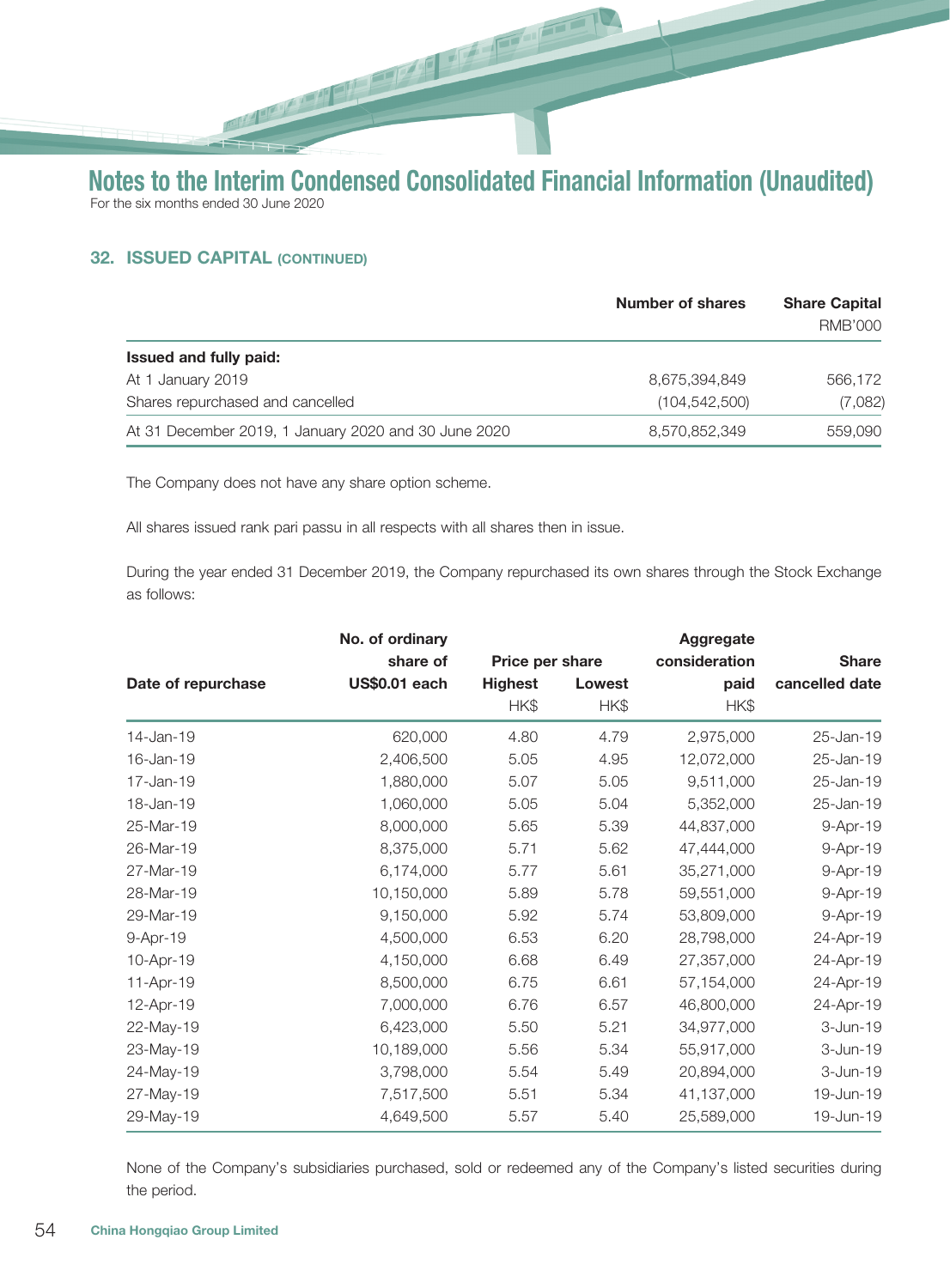For the six months ended 30 June 2020

#### 33. RESERVES

#### (a) Capital reserve

Capital reserve represents (i) the effect of the group reorganisation completed in March 2010; (ii) deemed capital contribution from its equity holders; (iii) amount of consideration paid by Shandong Hongqiao New Material Co., Ltd in excess of the net book value of Chongqing Weiqiao Financial Factoring Co., Ltd. acquired from Weiqiao Chuangye Group Company Limited in 2018; (iv) difference between the carrying amount of noncontrolling interests acquired and the consideration paid for acquisition of addition interest in subsidiaries; and (v) share of capital reserve of an associate and a subsidiary from Shandong Innovation Carbon New Material Co., Ltd.\* ("Innovation Carbon New Material") 山東創新炭材料有限公司 and Shandong Hongao Automobile Lightweight Technology Co., Ltd. ("Hongao Automobile Lightweight")\* 山東宏奧汽車輕量化科技有限公司 respectively.

#### (b) Statutory surplus reserve

In accordance with the Articles of Association of all subsidiaries established in the People's Republic of China ("PRC"), those subsidiaries are required to transfer 5% to 10% of the profit after taxation reported under the relevant accounting policies and financial regulations in the PRC to the statutory surplus reserve until the reserve reaches 50% of the registered capital. Transfer to this reserve must be made before distributing dividends to equity owners. The statutory surplus reserve can be used to make up previous year's losses, expand the existing operations or convert into additional capital of the subsidiaries.

#### (c) Translation reserve

Translation reserve comprises all foreign exchange differences arising from the translation of the financial statements of foreign operations.

#### (d) Investment revaluation reserve

Investments revaluation reserve represents the cumulative gains and losses arising on the revaluation of investments in equity instruments as at FVTOCI.

The English names of the above companies are for reference only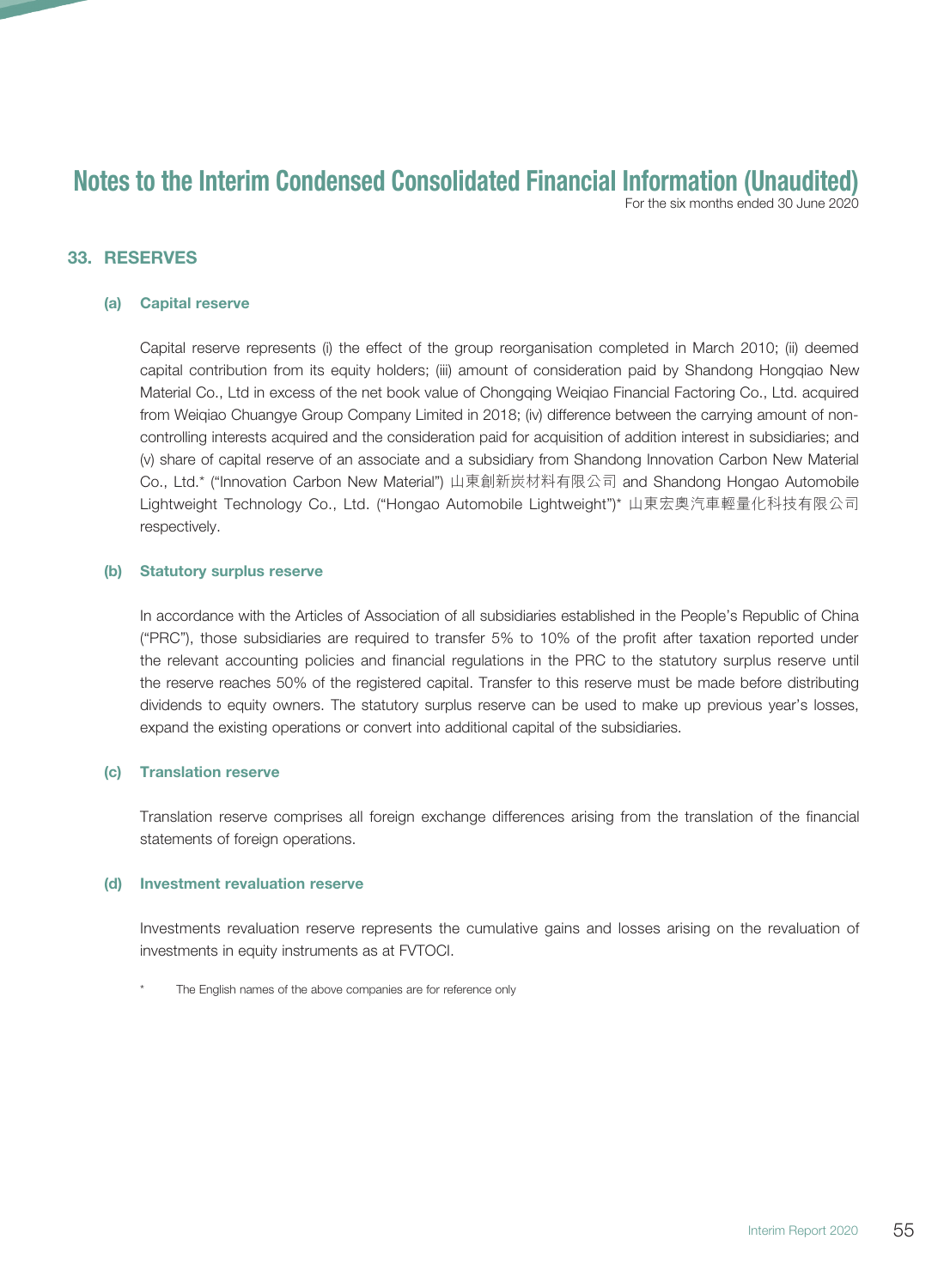# 

# Notes to the Interim Condensed Consolidated Financial Information (Unaudited) For the six months ended 30 June 2020

# 34. FAIR VALUE DISCLOSURES

Some of the Group's financial assets and financial liabilities are measured at fair value at the end of the reporting period.

For financial reporting purposes, fair value measurements are categorised into Level 1, 2 or 3 based on the degree to which the inputs to the fair value measurements are observable and the significance of the inputs to the fair value measurement in its entirety, which are described as follows:

- Level 1 Quoted (unadjusted) market prices in active markets for identical assets or liabilities.
- Level 2 Valuation techniques for which the lowest level input that is significant to the fair value measurement is directly or indirectly observable.
- Level 3 Valuation techniques for which the lowest level input that is significant to the fair value measurement is unobservable.

The following table provides the fair value measurement hierarchy of the Group's financial assets and financial liabilities as at 30 June 2020 and 31 December 2019. The valuation techniques and inputs used in the fair value measurements of each financial instruments on a recurring basis are set out below:

|                              | <b>Fair value</b> |                  |                | <b>Valuation technique</b>                                                                                                                                                                                                                                                    |
|------------------------------|-------------------|------------------|----------------|-------------------------------------------------------------------------------------------------------------------------------------------------------------------------------------------------------------------------------------------------------------------------------|
| <b>Financial instruments</b> | hierarchy         | Fair value as at |                | and key inputs                                                                                                                                                                                                                                                                |
|                              |                   | 30/6/2020        | 31/12/2019     |                                                                                                                                                                                                                                                                               |
|                              |                   | <b>RMB'000</b>   | <b>RMB'000</b> |                                                                                                                                                                                                                                                                               |
|                              |                   | (Unaudited)      | (Audited)      |                                                                                                                                                                                                                                                                               |
| Financial asset at FVTPL     | Level 3           |                  |                | 2,005 Market multiples - Based on average P/E<br>multiple peers and discount for lack of<br>marketability                                                                                                                                                                     |
| Financial asset at FVTOCI    | Level 1           | 230,692          |                | 289,339 Quoted bid prices in an active market                                                                                                                                                                                                                                 |
| Capped forward contract      | Level 2           | 1,742            |                | 819 Discounted cash flows - Based on<br>forward contracts exchange rates<br>(from observable forward exchange)<br>rates at the end of the reporting period<br>and contract forward rates, discounted<br>at a rate that reflects the credit risk of<br>various counterparties) |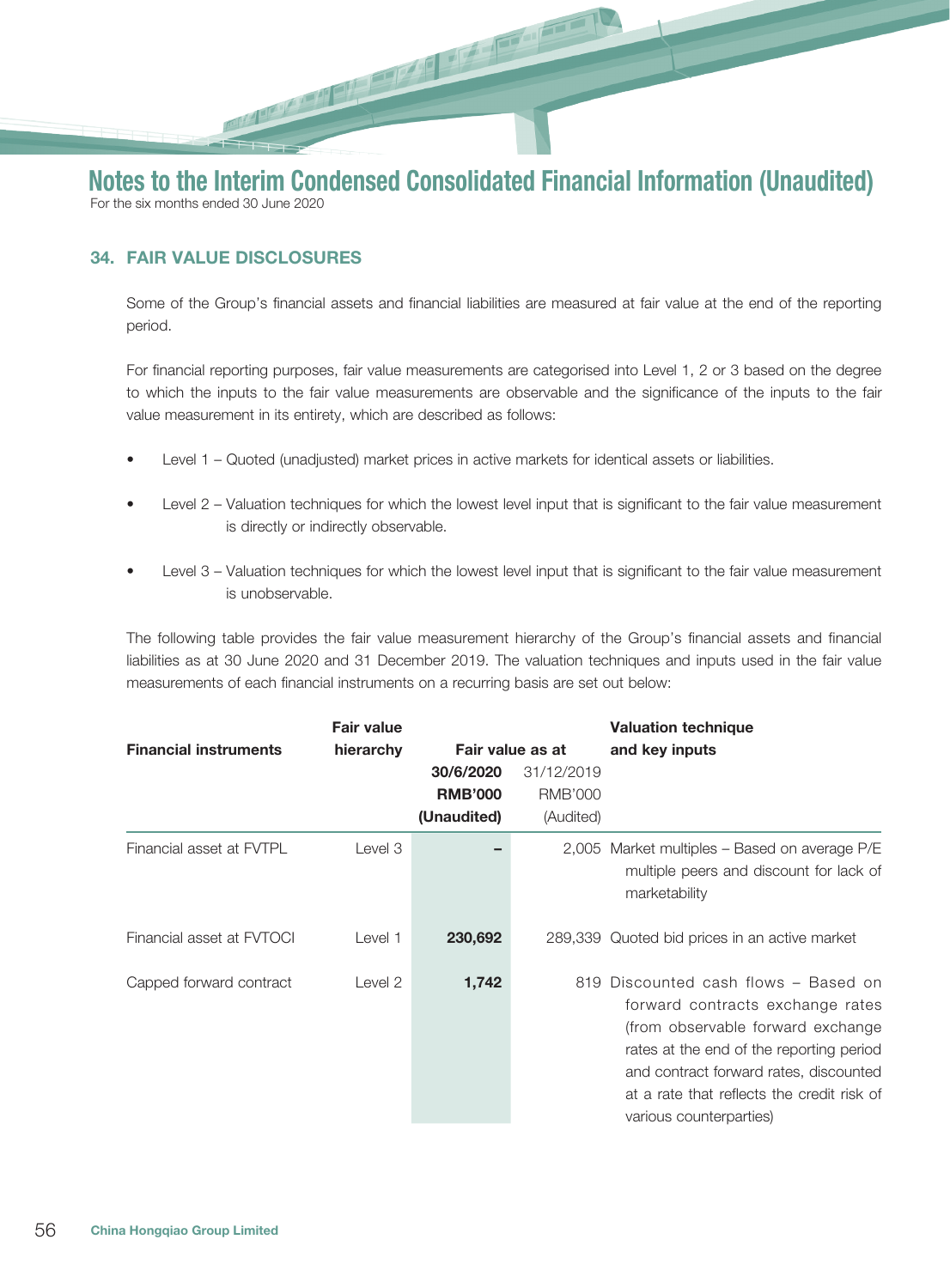For the six months ended 30 June 2020

## 34. FAIR VALUE DISCLOSURES (CONTINUED)

|                                                         | <b>Fair value</b> |                  |                | <b>Valuation technique</b>                                                                                                                                                                                                                                            |
|---------------------------------------------------------|-------------------|------------------|----------------|-----------------------------------------------------------------------------------------------------------------------------------------------------------------------------------------------------------------------------------------------------------------------|
| <b>Financial instruments</b>                            | hierarchy         | Fair value as at |                | and key inputs                                                                                                                                                                                                                                                        |
|                                                         |                   | 30/6/2020        | 31/12/2019     |                                                                                                                                                                                                                                                                       |
|                                                         |                   | <b>RMB'000</b>   | <b>RMB'000</b> |                                                                                                                                                                                                                                                                       |
|                                                         |                   | (Unaudited)      | (Audited)      |                                                                                                                                                                                                                                                                       |
| Interest rate swaps<br>contracts                        | Level 2           | 12,319           |                | 3.300 Discounted cash flows - Based on<br>forward interest rates (from observable<br>forward interest rates at the end of<br>the reporting period and contract<br>interest rates, discounted at a rate<br>that reflects the credit risk of various<br>counterparties) |
| Redemption option<br>derivative of convertible<br>bonds | Level 3           | 146,377          |                | 128,516 Binomial option pricing model:<br>Key inputs: risk free rate of 0.16% (31<br>December 2019: 1.59%), and effective<br>interest rate of 7.65% (31 December<br>2019: 8.86%) and volatility of 41.74%<br>(31 December 2019: 41.71%)                               |
| Conversion option derivative<br>of convertible bonds    | Level 3           | 43,456           | 151,421        | Binomial option pricing model:<br>Key inputs: risk free rate of 0.16% (31<br>December 2019: 1.59%), and effective<br>interest rate of 7.65% (31 December<br>2019: 8.86%) and volatility of 41.74%<br>(31 December 2019: 41.71%)                                       |

#### Fair value measurements and valuation process

In estimating the fair value of an asset or a liability, the Group uses market-observable data to the extent it is available. Where Level 1 inputs are not available, the Group engages third party qualified valuer to perform the valuation. The chief financial officer works closely with the qualified external valuers to establish the appropriate valuation techniques and inputs to the model. The chief financial officer reports findings to the board of directors of the Company semi-annually to explain the cause of fluctuations in the fair values of the assets and liabilities.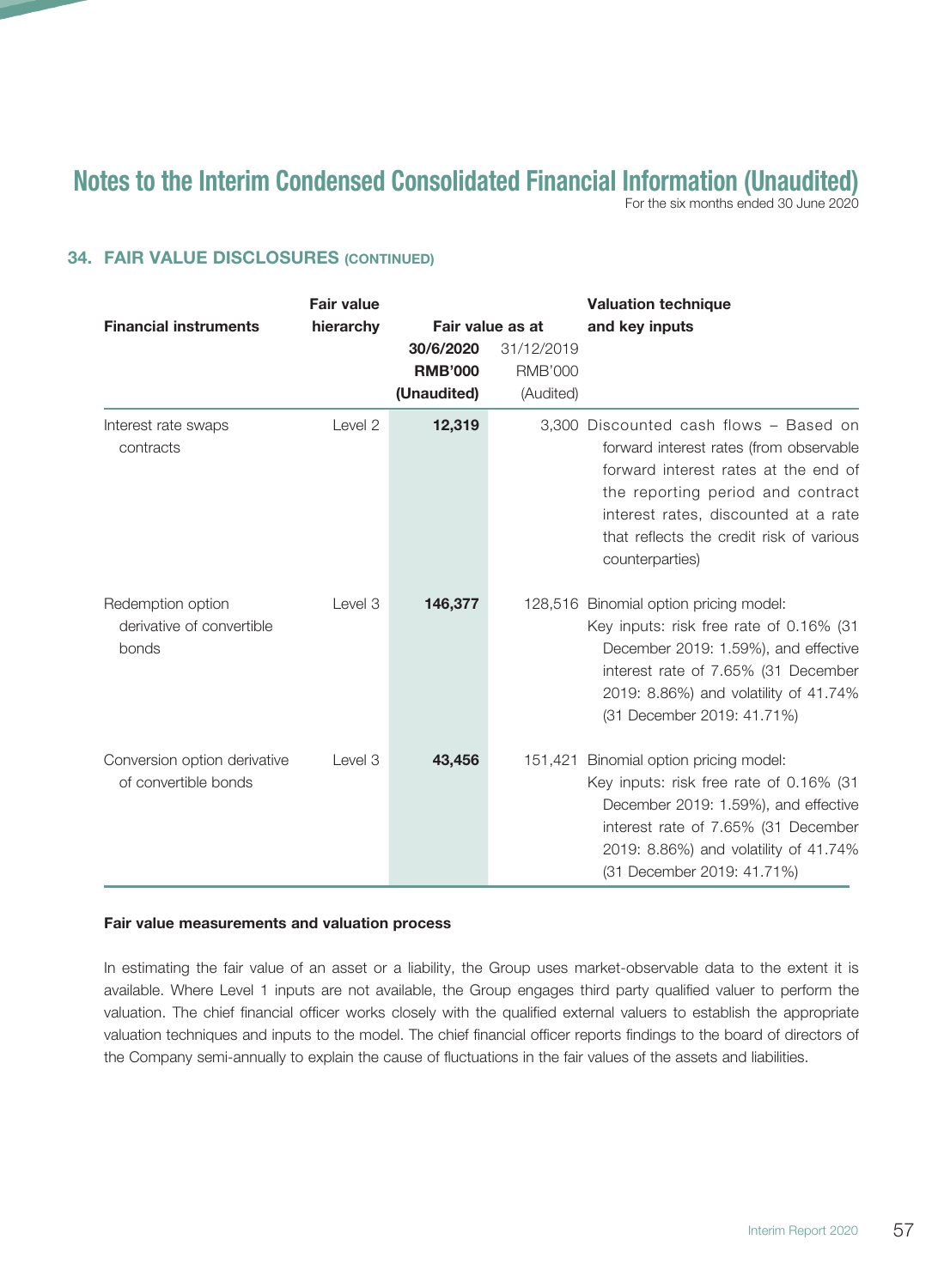## 35. ACQUISITION OF A SUBSIDIARY

On 31 March 2019, the Group acquired 100% of the equity interest in Hongbo Aluminum Industry Technology Company Limited\* ("Hongbo Aluminum Industry") 濱州鴻博鋁業科技有限公司 from Boxing Ruifeng Aluminum Plate Company Limited\* 博興縣瑞豐鋁板有限公司, an independent third party, for a consideration of approximately RMB147,666,000. Approximately RMB92,166,000 of the consideration has been paid during the year ended 31 December 2019. The remaining balance of RMB55,500,000 has been settled on 30 June 2020. This acquisition has been accounted for using the acquisition method. The amount of bargain purchase arising as a result of the acquisition was approximately RMB3,282,000. Hongbo Aluminum Industry is engaged in the manufacture and sales of aluminum fabrication. Hongbo Aluminum Industry was acquired so as to continue the expansion of the Group's aluminum products operations.

#### Consideration of the acquisition:

`

|                                                    | RMB'000   |
|----------------------------------------------------|-----------|
| Cash consideration                                 | 147.666   |
| Less: cash consideration paid                      | (147,666) |
| Consideration payable (included in other payables) |           |

#### Assets acquired and liabilities recognised at the date of acquisition are as follows:

|                                   | <b>RMB'000</b> |
|-----------------------------------|----------------|
| Property, plant and equipment     | 421,600        |
| Intangible assets                 | 6              |
| Inventories                       | 245,658        |
| Trade receivables                 | 132,241        |
| <b>Bill receivables</b>           | 7,715          |
| Prepayments and other receivables | 99,661         |
| Cash and cash equivalents         | 8,766          |
| Trade payables                    | (328, 862)     |
| Other payables and accruals       | (435, 745)     |
| Income tax payable                | (92)           |
|                                   | 150,948        |

Acquisition-related costs amounting to RMB240,000 have been excluded from the consideration transferred and have been recognised as an expense in the year ended 31 December 2019, within the administrative expenses in the consolidated statement of profit or loss and other comprehensive income.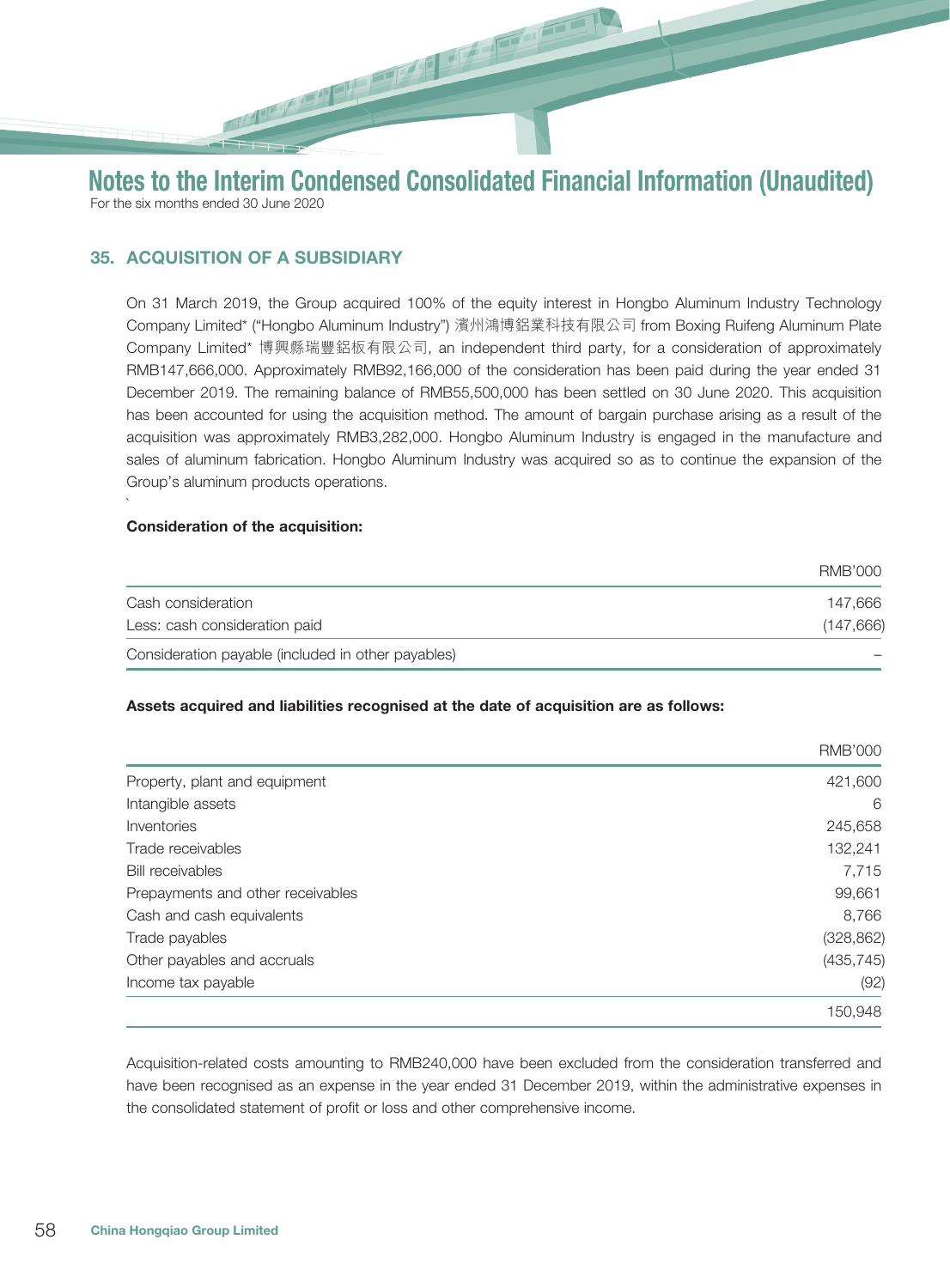For the six months ended 30 June 2020

## 35. ACQUISITION OF A SUBSIDIARY (CONTINUED)

#### Gain on bargain purchase:

|                                  | RMB'000    |
|----------------------------------|------------|
| Consideration of the acquisition | 147.666    |
| Less: net assets acquired        | (150, 948) |
| Gain on bargain purchase         | 3.282      |

#### Net cash outflow arising on acquisition:

|                                         | As at            |  |
|-----------------------------------------|------------------|--|
|                                         | 31 December 2019 |  |
|                                         | <b>RMB'000</b>   |  |
| Cash consideration                      | 147,666          |  |
| Less: cash and cash equivalent acquired | (8,766)          |  |
| consideration payable                   | (55,500)         |  |
| Net cash outflow on acquisition         | 83,400           |  |

Included in the profit for the year is approximately a loss of approximately RMB26,402,000, attributable to the additional business generated by Hongbo Aluminum Industry. Revenue for the year ended 31 December 2019 includes approximately RMB803,292,000 generated from Hongbo Aluminum Industry.

Had the acquisition been completed on 1 January 2019, total revenue of the Group for the year ended 31 December 2019 would have been approximately RMB84,495,325,000 and profit for the year would have been approximately RMB6,236,484,000. The pro forma information is for illustrative purposes only and is not necessarily an indication of revenue and results of operations of the Group that actually would have been achieved had the acquisition been completed on 1 January 2019, nor is it intended to be a projection of future results.

The English name of the above companies are for reference only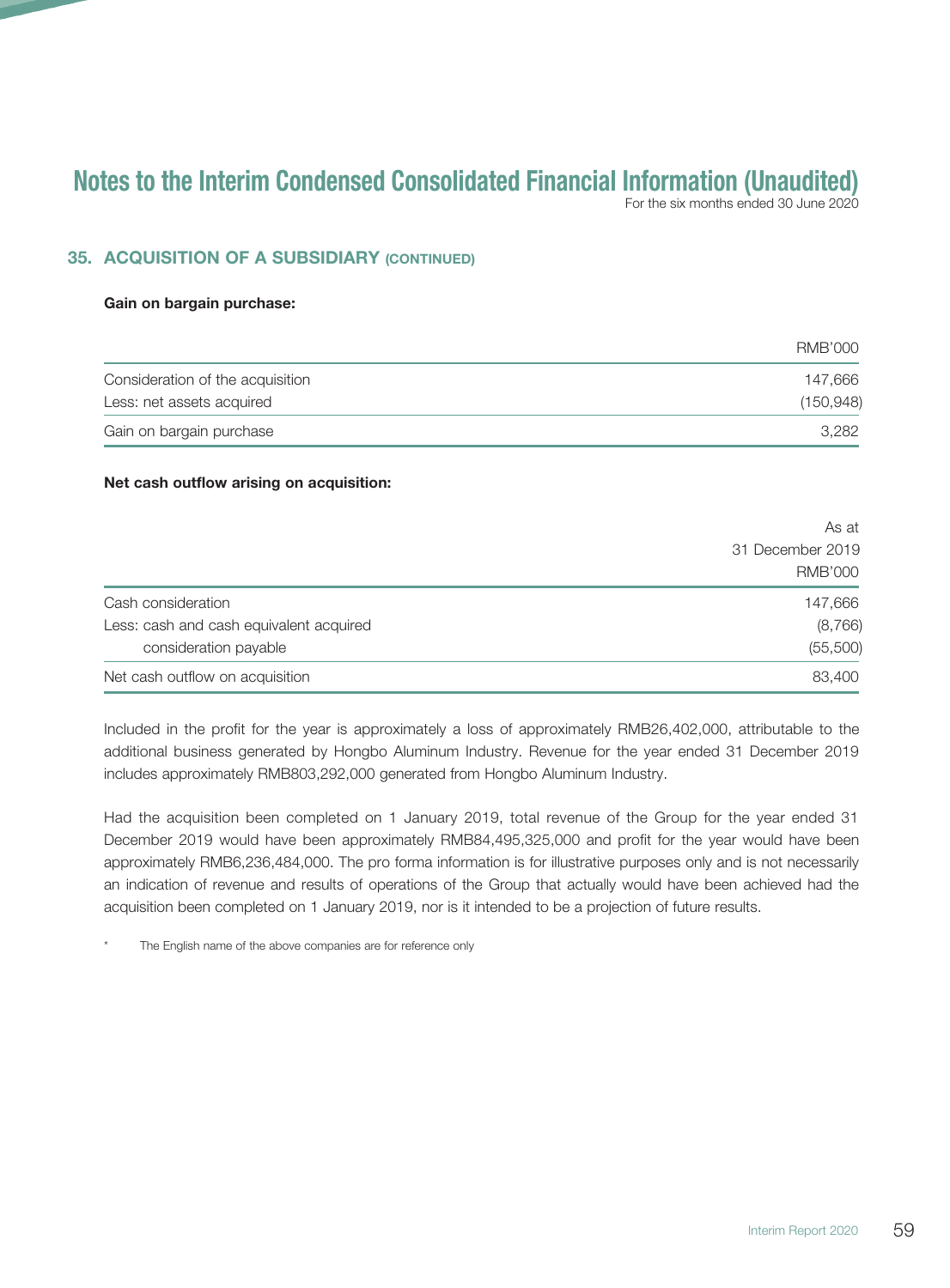## 36. PLEDGE OF ASSETS

At the end of each reporting period, certain of the Group's assets were pledged to secure banking facilities granted to the Group. The aggregate carrying amount of the assets of the Group pledged at the end of each reporting period is as follows:

|                                         | As at          | As at                                |
|-----------------------------------------|----------------|--------------------------------------|
|                                         |                | <b>30 June 2020</b> 31 December 2019 |
|                                         | <b>RMB'000</b> | <b>RMB'000</b>                       |
|                                         | (Unaudited)    | (Audited)                            |
| Restricted bank deposits (note 20)      | 1,502,395      | 1,423,967                            |
| Property, plant and equipment (note 11) | 12,486,648     | 11,121,259                           |
| Right-of-use assets (note 12)           | 297,308        | 300,980                              |

## 37. COMMITMENTS

|                                                                                   | As at          | As at                                |
|-----------------------------------------------------------------------------------|----------------|--------------------------------------|
|                                                                                   |                | <b>30 June 2020</b> 31 December 2019 |
|                                                                                   | <b>RMB'000</b> | RMB'000                              |
|                                                                                   | (Unaudited)    | (Audited)                            |
| Capital expenditure in respect of acquisition of property, plant and<br>equipment |                |                                      |
| - Contracted for but not provided                                                 | 2,413,124      | 2.292.296                            |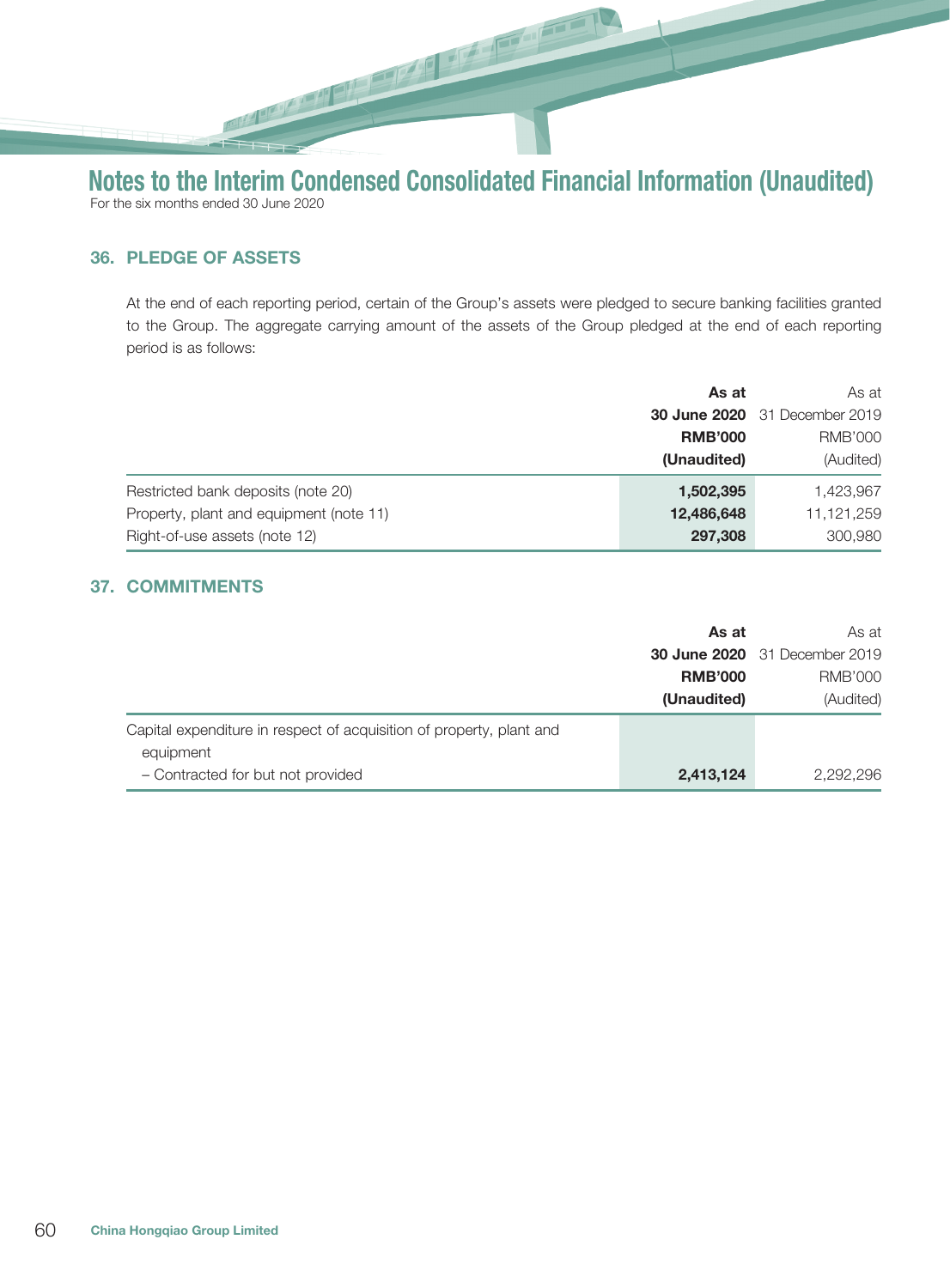For the six months ended 30 June 2020

## 38. RELATED PARTY TRANSACTIONS

Save as disclosed in elsewhere of the notes to the interim condensed consolidated financial information, the Group has the following related parties transactions.

## (a) During the six months ended 30 June 2020, the directors of the Company are of the view that the following are related parties of the Group:

| Name of party                                    | Relationship                                    |
|--------------------------------------------------|-------------------------------------------------|
| Shandong Weiqiao Chuangye Group Company          | note iii                                        |
| Limited ("Weiqiao Chuangye"),                    |                                                 |
| 山東魏橋創業集團有限公司 (note i)                            |                                                 |
| Binzhou Weiqiao Technology Industrial            | Controlled by Weigiao Chuangye                  |
| Park Company Limited ("Binzhou Industrial Park") |                                                 |
| 濱州魏橋科技工業園有限公司 (note i)                           |                                                 |
| Shandong Minghong Textile Technology             | Controlled by Weiqiao Chuangye                  |
| Company Limited ("Ming Hong Textile")            |                                                 |
| 山東銘宏紡織科技有限公司 (note i)                            |                                                 |
| Caseman Qinhuangdao Auto Parts                   | note v                                          |
| Manufacturing Co., Ltd. ("Caseman")              |                                                 |
| 凱斯曼秦皇島汽車零部件製造有限公司                                |                                                 |
| <b>CITIC Trust</b>                               | Controlled by CITIC Group Corporation (note ii) |
| China CITIC Bank International ("CITIC Bank")    | Controlled by CITIC Group Corporation (note ii) |
| China CITIC Bank ("China CITIC Bank")            | Controlled by CITIC Group Corporation (note ii) |
| 中信銀行股份有限公司                                       |                                                 |
| <b>Binzhou City Construction Investment</b>      | Controlled by Weiqiao Chuangye                  |
| Development Co., Ltd. ("Binzhou Investment")     |                                                 |
| 濱州市公建投資開發有限公司 (note i)                           |                                                 |
| Binzhou City Beihai Weigiao Solid Waste          | Controlled by Weigiao Chuangye                  |
| Disposal Co., Ltd. ("Beihai Solid Waste")        |                                                 |
| 濱州市北海魏橋固廢處置有限公司 (note i)                         |                                                 |
| Shandong Ruixin Tendering Co., Ltd               | Controlled by Weiqiao Chuangye                  |
| ("Shandong Ruixin") 山東瑞信招標有限公司 (note i)          |                                                 |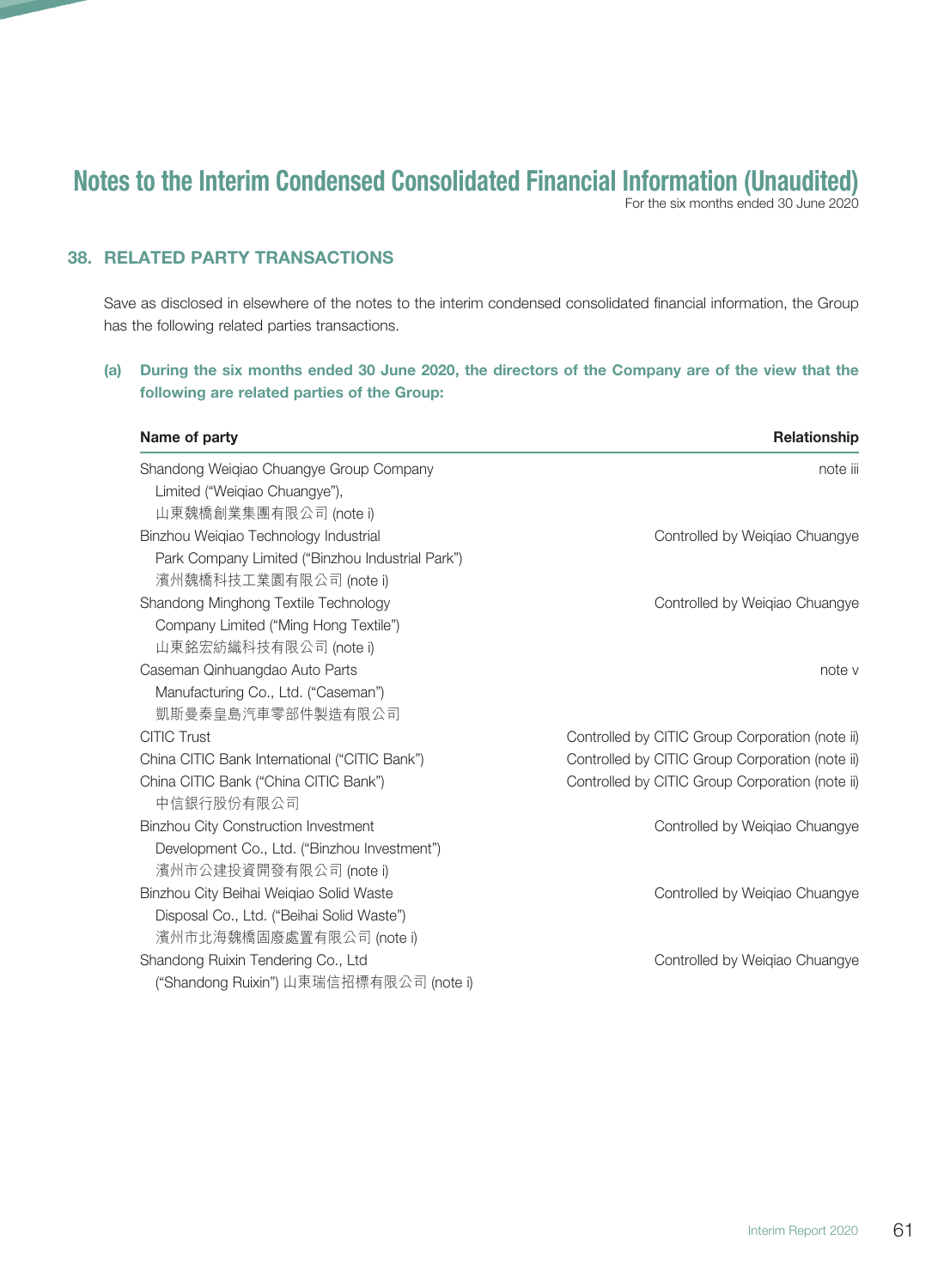# 38. RELATED PARTY TRANSACTIONS (CONTINUED)

(a) During the six months ended 30 June 2020, the directors of the Company are of the view that the following are related parties of the Group: (Continued)

| Name of party                              | <b>Relationship</b>                                      |
|--------------------------------------------|----------------------------------------------------------|
| PT. Harita Jayaraya ("Harita Jayaraya")    | note iv                                                  |
| PT. Cita Mineral Investindo. Tbk.          | note iv                                                  |
| PT. Antar Sarana Rekasa                    | Controlled by Harita Jayaraya                            |
| Zhanhua Jinsha Water Supply Co., Ltd.      | An associate of Weigiao Chuangye                         |
| ("Jinsha Water Supply")                    |                                                          |
| 沾化金沙供水有限公司 (note i)                        |                                                          |
| Innovation Carbon New Material             | An associate of a wholly-owned subsidiary of the Company |
| Africa Bauxite Mining Company Ltd ("ABM")  | An associate of a wholly-owned subsidiary of the Company |
| GTS Global Trading PTE Ltd ("GTS")         | An associate of a wholly-owned subsidiary of the Company |
| Wining Alliance Ports SA ("WAP")           | An associate of a wholly-owned subsidiary of the Company |
| Societe Miniere de Boke S.A ("SMB")        | An associate of a wholly-owned subsidiary of the Company |
| Zouping Binneng Energy Technology Co., Ltd | An associate of a wholly-owned subsidiary of the Company |
| ("Binneng Energy") (note i)                |                                                          |

#### Notes:

- i. The English names of the above companies are for reference only.
- ii. CTI Capital Management Limited and its related company, CNCB (Hong Kong) Investment Limited, currently holding 877,184,826 shares of the Company, representing 10.23% of the total issued shares of the Company, are both indirect subsidiaries of CITIC Group Corporation and therefore CITIC Group Corporation is a connected person of the Group.
- iii. Mr. Zhang Bo, the director of the Company, has a significant non-controlling beneficial interest in Weiqiao Chuangye, and is also the director of Weiqiao Chuangye.
- iv. Harita Jayaraya has a significant non-controlling beneficial interest in PT Well Harvest Winning Alumina Refinery, a subsidiary of the Group.
- v. On 13 December 2019, CITIC Industrial Investment Ningbo Co., Ltd, an indirect wholly-owned subsidiary of CITIC Group Corporation, entered into a share transfer agreement with an independent third party to sell 57.89% equity interest in CITIC Dicastal Co., Ltd, an immediate holding company of Caseman. Since then, Caseman is no longer be the related party to the Group.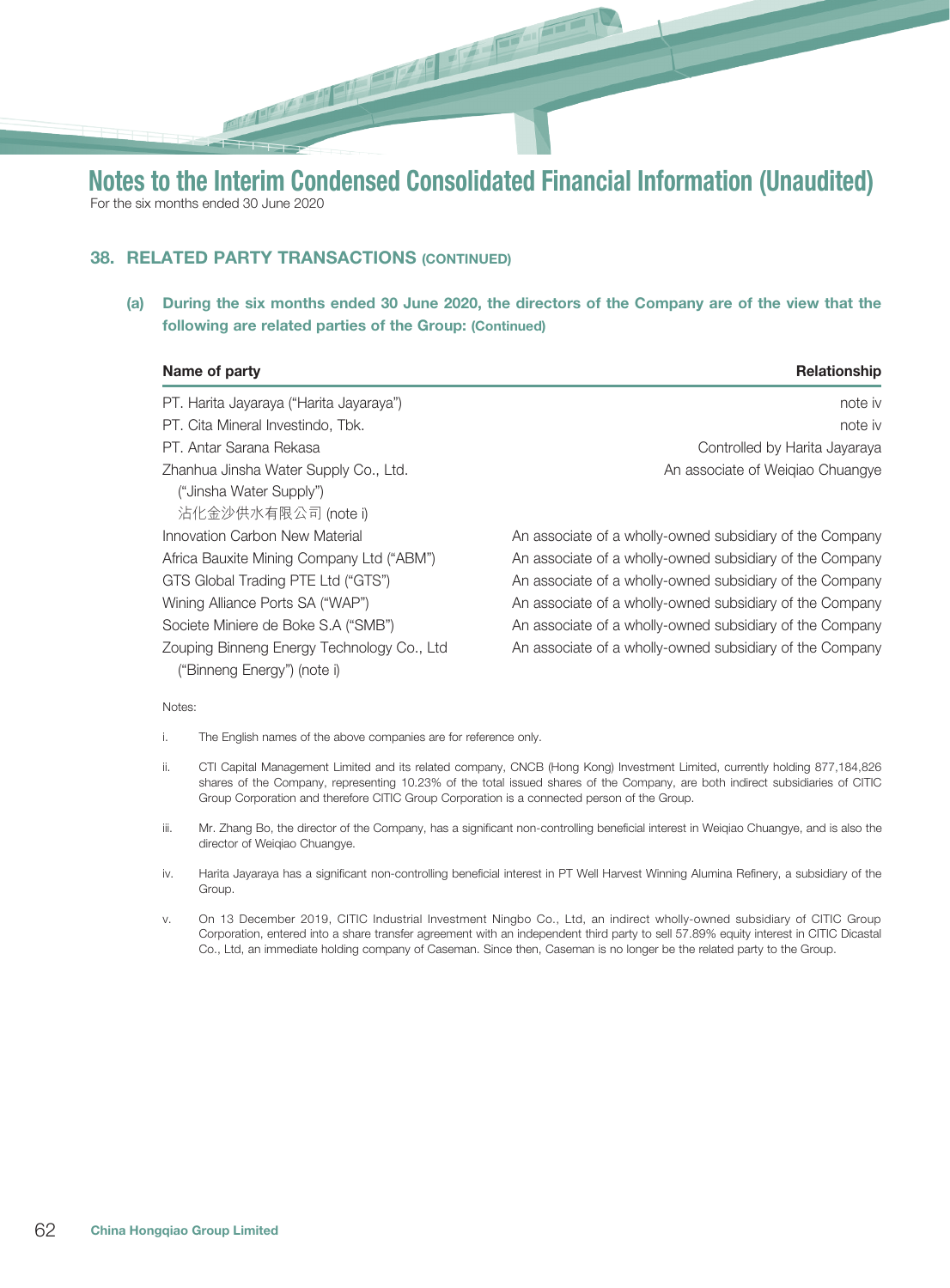For the six months ended 30 June 2020

## **38. RELATED PARTY TRANSACTIONS (CONTINUED)**

#### (a) During the six months ended 30 June 2020, the directors of the Company are of the view that the following are related parties of the Group: (Continued)

During the reporting period, the Group entered into the following transactions with related parties:

|                                     |              | Six months ended 30 June |                |
|-------------------------------------|--------------|--------------------------|----------------|
|                                     |              | 2020                     | 2019           |
|                                     | <b>Notes</b> | <b>RMB'000</b>           | <b>RMB'000</b> |
|                                     |              | (Unaudited)              | (Unaudited)    |
| Purchases of water                  |              |                          |                |
| - Jinsha Water Supply               | (b)          | (11,780)                 | (7, 418)       |
| - Weiqiao Chuangye                  | (b)          | (18, 561)                | (20,000)       |
| Industrial waste expenses           |              |                          |                |
| - Beihai Solid Waste                | (b)          | (51, 371)                | (22, 913)      |
| Purchases of bauxite                |              |                          |                |
| $-$ GTS                             | (g)          | (4, 439, 334)            | (7,878,872)    |
| - PT. Cita Mineral Investindo, Tbk. | (b)          | (120, 684)               |                |
| Purchase of electricity             |              |                          |                |
| - Binneng Energy                    | (g)          | (4,606,942)              |                |
| Purchase of anode carbon block      |              |                          |                |
| - Innovation Carbon New Material    | (g)          | (245, 037)               | (79, 047)      |
| Sales of steam                      |              |                          |                |
| - Binzhou Industrial Park           | (a)          | 5,212                    | 8,208          |
| - Ming Hong Textile                 | (a)          | 1,771                    | 1,835          |
| - Binzhou Investment                | (a)          | 15,179                   | 12,787         |
| Sales of electricity                |              |                          |                |
| - Innovation Carbon New Material    | (g)          |                          | 1,159          |
| Sales of molten aluminum alloy      |              |                          |                |
| - Caseman                           | (f)          |                          | 1,347,470      |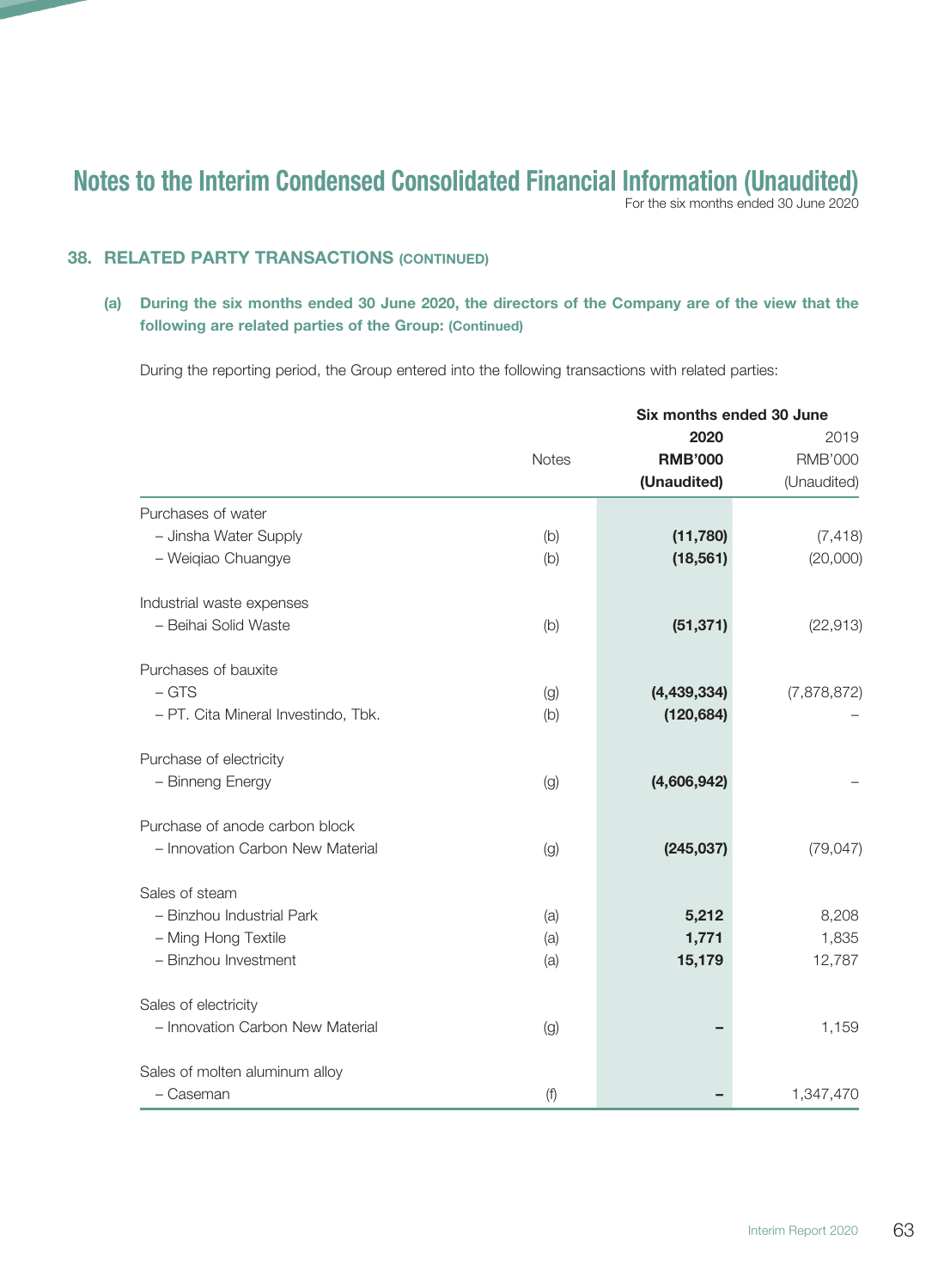## **38. RELATED PARTY TRANSACTIONS (CONTINUED)**

**Report Follow** 

(a) During the six months ended 30 June 2020, the directors of the Company are of the view that the following are related parties of the Group: (Continued)

During the reporting period, the Group entered into the following transactions with related parties: (Continued)

|                                          |              | Six months ended 30 June |                |
|------------------------------------------|--------------|--------------------------|----------------|
|                                          |              | 2020                     | 2019           |
|                                          | <b>Notes</b> | <b>RMB'000</b>           | <b>RMB'000</b> |
|                                          |              | (Unaudited)              | (Unaudited)    |
| Legal and professional fee               |              |                          |                |
| - Shandong Ruixin                        | (a)          | (2, 387)                 | (2,621)        |
| Lease payment                            |              |                          |                |
| - Weiqiao Chuangye                       | (a), (c)     | (1, 307)                 | (1, 301)       |
| - Harita Jayaraya                        | (b), (d)     | (717)                    | (616)          |
| - PT. Antar Sarana Rekasa                | (b), (e)     | (4, 435)                 | (1, 457)       |
| Bank interest income                     |              |                          |                |
| - China CITIC Bank                       | (a)          | 212                      | 390            |
| Interest income from an associate        |              |                          |                |
| - Binneng Energy                         | (g)          | 75,708                   |                |
| Interest expenses on bank borrowings     |              |                          |                |
| - CITIC Bank                             | (a)          | (19, 544)                | (78, 774)      |
| - China CITIC Bank                       | (a)          | (168, 236)               | (186, 148)     |
| Purchases of collective investment trust |              |                          |                |
| - CITIC Trust                            | (b)          | (1,000,000)              |                |
| Investment income                        |              |                          |                |
| - CITIC Trust                            | (b)          | 33,484                   |                |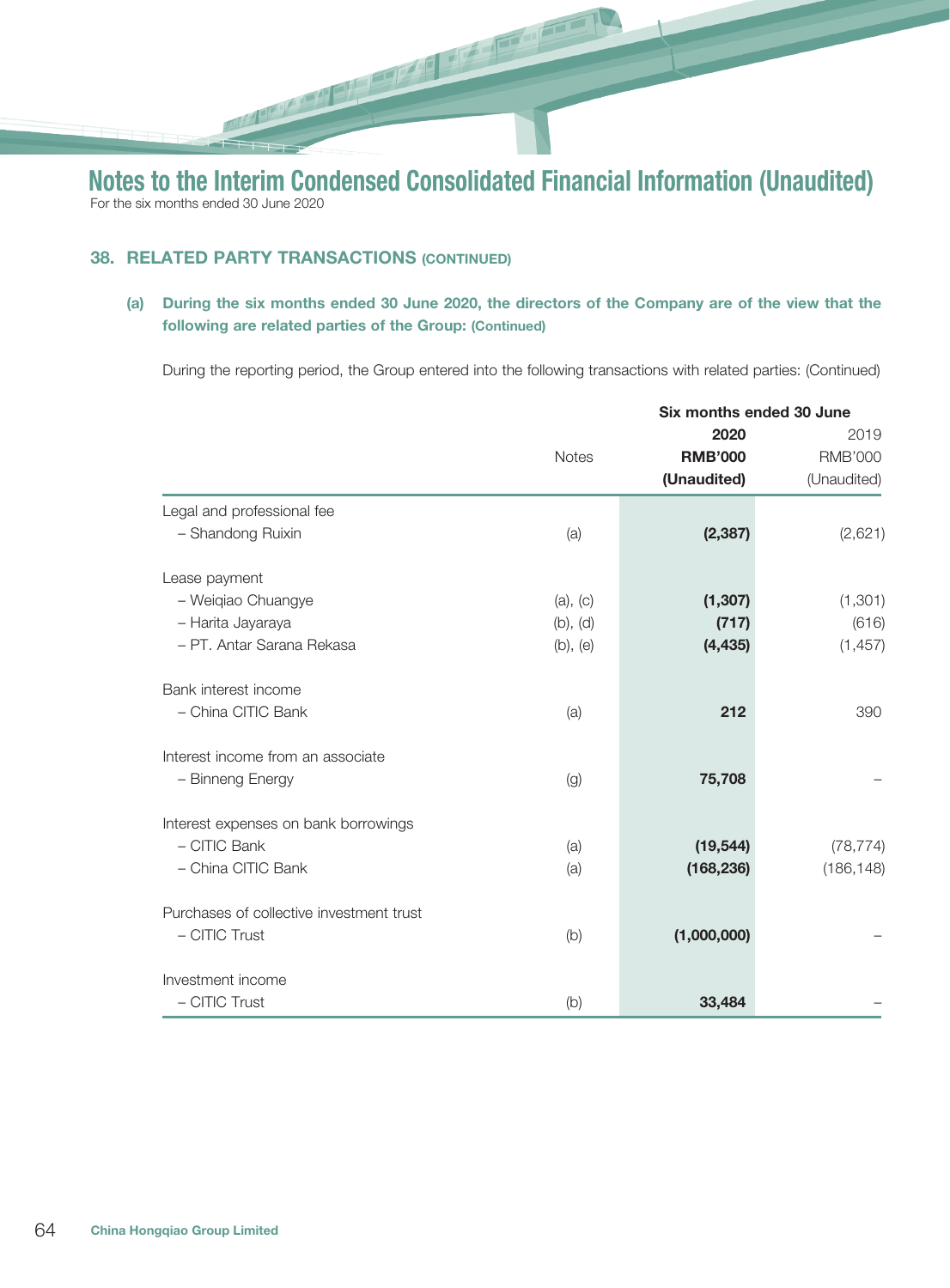For the six months ended 30 June 2020

#### **38. RELATED PARTY TRANSACTIONS (CONTINUED)**

#### (a) During the six months ended 30 June 2020, the directors of the Company are of the view that the following are related parties of the Group: (Continued)

During the reporting period, the Group entered into the following transactions with related parties: (Continued)

Notes:

- (a) The related party transactions in respect of (a) above constitute connected transactions or continuing connected transactions under Chapter 14A of the Listing Rules, however, they are exempt from the disclosure requirements in Chapter 14A of the Listing Rules in accordance with the provisions such as Rule 14A.76 of the Listing Rules.
- (b) The related party transactions in respect of (b) above constitute connected transactions or continuing connected transactions under Chapter 14A of the Listing Rules and have complied with the disclosure requirements of Chapter 14A of the Listing Rules.
- (c) For the year ended 31 December 2019, the Group entered into a twenty-five-year lease in respect of certain properties from Weiqiao Chuangye. The amount of rent payable by the Group under the lease is approximately RMB237,000 per month. As at 30 June 2020, the carrying amount of such lease liabilities is approximately RMB43,490,000 (31 December 2019: RMB44,236,000).
- (d) For the year ended 31 December 2019, the Group entered into a two-year lease in respect of certain properties in Indonesia. The amount of rent payable by the Group under the lease is approximately RMB101,000 per month. As at 30 June 2020, the carrying amount of such lease liabilities is approximately RMB513,000 (31 December 2019: RMB1,124,000).
- (e) For the year ended 31 December 2019, the Group entered into three leases ranging from 2 to 3 years in respect of vessels, crew boats and crane barge in Indonesia. The amount of rent payable by the Group under these leases are in aggregate approximately RMB752,000 per month. As at 30 June 2020, the carrying amount of such lease liabilities is approximately RMB12,394,000 (31 December 2019: RMB16,706,000).
- (f) On 13 December 2019, CITIC Group Corporation's indirect wholly-owned subsidiaries CITIC Industrial and Industrial Ningbo entered into the Share Transfer Agreement and agreed to sell CITIC Dicastal, an immediate holding company of Caseman. Caseman is no longer be the related party to the Group.
- (g) The related party transactions in respect of (g) above do not constitute connected transactions or continuing connected transactions under Chapter 14A of the Listing Rules.

The following balances were outstanding at the end of the reporting period:

|                                     | As at          |                                      |
|-------------------------------------|----------------|--------------------------------------|
|                                     |                | <b>30 June 2020</b> 31 December 2019 |
|                                     | <b>RMB'000</b> | <b>RMB'000</b>                       |
|                                     | (Unaudited)    | (Audited)                            |
| Bank balances                       |                |                                      |
| - CITIC Bank (note i)               | 20,557         | 194,744                              |
| - China CITIC Bank (note ii)        | 536,284        | 95,075                               |
| Bank borrowings                     |                |                                      |
| - CITIC Bank (notes iii and v)      | (743, 348)     | (732, 501)                           |
| - China CITIC Bank (notes iv and v) | (6,321,208)    | (6,435,000)                          |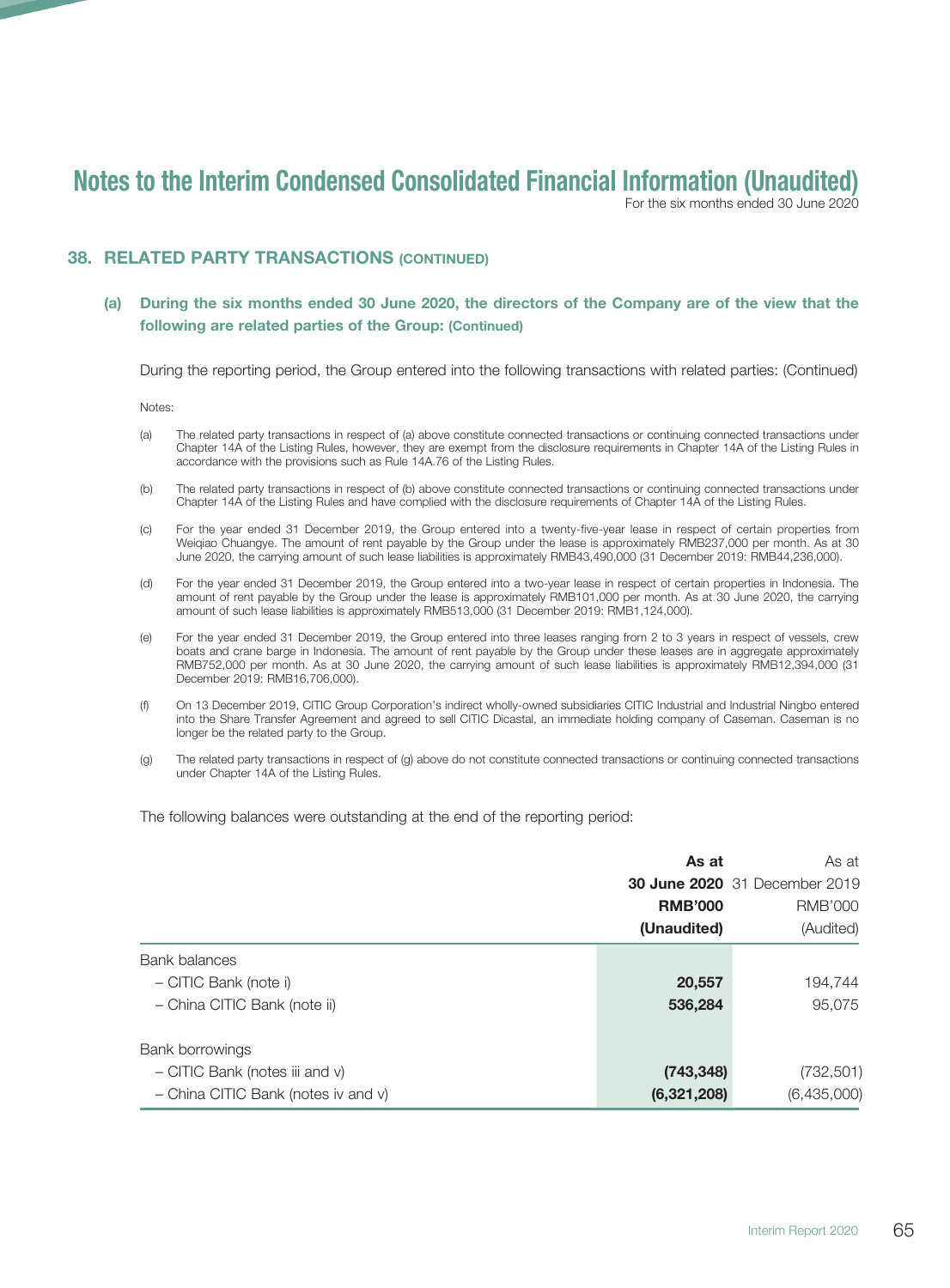## **38. RELATED PARTY TRANSACTIONS (CONTINUED)**

**Report Follow** 

(a) During the six months ended 30 June 2020, the directors of the Company are of the view that the following are related parties of the Group: (Continued)

The following balances were outstanding at the end of the reporting period: (Continued)

|                                        | As at          | As at                         |
|----------------------------------------|----------------|-------------------------------|
|                                        |                | 30 June 2020 31 December 2019 |
|                                        | <b>RMB'000</b> | <b>RMB'000</b>                |
|                                        | (Unaudited)    | (Audited)                     |
| Loans to associates                    |                |                               |
| $-$ ABM                                | 778,745        | 767,382                       |
| - Binneng Energy                       | 2,000,000      | 2,000,000                     |
| Trade payables                         |                |                               |
| $-$ GTS                                | (679, 630)     | (127, 236)                    |
| - Innovation Carbon New Material       | (159, 811)     | (76, 031)                     |
| - Jinsha Water Supply                  | (3,885)        | (2,624)                       |
| - Weigiao Chuangye                     | (15,956)       | (11, 292)                     |
| - PT. Cita Mineral Investindo, Tbk.    | (41, 112)      | (38, 942)                     |
| Trade receivables                      |                |                               |
| - Binzhou Investment                   | 247            |                               |
| - Ming Hong Textile                    | 62             | 114                           |
| Receivables from financial institution |                |                               |
| - CITIC Trust                          |                | 1,000,000                     |
| Financial asset at FVTPL               |                |                               |
| - CITIC Trust                          |                | 2,005                         |
| Financial asset at amortised cost      |                |                               |
| - CITIC Trust                          | 1,000,000      |                               |
| Prepayment                             |                |                               |
| - Binneng Energy                       | 3,232,612      | 2,438,457                     |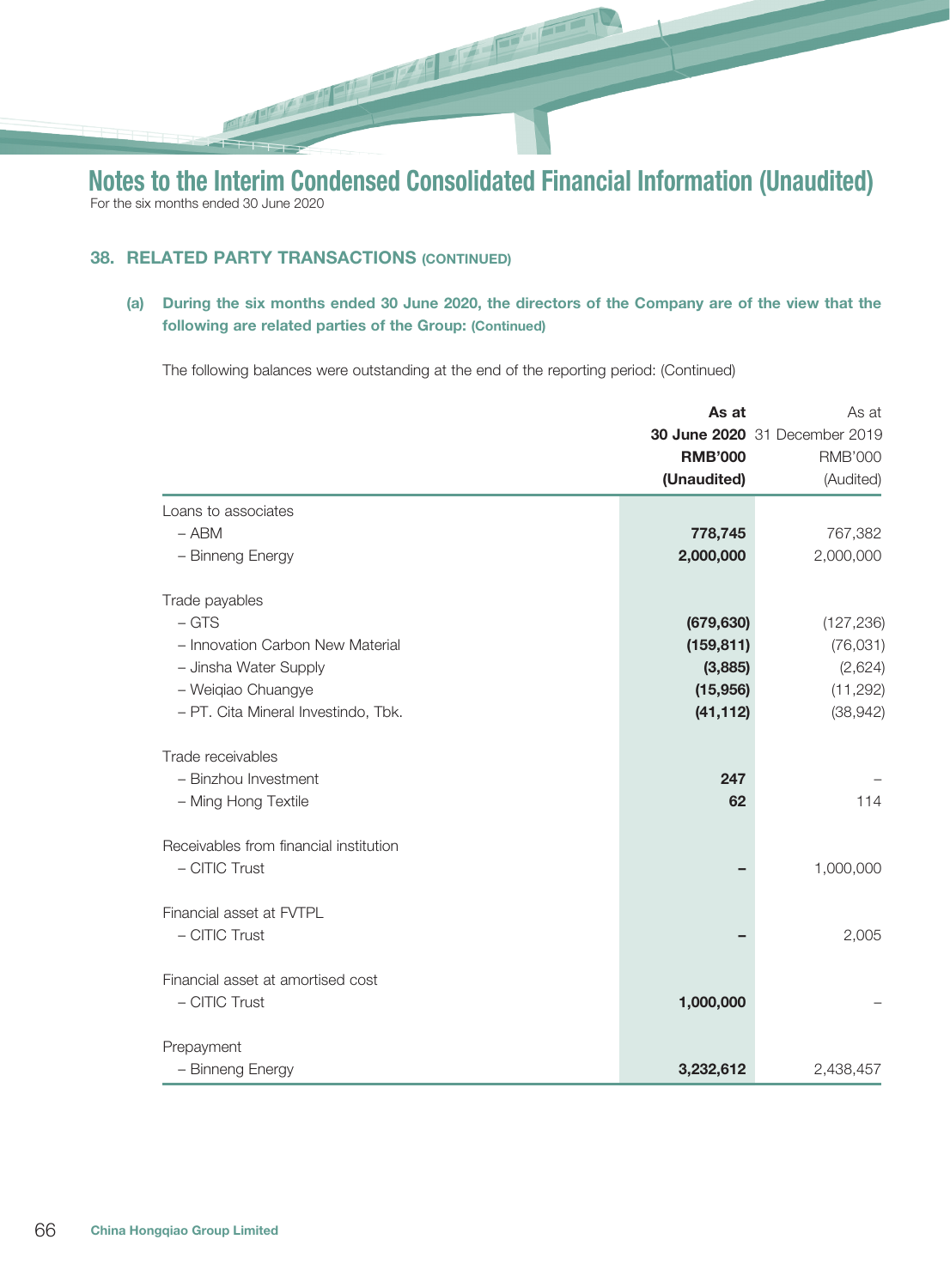For the six months ended 30 June 2020

#### 38. RELATED PARTY TRANSACTIONS (CONTINUED)

#### (a) During the six months ended 30 June 2020, the directors of the Company are of the view that the following are related parties of the Group: (Continued)

The following balances were outstanding at the end of the reporting period: (Continued)

Notes:

- i. The bank balances of CITIC Bank were interest-free.
- ii. The bank balances of China CITIC Bank were interest bearing at normal interest rate of 0.3% per annum (31 December 2019: 0.3% per annum).
- iii. The bank borrowings of CITIC Bank were interest bearing at normal interest rates range from 5.11% to 5.17% per annum (31 December 2019: 5.9% to 6.5% per annum).
- iv. The bank borrowings of China CITIC Bank was interest bearing at normal interest rate ranged from 2.05% to 5.23% per annum (31 December 2019: 4.32% to 5.25% per annum).
- v. The related party transactions constitute connected transactions or continuing connected transactions as defined in Chapter 14A of the Listing Rules, however, they are fully exempt from the disclosure requirements in Chapter 14A.90 of the Listing Rules as the transaction terms are in normal commercial terms and are not secured by assets of the Group.

#### (b) Compensation of key management personnel

Key management personnel including directors and senior staff management of the Company.

|                                          |                                       | Six months ended 30 June |  |
|------------------------------------------|---------------------------------------|--------------------------|--|
|                                          | 2020<br><b>RMB'000</b><br>(Unaudited) | 2019                     |  |
|                                          |                                       | <b>RMB'000</b>           |  |
|                                          |                                       | (Unaudited)              |  |
| Short term employee benefit              | 2,069                                 | 2,728                    |  |
| Retirement benefits scheme contributions | 11                                    | 32                       |  |
|                                          | 2,080                                 | 2,760                    |  |